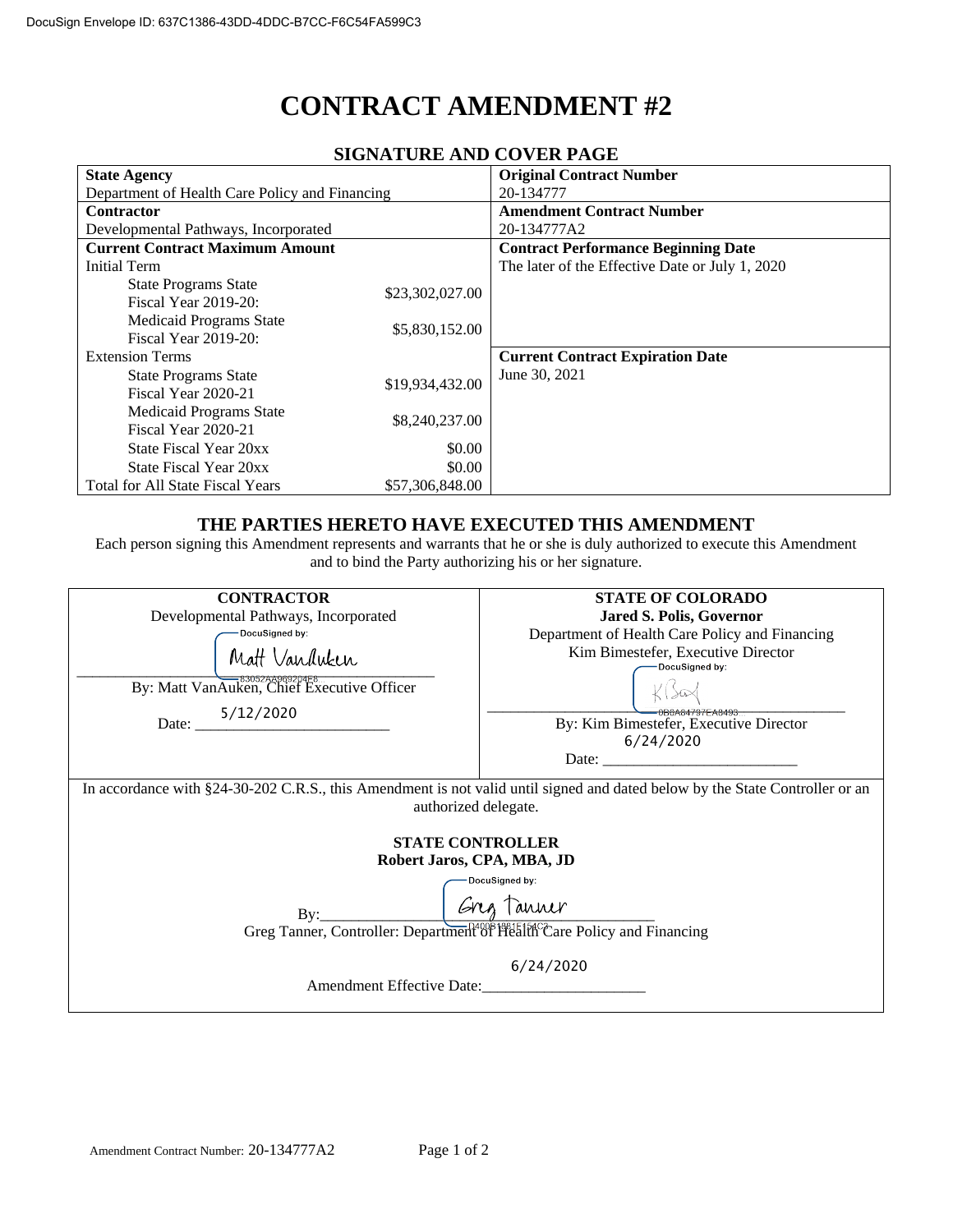## **1. PARTIES**

This Amendment (the "Amendment") to the Original Contract shown on the Signature and Cover Page for this Amendment (the "Contract") is entered into by and between the Contractor and the State.

### **2. TERMINOLOGY**

Except as specifically modified by this Amendment, all terms used in this Amendment that are defined in the Contract shall be construed and interpreted in accordance with the Contract.

#### **3. AMENDMENT EFFECTIVE DATE AND TERM**

A. Amendment Effective Date

This Amendment shall not be valid or enforceable until the Amendment Effective Date shown on the Signature and Cover Page for this Amendment. The State shall not be bound by any provision of this Amendment before that Amendment Effective Date, and shall have no obligation to pay Contractor for any Work performed or expense incurred under this Amendment either before or after of the Amendment term shown in **§3.B** of this Amendment.

B. Amendment Term

The Parties' respective performances under this Amendment and the changes to the Contract contained herein shall commence on the Amendment Effective Date shown on the Signature and Cover Page for this Amendment and shall terminate on the termination of the Contract.

#### **4. PURPOSE**

The purpose of this Contract is to provide administrative activities for specific Home and Community Based Services waivers and operating three State General Funded programs. The purpose of this Amendment is to renew the Contract for SFY 2020-21, expand Fee for Service and deliverable reimbursement compensation, to clarify contractual requirements, and the removal of Exhibit E, Information Technology Provisions.

## **5. MODIFICATIONS**

The Contract and all prior amendments thereto, if any, are modified as follows:

A. Exhibit A, Statement of Work, is hereby deleted in its entirety and replaced with Exhibit A-1, Statement of Work, attached hereto and incorporated by reference into the Contract. All references within this Contract to Exhibit A shall now be deemed to reference Exhibit A-1.

## **6. LIMITS OF EFFECT AND ORDER OF PRECEDENCE**

This Amendment is incorporated by reference into the Contract, and the Contract and all prior amendments or other modifications to the Contract, if any, remain in full force and effect except as specifically modified in this Amendment. Except for the Special Provisions contained in the Contract, in the event of any conflict, inconsistency, variance, or contradiction between the provisions of this Amendment and any of the provisions of the Contract or any prior modification to the Contract, the provisions of this Amendment shall in all respects supersede, govern, and control. The provisions of this Amendment shall only supersede, govern, and control over the Special Provisions contained in the Contract to the extent that this Amendment specifically modifies those Special Provisions.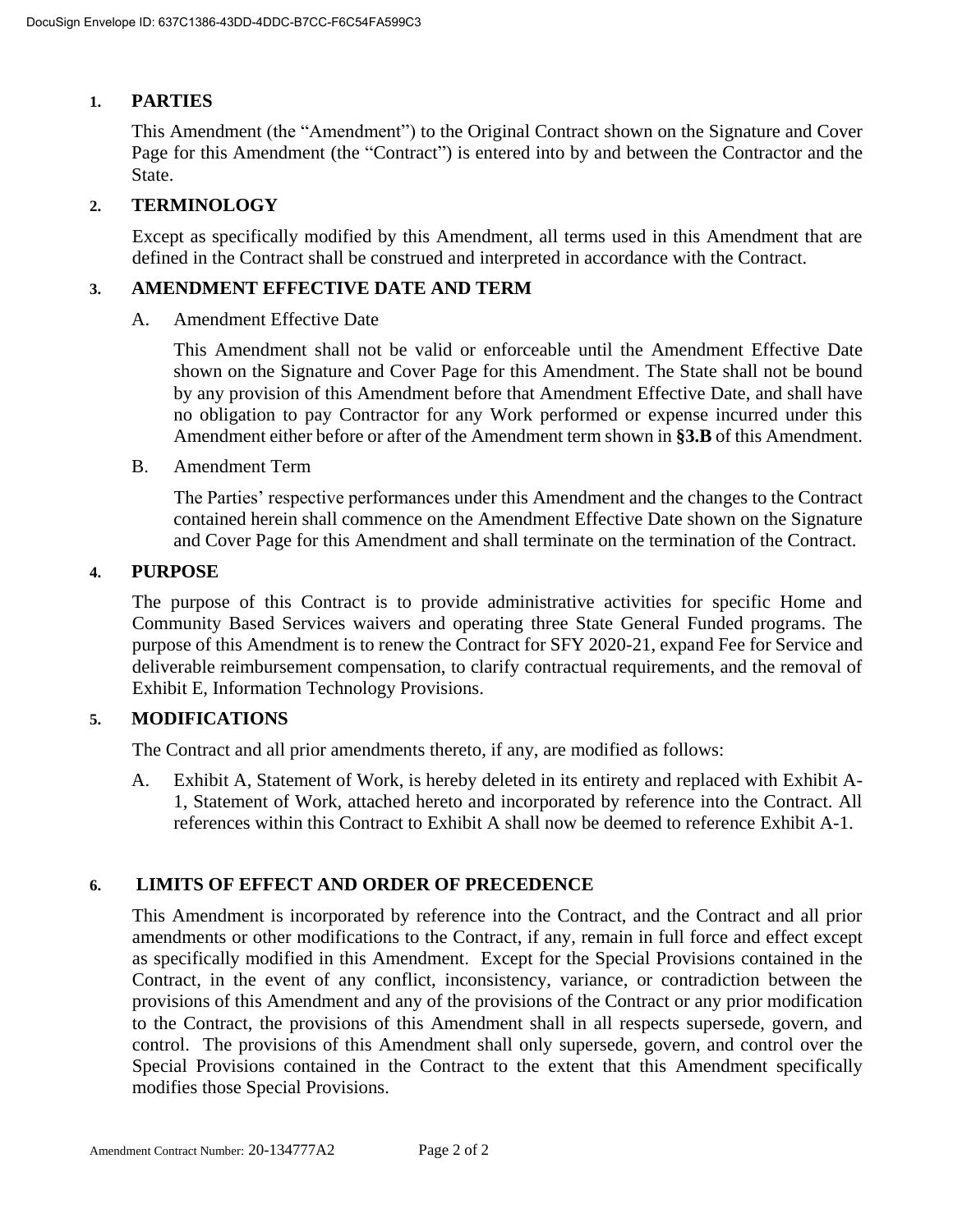## **EXHIBIT A-1, STATEMENT OF WORK**

### **1. TERMINOLOGY**

- 1.1. In addition to the terms defined in §3 of this Contract, acronyms and abbreviations are defined at their first occurrence in this Exhibit A-2, Statement of Work. the following list of terms shall be construed and interpreted as follows:
- 1.1.1. Acronyms, abbreviations and other terminology are defined at their first occurrence in this Contract. The following list is provided to assist the reader in understanding acronyms, abbreviations and terminology used throughout this document.
- 1.1.1.1. Appeal The process a case manager participates in when a Client or Member appeals an adverse action made by the case manager.
- 1.1.1.2. Business Day Any day in which the Department is open and conducting business, but shall not include weekend days or any day on which the Department observes one of the following holidays:
- 1.1.1.2.1. New Year's Day.
- 1.1.1.2.2. Martin Luther King, Jr. Day.
- 1.1.1.2.3. Washington-Lincoln Day (also referred to as President's Day).
- 1.1.1.2.4. Memorial Day.
- 1.1.1.2.5. Independence Day.
- 1.1.1.2.6. Labor Day.
- 1.1.1.2.7. Columbus Day.
- 1.1.1.2.8. Veterans' Day.
- 1.1.1.2.9. Thanksgiving Day.
- 1.1.1.2.10. Christmas Day.
- 1.1.1.3. Business Interruption Any event that disrupts the Contractor's ability to complete the Work for a period of time, and may include, but is not limited to a Disaster, Pandemic, power outage, strike, loss of necessary personnel or computer virus.
- 1.1.1.4. Case Management The assessment of an individual receiving long-term services and supports' needs, the development and implementation of a support plan for such individual, referral and related activities, the coordination and monitoring of long-term service delivery, the evaluation of service effectiveness, and the periodic reassessment of such individual's needs. Case Management under this Contract is for the State General Funded programs only and is funded with State General Funds.
- 1.1.1.5. Case Management Agency (CMA) A public or private not-for-profit or for-profit agency that meets all applicable state and federal requirements and is certified by the Department to provide Case Management services for specific Home and Community Based Services waivers pursuant to section 25.5-10-209.5, C.R.S. and pursuant to a provider participation agreement with the state department.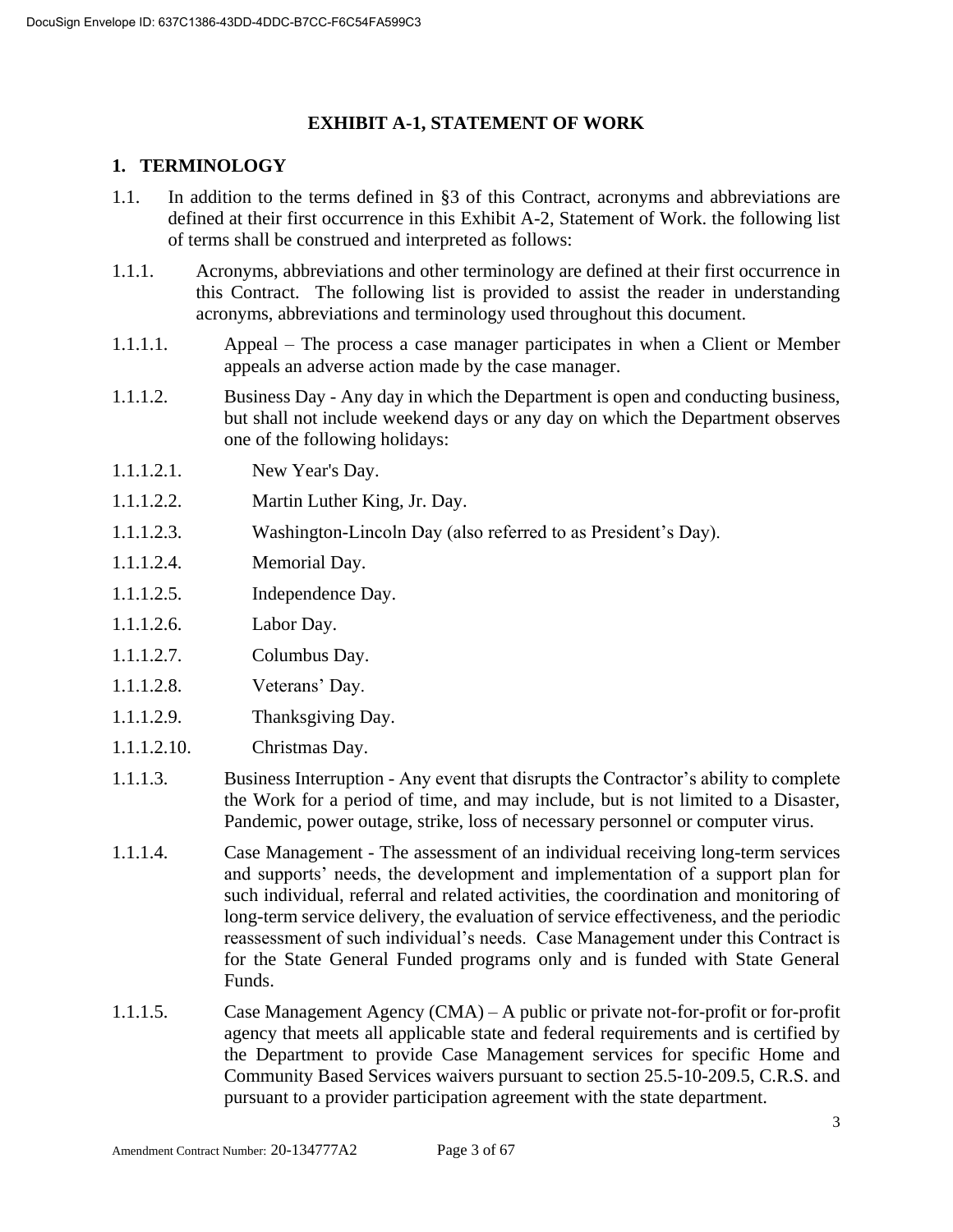- 1.1.1.6. Case Manager A person who provides case management services and meets all regulatory requirements for case manager.
- 1.1.1.7. Children's Extensive Support Waiver (HCBS-CES) The Home and Community-Based Services Children's Extensive Support waiver supports children with an intellectual and developmental disability or developmental delay and their families by providing services and supports that will help children remain in their community and avoid institutional placement.
- 1.1.1.8. Children's Habilitation Residential Program Waiver (HCBS-CHRP) The Home and Community Based Services Children's Habilitation Residential Program Waiver provides residential services and supports for children and youth, age birth through 20 years, with an intellectual and developmental disability or developmental delay and very high needs. Their needs for support put them at risk for institutional care. Waiver services help children and youth learn and maintain skills needed to live in their communities.
- 1.1.1.9. Client Any individual eligible for the Colorado Medicaid program or State Programs identified in this Contract, as Determined by the Department.
- 1.1.1.10. Closeout Period The period beginning on the earlier of ninety (90) calendar days prior to the end of the last renewal year of the Contract or notice by the Department of non-renewal and ending on the day that the Department has accepted the final deliverable for the Closeout Period and has determined that the final transition is complete.
- 1.1.1.11. Centers for Medicare and Medicaid Services (CMS) The Federal Centers for Medicare and Medicaid Services.
- 1.1.1.12. Colorado Open Records Act (CORA) The Colorado Open Records Act, C.R.S. §24-72-200.1 *et. Seq.*
- 1.1.1.13. Colorado Revised Statutes (C.R.S.) The legal code of Colorado; the legal codified general and permanent statutes of the Colorado General Assembly.
- 1.1.1.14. Community Centered Board (CCB) A private corporation, for-profit or not-for profit, that is designated pursuant to section 25.5-10-209.
- 1.1.1.15. Complaints and Grievances Any complaint received by the Contractor as it relates to the services provided through this Contract to include, but not limited to, general business functions, administration, transparency, State SLS and OBRA-SS program requirements, State SLS and OBRA-SS program subcontractors, administrative case management functions. Complaints received outside of the scope of this Contract shall not be included.
- 1.1.1.16. Contract The Contract, including all attached Exhibits, all documents incorporated by reference, all referenced statues, rules, and cited authorities, and any future modifications thereto, that are entered into as a result of this Contract.
- 1.1.1.17. Contractor The individual, entity or subrecipient selected to complete the Work contained in the Contract. Contractor and subrecipient will be used interchangeably throughout this contract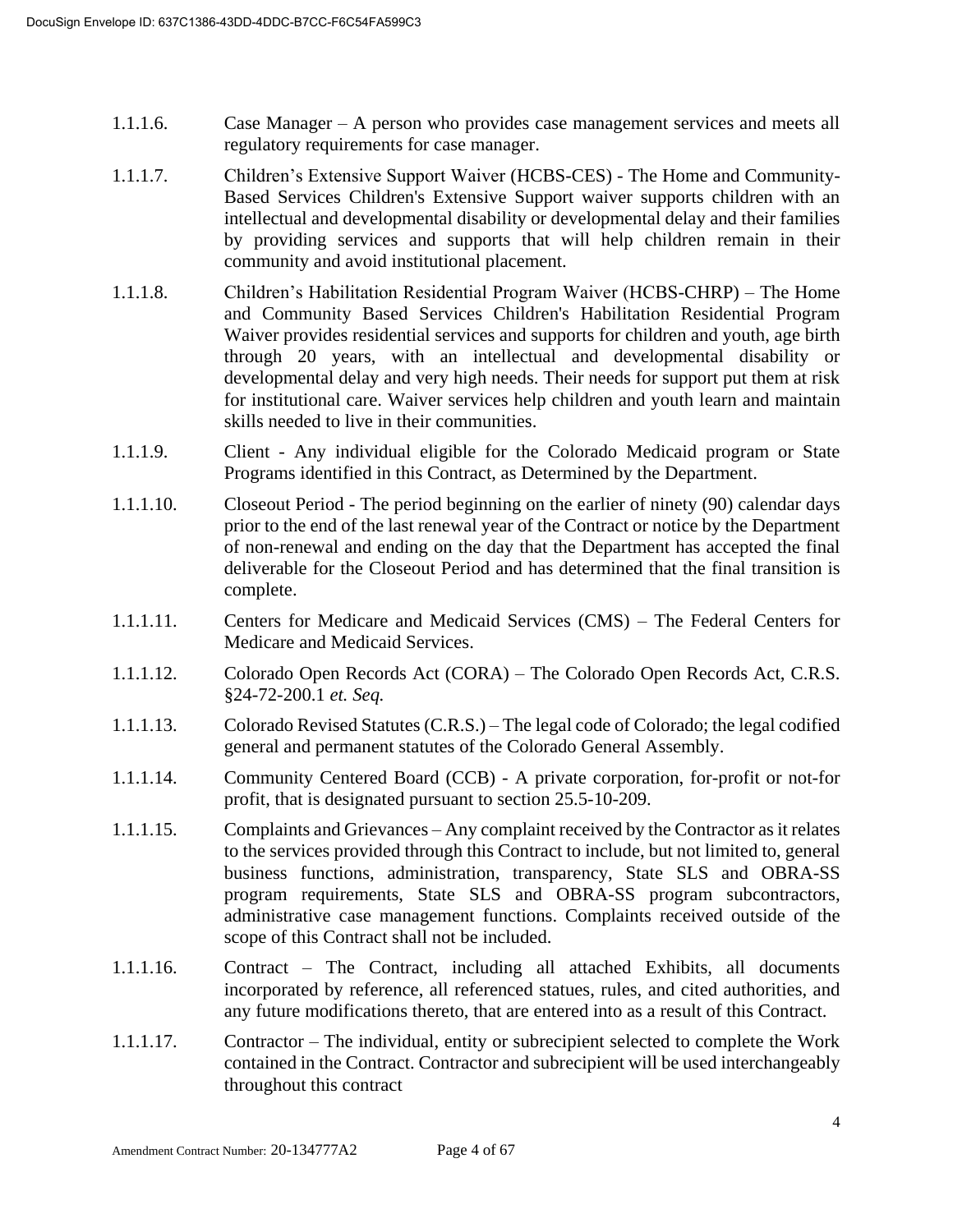- 1.1.1.18. Corrective Action Plan A written plan, which includes the specific actions the agency shall take to correct non-compliance with regulations and contractual obligations, which stipulates the date by which each action shall be completed.
- 1.1.1.19. Critical Incident Report (CIR) Mistreatment, Abuse, Neglect or Exploitation (MANE) - A Critical Incident Report entered into the Department prescribed system with a category of Mistreatment, Abuse, Neglect, or Exploitation.
- 1.1.1.20. Critical Incident Report (CIR) Non-MANE A Critical Incident Report entered into the Department prescribed system with a category of criminal activity, damage to consumer's property/theft, death, injury/illness, medication management issues, missing persons, other high-risk issues, and unsafe housing/displacement
- 1.1.1.21. Data State Confidential Information and other State information resources transferred to the Contractor for the purpose of completing a task or project assigned in the Statement of Work.
- 1.1.1.22. Deliverable Any tangible or intangible object produced by Contractor as a result of the work that is intended to be delivered to the Department, regardless of whether the object is specifically described or called out as a "Deliverable" or not.
- 1.1.1.23. Department The Colorado Department of Health Care Policy and Financing, a Department of the government of the State of Colorado.
- 1.1.1.24. Developmental Delay Determination A child meets one or more of the following: A child who is less than five (5) years of age at risk of having a developmental disability because of the presence of one or more conditions identified in 10 C.C.R 2505-10 Section 8.600.4.
- 1.1.1.25. Developmental Disability Determination (DD Determination) A disability that: A. Is manifested before the person reaches twenty-two (22) years of age; B. Constitutes a substantial disability to the affected individual, as demonstrated by the criteria identified in 10 C.C.R 2505-10 Section 8.600.4.
- 1.1.1.26. Developmental Disabilities Waiver (HCBS-DD) The Home and Community-Based Services Waiver for Persons with Developmental Disabilities (DD) provides access to 24-hour, seven days a week supervision through Residential Habilitation and Day Habilitation Services and Supports.
- 1.1.1.27. Disaster An event that makes it impossible for the Contractor to perform the Work out of its regular facility, and may include, but is not limited to, natural disasters, fire, Pandemic, or terrorist attacks.
- 1.1.1.28. Effective Date The date on which the Contractor resulting from this Contract is approved and signed by the Colorado State Controller or designee, as shown on the Signatures and Cover Page for the Contract.
- 1.1.1.29. Family Support Services Program (FSSP) The Family Support Services Program (FSSP) provides support for families who have individuals with developmental disabilities or delays with costs that are beyond those normally experienced by other families.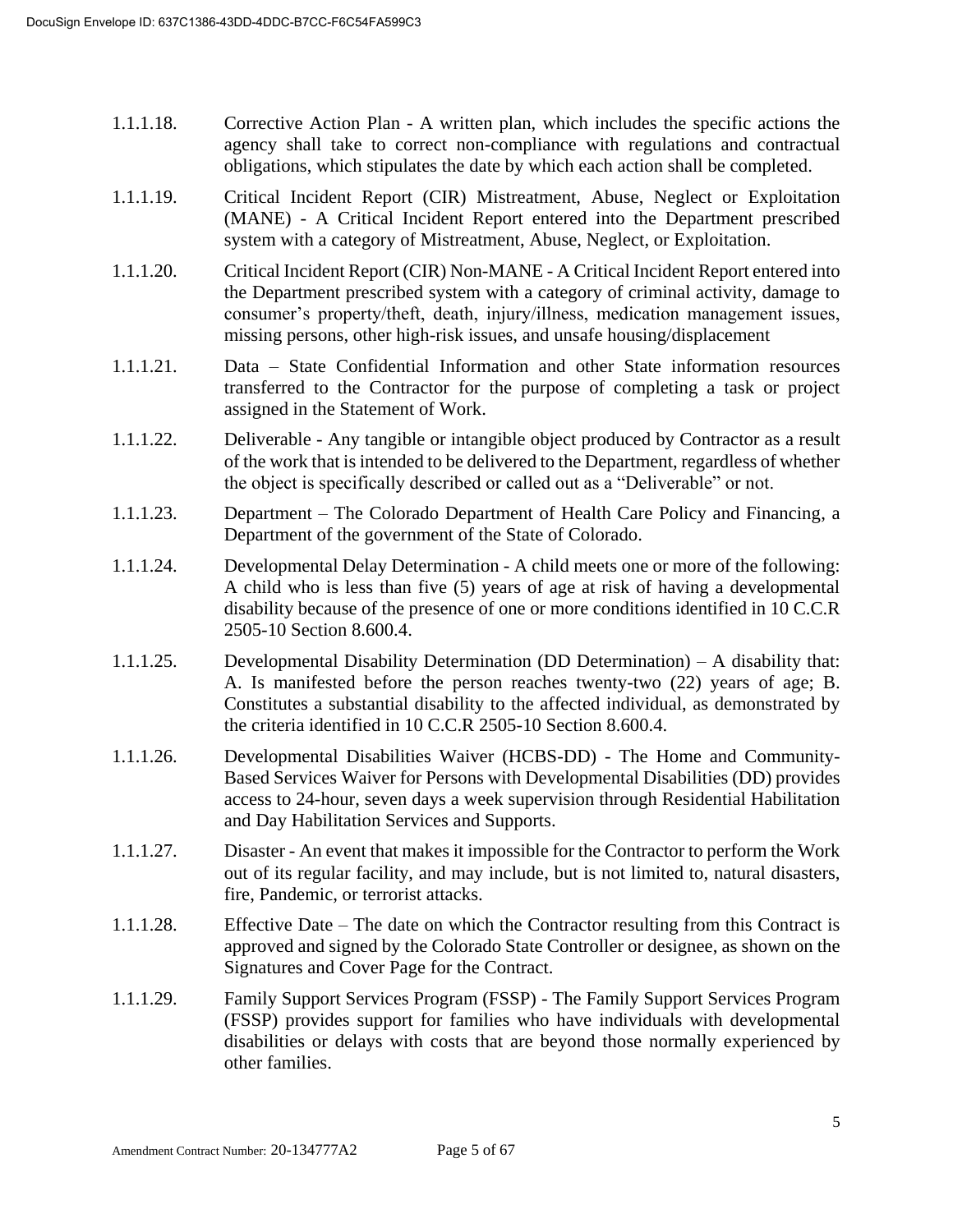- 1.1.1.30. Financial Eligibility The eligibility criteria for a publicly funded program, based on the individual's financial circumstances, including income and resources, if applicable.
- 1.1.1.31. Health First Colorado Colorado's Medicaid Program.
- 1.1.1.32. HIPAA The Health Insurance Portability and Accountability Act of 1996, as amended.
- 1.1.1.33. Home and Community Based Services (HCBS) waivers Services and supports authorized through a 1915(c) waiver of the Social Security Act and provided in community settings to a client who requires an institutional level of care that would otherwise be provided in a Hospital, Nursing Facility, or Intermediate Care Facility for Individuals with Intellectual Disabilities (ICF-IID).
- 1.1.1.34. Human Rights Committee A third party mechanism to adequately safeguard the legal rights of persons receiving services by participating in the granting of informed consent, monitoring the suspensions of rights, monitoring behavioral developmental programs, monitoring of psychotropic medications, and reviewing investigations of allegations of mistreatment of persons with intellectual and developmental disabilities.
- 1.1.1.35. Intake and Referral The initial contact with individuals and shall include, but not limited to, a preliminary screening in the following areas: an individual's need for long term services and supports; an individual's need for referral to other programs or services; an individual's eligibility for financial and program assistance; and the need for a Level of Care Evaluation of the individual seeking services.
- 1.1.1.36. Investigation A procedure completed after an allegation of abuse, neglect and/or exploitation, is defined as a formal administrative review and systemic assessment of the agency's policies and practices and the waiver participant's services and supports to ensure immediate and on-going health and welfare. All investigations are completed using the specified investigation procedures required by this Contract. However, such procedures must not be used in lieu of investigations required by law or which may result from action initiated pursuant to section 19- 10-103, C.R.S., (Colorado Children's Code), Section 18-8-115, C.R.S., (Colorado Criminal Code - Duty To Report A Crime), and Section 26-3.1-102, C.R.S., (Social Services Code - Protective Services).
- 1.1.1.37. Key Personnel Includes Executive Director, Chief Financial Officer, Licensed Medical Professional, Contract Lead, and Case Management Director.
- 1.1.1.38. Level of Care Determination Determining eligibility of an individual for a Long-Term Services and Supports (LTSS) program and determined by a Community Centered Board.
- 1.1.1.39. Level of Care Evaluation A comprehensive evaluation with the individual seeking services and others chosen by the individual to participate and an evaluation by the case manager utilizing the Department prescribed tool, with supporting diagnostic information from the individual's medical provider, and to determine the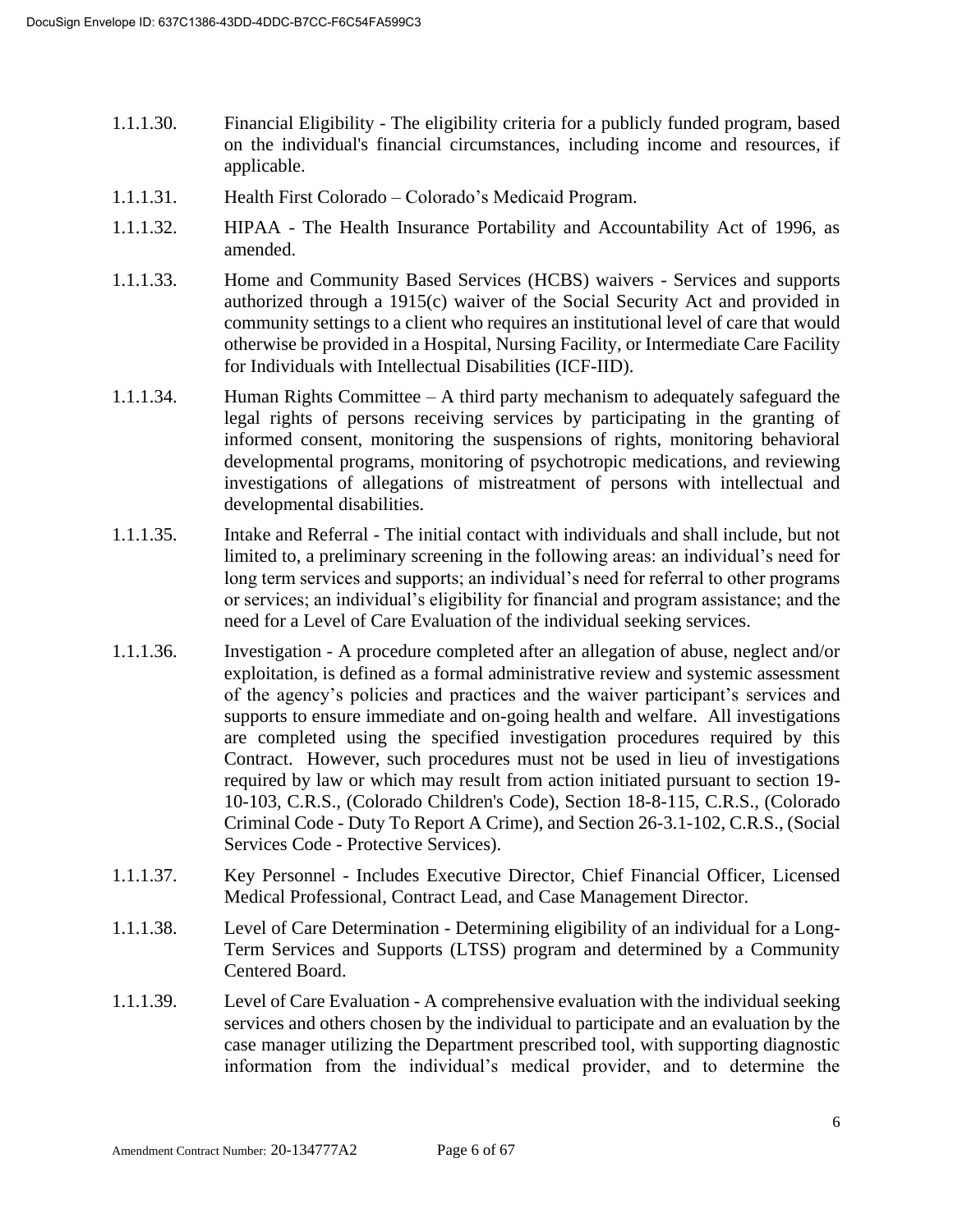individual's level of functioning for admission or continued stay in certain Long-Term Services and Supports (LTSS) programs.

- 1.1.1.40. Long-Term Services and Supports (LTSS) the services and supports used by individuals of all ages with functional limitations and chronic illnesses who need assistance to perform routine daily activities such as bathing, dressing, preparing meals, and administering medications.
- 1.1.1.41. Member Any individual enrolled in the Colorado Medicaid program, State General Fund programs, Colorado's CHP+ program or the Colorado Indigent Care Program, as determined by the Department.
- 1.1.1.42. Monitoring A role of Case Managers to ensure that members get the authorized services in accordance with their support plan, to include, but not limited to monitoring quality of services and supports provided to Members enrolled in a State General Funded program.
- 1.1.1.43. Omnibus Reconciliation Act of 1987 Specialized Services Program (OBRA-SS) Any service or support recommended by an individualized Level II determination that a particular nursing facility resident requires due to mental illness, intellectual disability or related condition, that supplements the scope of services that the facility must provide under reimbursement as nursing facility services.
- 1.1.1.44. Operational Start Date When the Department authorizes Contractor to begin fulfilling its obligations under the Contract.
- 1.1.1.45. Other Personnel Individuals and Subcontractors, in addition to Key Personnel, assigned to positions to complete tasks associated with the Work.
- 1.1.1.46. Pandemic Refers to an epidemic that has spread over several countries or continents, usually affecting a large number of people.
- 1.1.1.47. Professional Medical Information Page (PMIP) The medical information document signed by a licensed medical professional used as a component of the level of care evaluation to determine the client's need for LTSS program.
- 1.1.1.48. Pre-Admission Screening and Resident Review (PASRR) The review that occurs for all client's seeking admission to a Medicaid nursing facility to screen the client for evidence of serious mental illness and/or intellectual and developmental disabilities ore related conditions. The review determines whether the client needs the level of services that a nursing facility provider and whether clients who need nursing facility services also need specialized services.
- 1.1.1.49. Provider Any health care professional or entity that has been accepted as a provider in the Colorado Medicaid program, Colorado's CHP+ program or the Colorado Indigent Care Program, as determined by the Department.
- 1.1.1.50. Quality Improvement Strategy (QIS) The Department's process to measure and improve its performance in meeting the HCBS waiver assurances annually as set forth in 42 C.F.R. Sections 441.301 and 441.302.
- 1.1.1.51. Quarter Four (4) distinct time periods during the State Fiscal Year. Quarter one (1) begins on July 1 and ends September 30. Quarter two (2) begins on October 1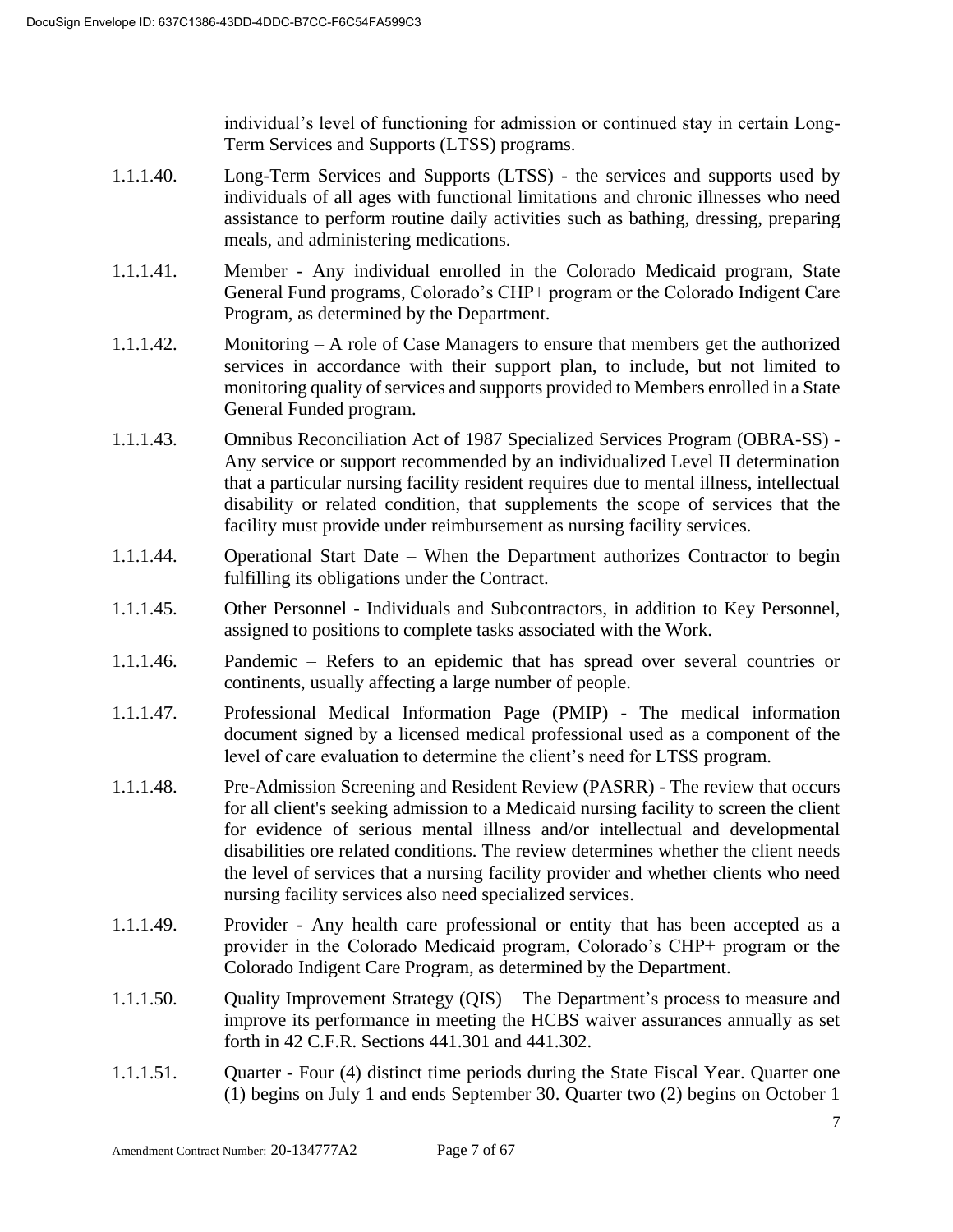and ends December 31. Quarter three (3) begins on January 1 and ends March 31. Quarter four (4) begins on April 1 and ends on June 30.

- 1.1.1.52. Regional Accountable Entity (RAE) A single regional entity responsible for duties previously performed by Regional Care Collaborate Organizations and Behavioral Health Organizations (BHO).
- 1.1.1.53. Service Area Designated distinct geographical area determined by the Department where the Community Centered Board is authorized to provide administrative activities and State General Fund programs.
- 1.1.1.54. State Intellectual Disability Authority (SIDA) The person authorized by the Department to review PASRR Level II Evaluations and approve or deny a nursing facility admission for individuals with intellectual and developmental disabilities. SIDA issues the Letter of Determination to the nursing facility.
- 1.1.1.55. Support Need Level Assessment The standardized assessment tool to identify and measure the practical support requirements for HCBS-CHRP waiver participants.
- 1.1.1.56. Supported Living Services Waiver (HBCS-SLS) The Home and Community-Based Supported Living Services waiver provides necessary services and supports for adult individuals with intellectual or developmental disabilities, so they can remain in their homes and communities with minimal impact to individuals' community and social supports.
- 1.1.1.57. State Supported Living Services (State-SLS) The State Funded Supported Living Services (State-SLS) program is funded through an allocation from the Colorado General Assembly. The State SLS program is designed to provide supports to individuals with demonstrated needs in order to remain in their community. The State SLS program shall not duplicate Home and Community Based services for those who are currently eligible.
- 1.1.1.58. Surcharge Any additional amount added by the Contractor, over and above the rate charged by the subcontractor to the Contractor, which would be shown on an individual's service plan or on encounter data service rates submitted to the Department.
- 1.1.1.59. Waiting List A list of otherwise eligible individuals established to manage selection of individuals' entrance into the waiver or State General Fund programs until approved capacity and funding become available.

## **2. CONTRACTOR'S GENERAL REQUIREMENTS**

- 2.1. The Department will contract with only one (1) organization for the Service Area designated in Section 2.2, the Contractor, and will work solely with that organization with respect to all tasks and deliverables to be completed, services to be rendered and performance standards to be met under this Contract.
- 2.2. Community Centered Board Designation
- 2.2.1. Subject to available appropriations, the Department shall provide or purchase authorized services and supports for individuals with intellectual and developmental disabilities pursuant to §25.5-10-206, C.R.S. by contracting with the Contractor as the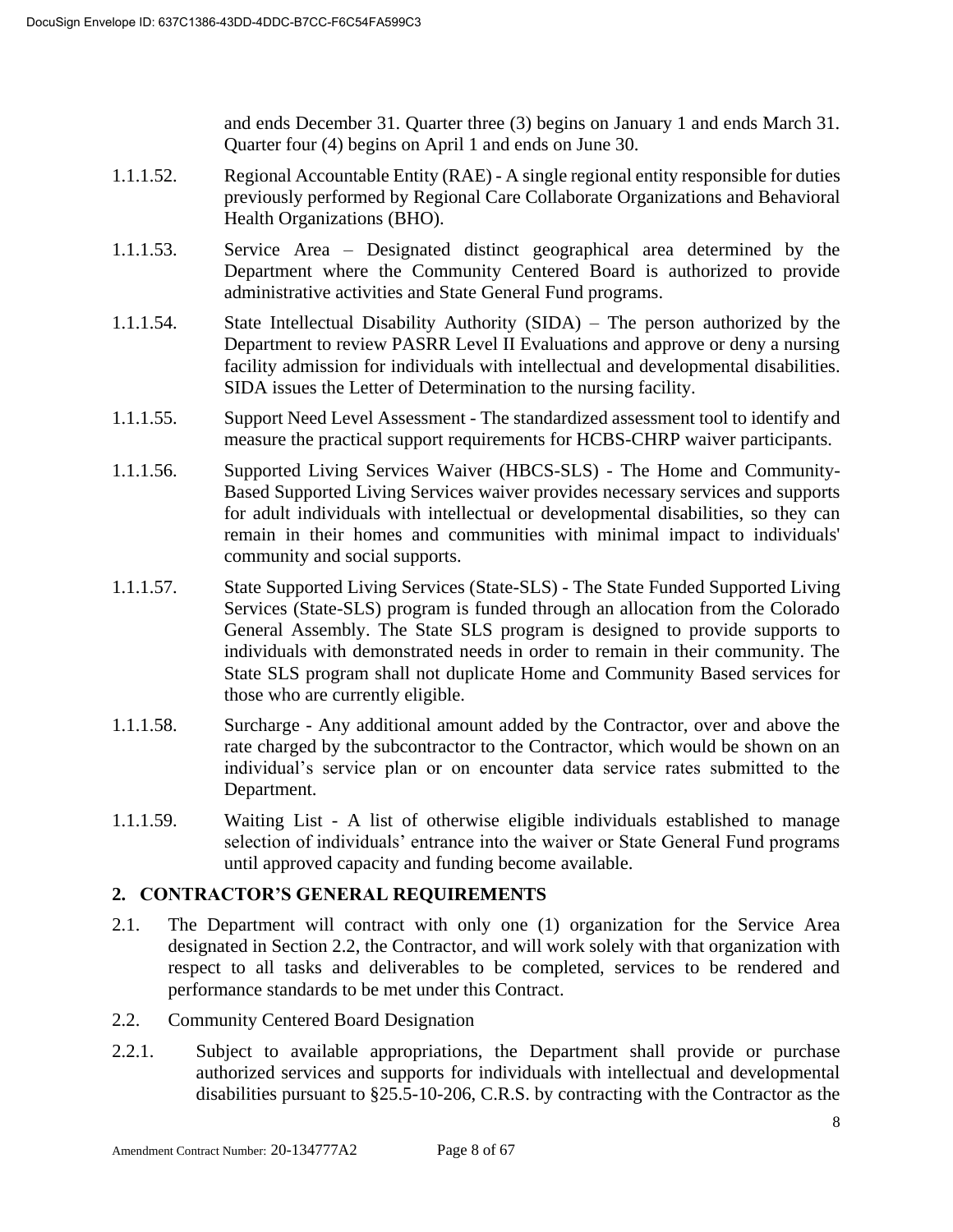Community Centered Board (CCB) under §25.5-10-209, C.R.S. and have the Contractor purchase or provide services for eligible persons under the provisions of §25.5-10-211et seq., C.R.S. In accordance with applicable statutes and rules, the Contractor, has been designated as the Community Centered Board serving Arapahoe and Douglas County and the City of Aurora.

- 2.3. Contractor may be privy to internal policy discussions, contractual issues, price negotiations, confidential medical information, Department financial information, advance knowledge of legislation and other Confidential Information. In addition to all other confidentiality requirements of the Contract, the Contractor shall also consider and treat any such information as Confidential Information and shall only disclose it in accordance with the terms of the Contract.
- 2.4. The Contractor shall work cooperatively with Department staff and, if applicable, the staff of other State contractors to ensure the completion of the Work. The Department may, in its sole discretion, use other contractors to perform activities related to the Work that are not contained in the Contract or to perform any of the Department's responsibilities. In the event of a conflict between Contractor and any other State contractor, the State will resolve the conflict and Contractor shall abide by the resolution provided by the State.
- 2.5. The Contractor shall inform the Department on current trends and issues in the healthcare marketplace and provide information on new technologies in use that may impact the Contractor's responsibilities under this Contract.
- 2.6. The Contractor shall maintain complete and detailed records of all meetings, presentations, and any other interactions or Deliverables related to the Work described in the Contract. The Contractor shall make such records available to the Department upon request throughout the term of the Contract.
- 2.7. Deliverables
- 2.7.1. All Deliverables shall meet Department-approved format and content requirements. The Department will specify the number of copies and media for each Deliverable.
- 2.7.2. All Deliverables shall be submitted to the Department by close of business on the due date determined by the Department.
- 2.7.3. Contractor shall submit each Deliverable to the Department for review and approval and shall adhere to the following Deliverable process such for any documentation creation, review, and acceptable cycle, the Contractor shall:
- 2.7.3.1. Gather and document requirements for the Deliverable.
- 2.7.3.2. Create a draft in the Department-approved format for the individual Deliverable.
- 2.7.3.3. Perform internal quality control review(s) of the Deliverable, including, but not limited to:
- 2.7.3.3.1. Readability.
- 2.7.3.3.2. Spelling.
- 2.7.3.3.3. Grammar.
- 2.7.3.3.4. Completion.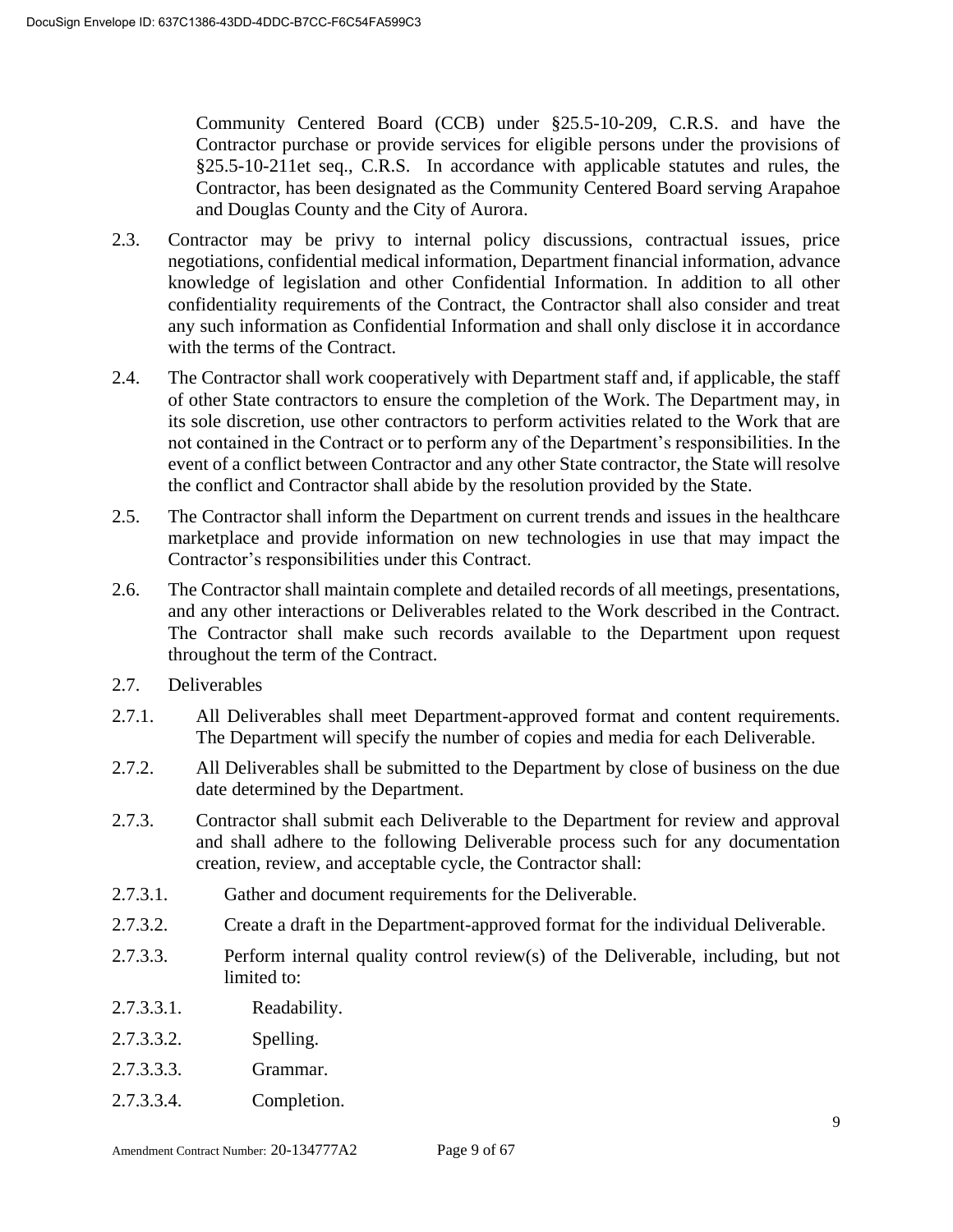- 2.7.3.3.5. Adhere to all required templates or development of templates.
- 2.7.4. The Department will review the Deliverable and may direct Contractor to make changes to the Deliverable. Contractor shall make all changes and resubmit the Deliverable within the timeframe determined by the Department.
- 2.7.5. Changes the Department direct include, but are not limited to, modifying portions of the Deliverable, requiring new pages or portions of the Deliverable, requiring resubmission of the Deliverable or requiring inclusion of information or components that were left out of the Deliverable.
- 2.7.6. The Department may also direct Contractor to provide clarification or provide a walkthrough of any Deliverable to assist the Department in its review. Contractor shall provide the clarification or walkthrough as directed by the Department.
- 2.7.7. Once the Department has received an acceptable version of the Deliverable, including all changes directed by the Department, the Department will notify Contractor of its acceptance of the Deliverable in writing. A Deliverable shall not be deemed accepted prior to the Department's notice to Contractor of its acceptance of that Deliverable. The Contractor shall not receive payment for a Deliverable until it has been received and accepted by the Department. Deliverables requiring correction shall not be paid until receipt of a revised and accepted Deliverable.
- 2.7.8. In the event any due date for a Deliverable falls on a day that is not a Business Day, the due date shall be automatically extended to the next Business Day, unless otherwise directed by the Department.
- 2.7.9. All due dates or timelines that reference a period of days, months or quarters shall be measured in calendar days, months and quarters unless specifically stated as being measured in Business Days or otherwise. All times stated in the Contract shall be considered to be in Mountain Time, adjusted for Daylight Saving Time as appropriate, unless specifically stated otherwise.
- 2.7.10. No Deliverable, report, data, procedure or system created by Contractor for the Department that is necessary to fulfilling Contractor's responsibilities under the Contract, as determined by the Department, shall be considered proprietary.
- 2.7.11. If any Deliverable contains ongoing responsibilities or requirements for the Contractor, such as Deliverables that are plans, policies or procedures, then Contractor shall comply with all requirements of the most recently approved version of that Deliverable. Contractor shall not implement any version of any such Deliverable prior to receipt of the Department's written approval of that version of that Deliverable. Once a version of any Deliverable described in this subsection is approved by the Department, all requirements, milestones and other Deliverables contained within that Deliverable shall be considered to be requirements, milestones and Deliverables of this Contract.
- 2.7.12. Any Deliverable described as an update of another Deliverable shall be considered a version of the original Deliverable for the purposes of this subsection.
- 2.8. Stated Deliverables and Performance Standards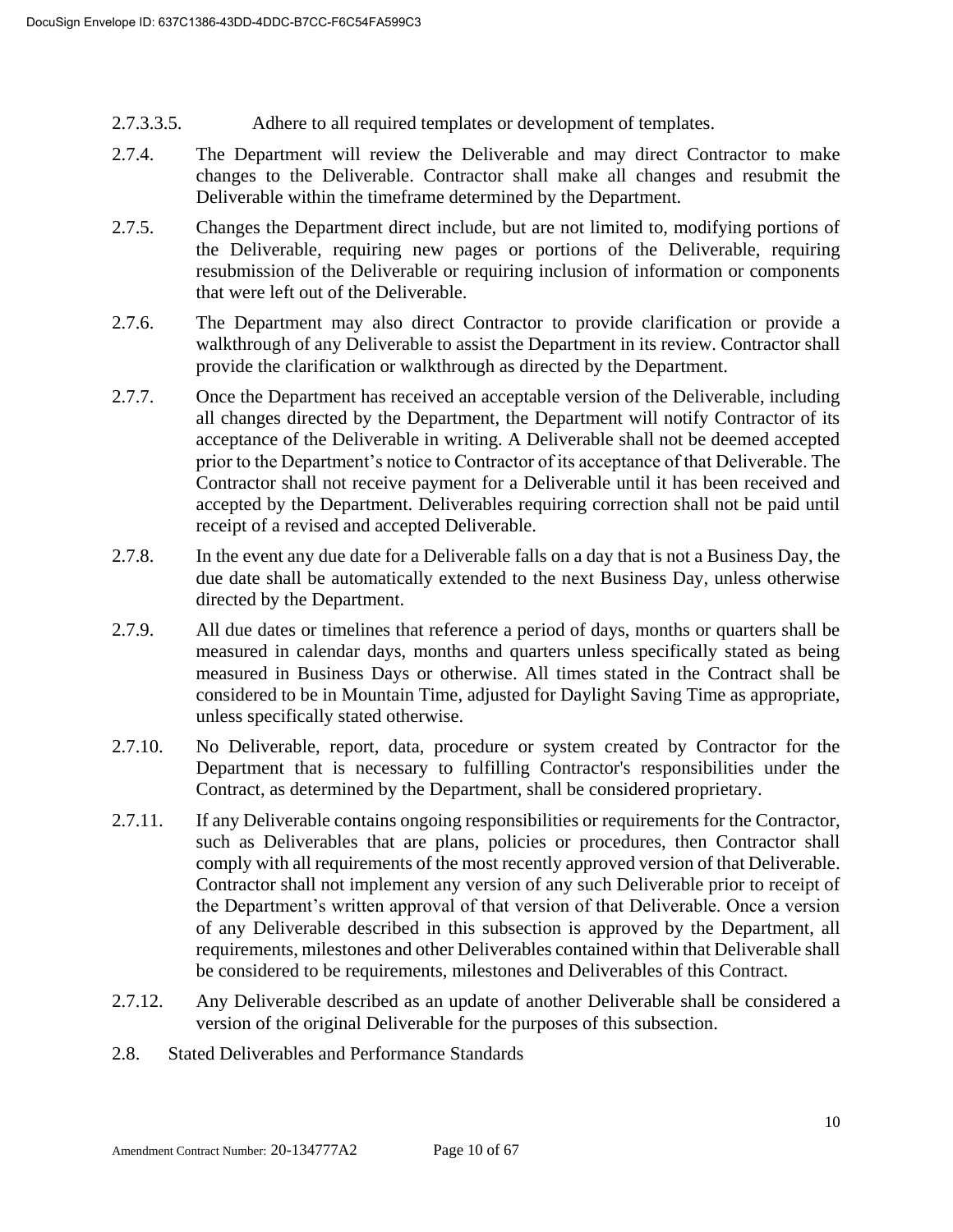- 2.8.1. Any section within this Statement of Work headed with or including the term "DELIVERABLE" or "PERFORMANCE STANDARD" is intended to highlight a Deliverable or performance standard contained in this Statement of Work and provide a clear due date for the Deliverables. The sections with these headings are for ease of reference not intended to expand or limit the requirements or responsibilities related to any Deliverable or performance standard, except to provide the due date for the Deliverables.
- 2.9. Communication with the Department
- 2.9.1. The Contractor shall enable all Contractor staff to exchange documents and electronic files with the Department staff in formats compatible with the Department's systems. The Department currently uses Microsoft Office 2016 and/or Microsoft Office 365 for PC. If the Contractor uses a compatible program, then the Contractor shall ensure that all documents or files delivered to the Department are completely transferrable and reviewable, without error, on the Department's systems.
- 2.9.2. The Department will use a transmittal process to provide the Contractor with official direction within the scope of the Contract. The Contractor shall comply with all direction contained within a completed transmittal. For a transmittal to be considered complete, it must include, at a minimum, all of the following:
- 2.9.2.1. The date the transmittal will be effective.
- 2.9.2.2. Direction to the Contractor regarding performance under the Contract.
- 2.9.2.3. A due date or timeline by which the Contractor shall comply with the direction contained in the transmittal.
- 2.9.2.4. The name of the Department employee who has been designated to sign transmittals.
- 2.9.2.4.1. The Department will provide the Contractor with the name of the person it has designated to sign transmittals on behalf of the Department, who will be the Department's primary designee. The Department will also provide the Contractor with a list of backups who may sign a transmittal on behalf of the Department if the primary designee is unavailable. The Department may change any of its designees from time to time by providing notice to the Contractor through a transmittal.
- 2.9.3. The Department may deliver a completed transmittal to the Contractor in hard copy, as a scanned attachment to an email or through a dedicated communication system, if such a system is available.
- 2.9.4. If a transmittal is delivered through a dedicated communication system or other electronic system, then the Department may use an electronic signature to sign that transmittal.
- 2.9.5. If the Contractor receives conflicting transmittals, the Contractor shall contact the Department's primary designee, or backup designees if the primary designee is unavailable, to obtain direction. If the Department does not provide direction otherwise, then the transmittal with the latest effective date shall control.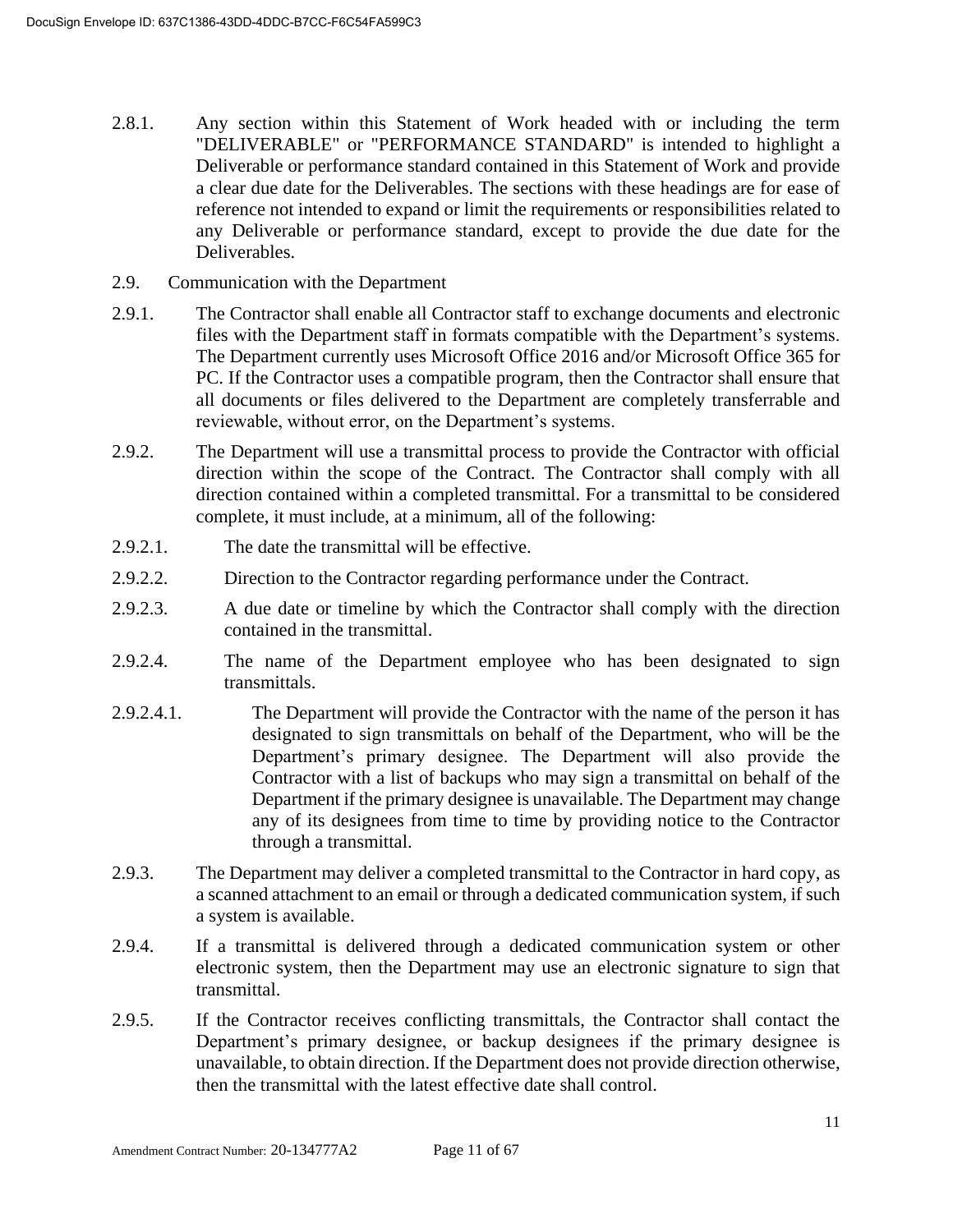- 2.9.6. In the event that the Contractor receives direction from the Department outside of the transmittal process, it shall contact the Department's primary designee, or backup designees if the primary designee is unavailable, and have the Department confirm that direction through a transmittal prior to complying with that direction.
- 2.9.7. Transmittals may not be used in place of an amendment, and may not, under any circumstances be used to modify the term of the Contract or any compensation under the Contract. Transmittals are not intended to be the sole means of communication between the Department and the Contractor, and the Department may provide day-today communication to the Contractor without using a transmittal.
- 2.9.8. The Contractor shall retain all transmittals for reference and shall provide copies of any received transmittals upon request by the Department.
- 2.10. Client and Member Engagement
- 2.10.1. Person and Family Centered Approach
- 2.10.1.1. The Contractor shall actively engage Members in their health and well-being by demonstrating the following:
- 2.10.1.1.1. Responsiveness to Member and family/caregiver needs by incorporating best practices in communication and cultural responsiveness in service delivery.
- 2.10.1.1.2. Utilization of various tools to communicate clearly and concisely.
- 2.10.1.1.3. The Contractor shall align Member engagement activities with the Department's person- and family-centered approach that respects and values individual preferences, strengths, and contributions.
- 2.10.2. Cultural Responsiveness
- 2.10.2.1. The Contractor shall provide and facilitate the delivery of services in a culturally competent manner to all Clients and Members, including those with limited English proficiency and diverse cultural and ethnic backgrounds, disabilities, and regardless of gender, sexual orientation or gender identity.
- 2.10.2.2. The Contractor shall provide all information for Clients and Members in a manner and format that may be easily understood and is readily accessible by Clients and Members.
- 2.10.2.2.1. Readily accessible is defined as electronic information and services that comply with modern accessibility standards, such as Section 508 of the Americans with Disabilities Act, Section 504 of the Rehabilitation Act.
- 2.10.3. Language Assistance Services
- 2.10.3.1. The Contractor shall provide language assistance services including bilingual staff and/or interpreter services, at no cost to the Client or Member. Language assistance shall be provided at all points of contact, in a timely manner and during all hours of operation.
- 2.10.3.2. The Contractor shall make oral interpretation available in all languages.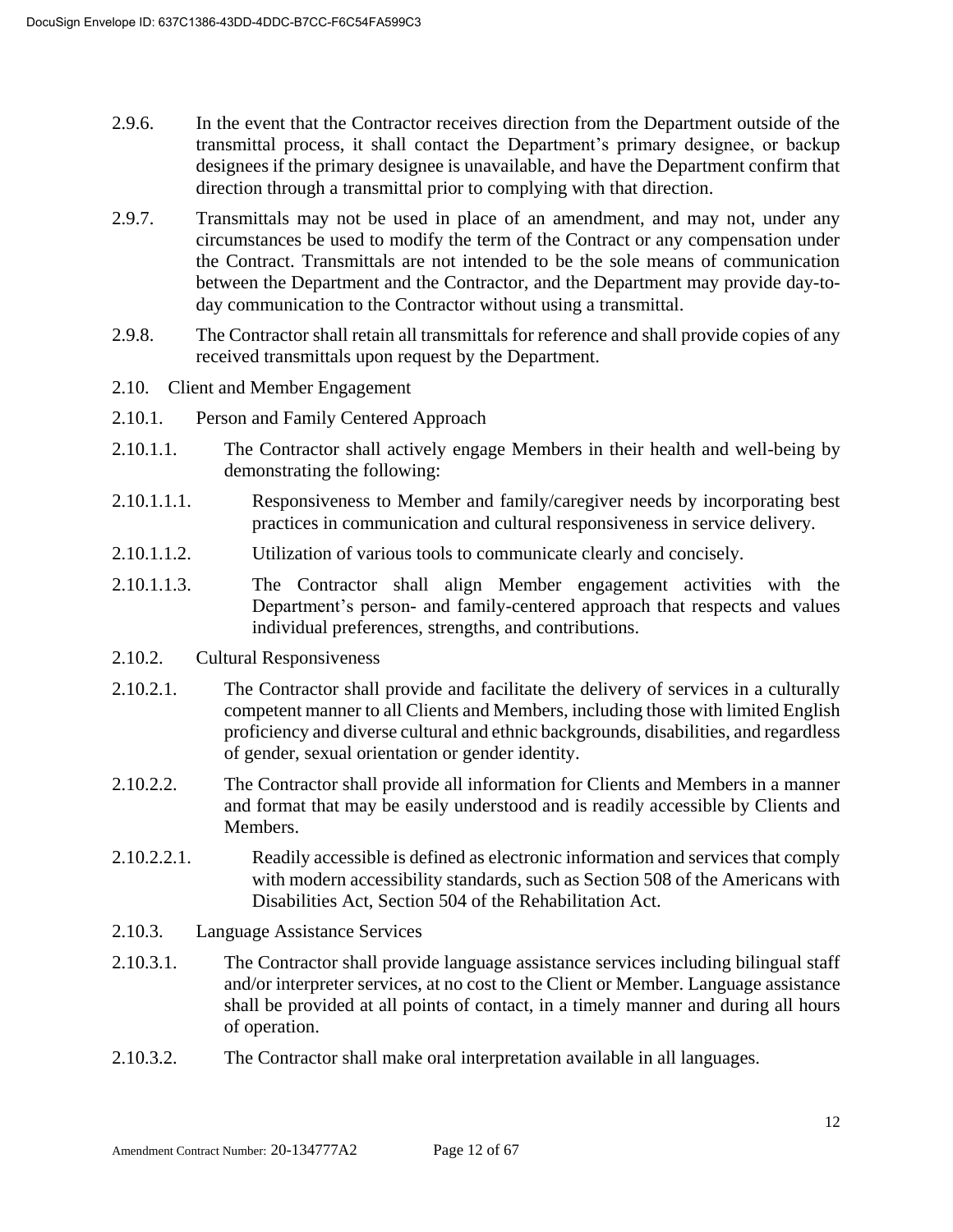- 2.10.3.3. The Contractor shall assure the competence of language assistance provided by interpreters and bilingual staff.
- 2.10.3.4. The Contractor shall not use family and friends to provide interpretation services unless requested by the Client or Member.
- 2.10.3.5. The Contractor shall provide interpreter services for all interactions with Clients and Members when there is no Contractor staff person available who speaks a language understood by a Client or Member.
- 2.10.3.6. The Contractor shall notify Clients and Members verbally regarding the Client's or Member's right to receive the following language assistance services, as well as how to access the following language assistance services:
- 2.10.3.6.1. Oral interpretation for any language. Oral interpretation requirements apply to all non-English languages, not just those that the state identifies as prevalent.
- 2.10.3.6.2. The Contractor shall ensure that language assistance services shall include, but are not limited to, the use of auxiliary aids such as TTY/TDY and American Sign Language.
- 2.10.3.6.3. The Contractor shall ensure that customer service telephone functions easily access interpreter or bilingual services.
- 2.10.4. Written Materials for Clients and Members
- 2.10.4.1. The Contractor shall ensure that all written materials created for distribution to Clients and Members meet all noticing requirements of 45 C.F.R. Part 92.
- 2.10.4.2. The Contractor shall ensure that all written materials created for distribution to Clients and Members are culturally and linguistically appropriate to the recipient.
- 2.10.4.3. The Contractor shall write all materials in easy to understand language.
- 2.10.5. Client and Member Communication
- 2.10.5.1. The Contractor shall maintain consistent communication, both proactive and responsive, with all Clients and Members.
- 2.10.5.2. The Contractor shall assist any Client or Member who contacts the Contractor, including Clients and Members not in the Contractor's Region/District/Service Area, who need assistance contacting their SEP, CMA, RAE, or other agencies.
- 2.10.6. Client and Member Rights
- 2.10.6.1. The Contractor shall have written policies guaranteeing each Client's and Member's right to be treated with respect and due consideration for his or her dignity and privacy.
- 2.10.6.2. The Contractor shall provide information to Clients and Members regarding their rights that include, but are not limited to:
- 2.10.6.2.1. The right to be treated with respect and due consideration for their dignity and privacy.
- 2.10.6.2.2. The right to participate in decisions regarding their services.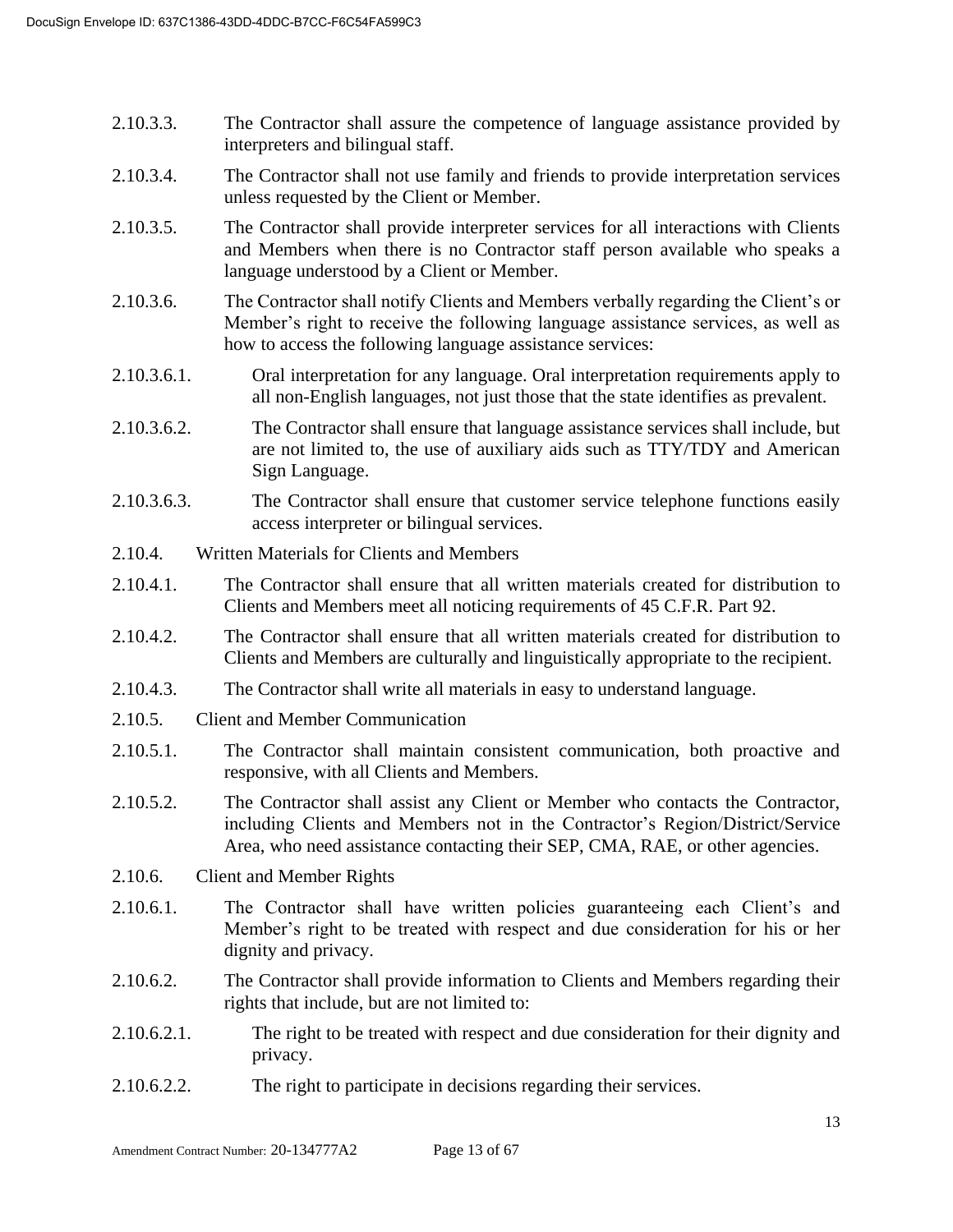- 2.10.6.2.3. The right to be free from any form of restraint or seclusion used as a means of coercion, discipline, convenience or retaliation.
- 2.10.6.2.4. The right to request and receive a copy of their records.
- 2.10.6.2.5. The right to obtain available and accessible services under the Contract.
- 2.10.6.3. The Contractor shall post and distribute rights to individuals, including but not limited to:
- 2.10.6.3.1. Clients/Members.
- 2.10.6.3.2. Client's/Member's families.
- 2.10.6.3.3. Providers.
- 2.10.6.3.4. Case workers.
- 2.11. Community Outreach
- 2.11.1. The Contractor shall create and implement a Community Outreach Plan for the contract period. The Community Outreach Plan shall include, but not be limited to a description of the following:
- 2.11.1.1. How the Contractor plans to utilize existing social networks and natural sources of support in their designated service area;
- 2.11.1.2. How the Contractor plans to utilize state-funded services and supports administered at the local level;
- 2.11.1.3. How the Contractor plans to collaborate with and seek input from the community, members receiving or waiting to receive services, and service agencies under contract with the Contractor.
- 2.11.2. The Contractor shall submit the Community Outreach Plan to the Department for review, approval, and payment.
- 2.11.2.1. DELIVERABLE: Community Outreach Plan
- 2.11.2.2. DUE: August 15<sup>th</sup>
- 2.12. Operations Guide
- 2.12.1. Contractor shall not engage in any Work under the Contract, other than the Work described in this Section 2.12 and 2.13, prior to the Operational Start Date. The Department shall not be liable to the Contractor for, and Contractor shall not receive, any payment for any period prior to the Operational Start Date under this Contract.
- 2.12.2. The Contractor shall create and implement an Operations Guide. The Operations Guide shall include the creation and management of the following:
- 2.12.2.1. Communication Plan.
- 2.12.2.2. Business Continuity Plan.
- 2.12.2.3. Long-Range Plan.
- 2.12.2.4. Closeout Plan.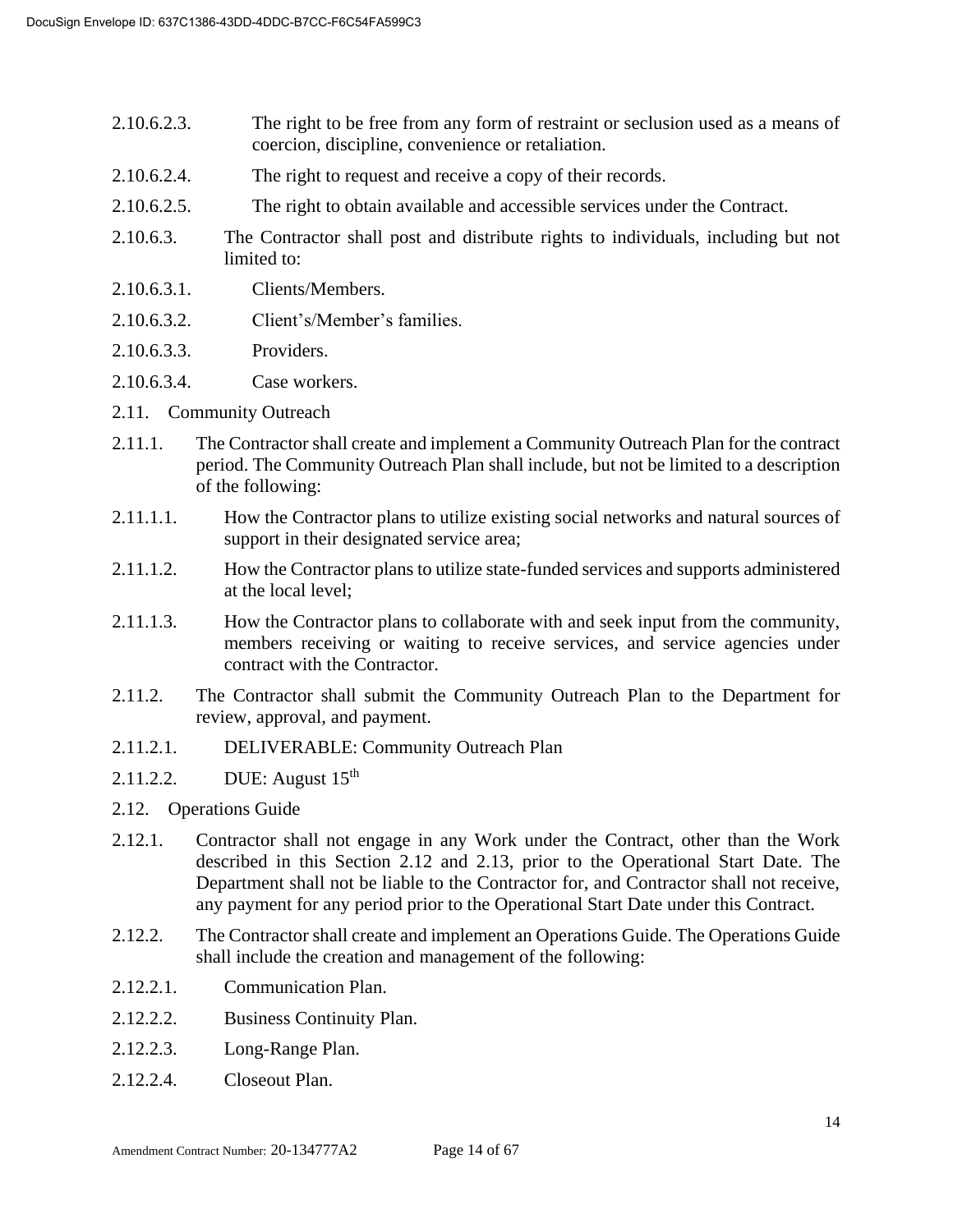- 2.12.3. The Contractor shall submit the Operations Guide to the Department for review, approval, and payment.
- 2.12.3.1. DELIVERABLE: Operations Guide
- 2.12.3.2. DUE: Within forty-five (45) Business Days after the Effective Date
- 2.12.4. The Contractor shall review its Operations Guide on an annual basis and determine if any modifications are required to account for any changes in the Work, in the Department's processes and procedures or in the Contractor's processes and procedures and update the Guide as appropriate to account for any changes. The Contractor shall submit an Annual Operations Guide Update that contains all changes from the most recently approved prior Operations Guide or Annual Operations Guide Update or shall note that there were no changes. If changes were made to the Operations Guide, the Contractor shall also compile and submit a summary of all changes to the Department.
- 2.12.4.1. DELIVERABLE: Annual Operations Guide Update and Summary
- 2.12.4.2. DUE: Annually, by August 15th of each year
- 2.12.5. The Operational Start Date shall not occur until Contractor has completed all requirements of the Operations Guide, unless the Department provides written approval otherwise.
- 2.12.6. Communication Plan with Members, Providers, and Other Entities
- 2.12.6.1. The Contractor shall create a Communication Plan that includes, but is not limited to, all of the following:
- 2.12.6.1.1. A description of how the Contractor will communicate to Members any changes to the services those Members will receive or how those Members will receive the services.
- 2.12.6.1.2. A description of the communication methods, including things such as email lists, newsletters and other methods, that the Contractor will use to communicate with Providers and Subcontractors.
- 2.12.6.1.3. The specific means of immediate communication with Members and a method for accelerating the internal approval and communication process to address urgent communications or crisis situations.
- 2.12.6.1.4. A general plan for how the Contractor will address communication deficiencies or crisis situations, including how the Contractor will increase staff, contact hours or other steps the Contractor will take if existing communication methods for Members or Providers are insufficient.
- 2.12.6.1.5. A listing of the following individuals within the Contractor's organization, including cell phone numbers and email addresses:
- 2.12.6.1.5.1. An individual who is authorized to speak on the record regarding the Work, the Contract or any issues that arise that are related to the Work.
- 2.12.6.1.5.2. An individual who is responsible for any website or marketing related to the Work.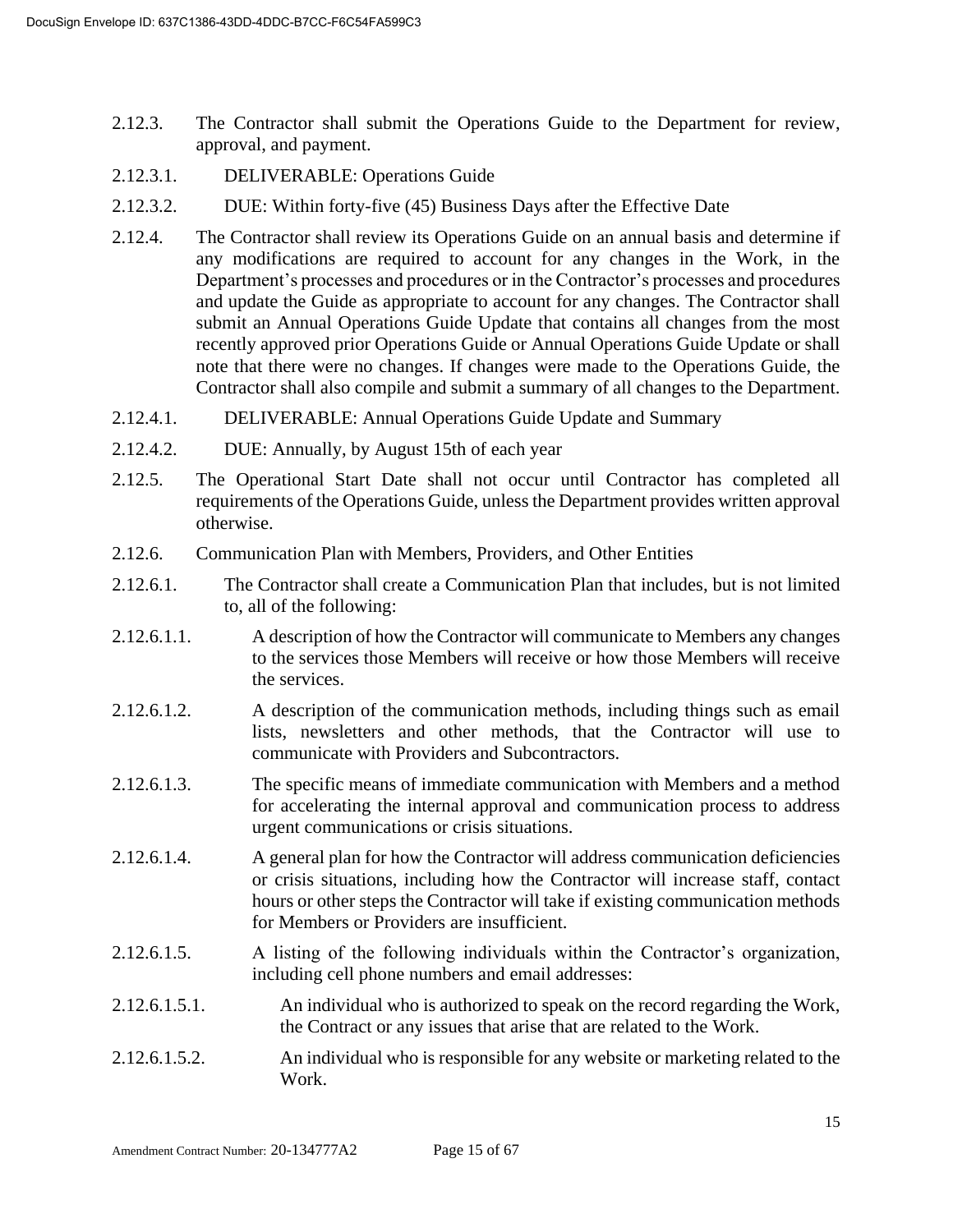- 2.12.6.1.5.3. Back-up communication staff that can respond in the event that the other individuals listed are unavailable.
- 2.12.7. Business Continuity Plan
- 2.12.7.1. The Contractor shall create a Business Continuity Plan that the Contractor will follow in order to continue operations after a Disaster or a Business Interruption. The Business Continuity Plan shall include, but is not limited to, all of the following:
- 2.12.7.1.1. How the Contractor will replace staff that are lost or unavailable during or after a Business Interruption so that the Work is performed in accordance with the Contract.
- 2.12.7.1.2. How the Contractor will back-up all information necessary to continue performing the Work, so that no information is lost because of a Business Interruption.
- 2.12.7.1.2.1. In the event of a Disaster, the plan shall also include how the Contractor will make all information available at its back-up facilities.
- 2.12.7.1.3. How the Contractor will maintain complete back-up copies of all data, databases, operating programs, files, systems, and software pertaining to enrollment information at a, off-site location.
- 2.12.7.1.4. How the Contractor will comply with the disaster recovery standards described in Section 2.16.
- 2.12.7.1.5. How the Contractor will minimize the effects on Members of any Business Interruption.
- 2.12.7.1.6. How the Contractor will communicate with the Department during the Business Interruption and points of contact within the Contractor's organization the Department can contact in the event of a Business Interruption.
- 2.12.7.1.7. Planned long-term back-up facilities out of which the Contractor can continue operations after a Disaster.
- 2.12.7.1.8. The time period it will take to transition all activities from the Contractor's regular facilities to the back-up facilities after a Disaster.
- 2.12.8. Long-Range Plan
- 2.12.8.1. The Contractor shall create a long-range plan, or strategic plan, for its designated service area pursuant to 10 C.C.R. 2505-10, Section 8.601.1 (c). The long-range plan shall include, but not be limited to:
- 2.12.8.1.1. A summary of the agency's administrative or case management accomplishments.
- 2.12.8.1.2. A summary of the needs determination to include identified needs of eligible persons in the designated service area and a plan to address those needs.
- 2.12.8.1.3. A summary of the local area issues impacting or expected to impact the designated service area and a plan to address those issues.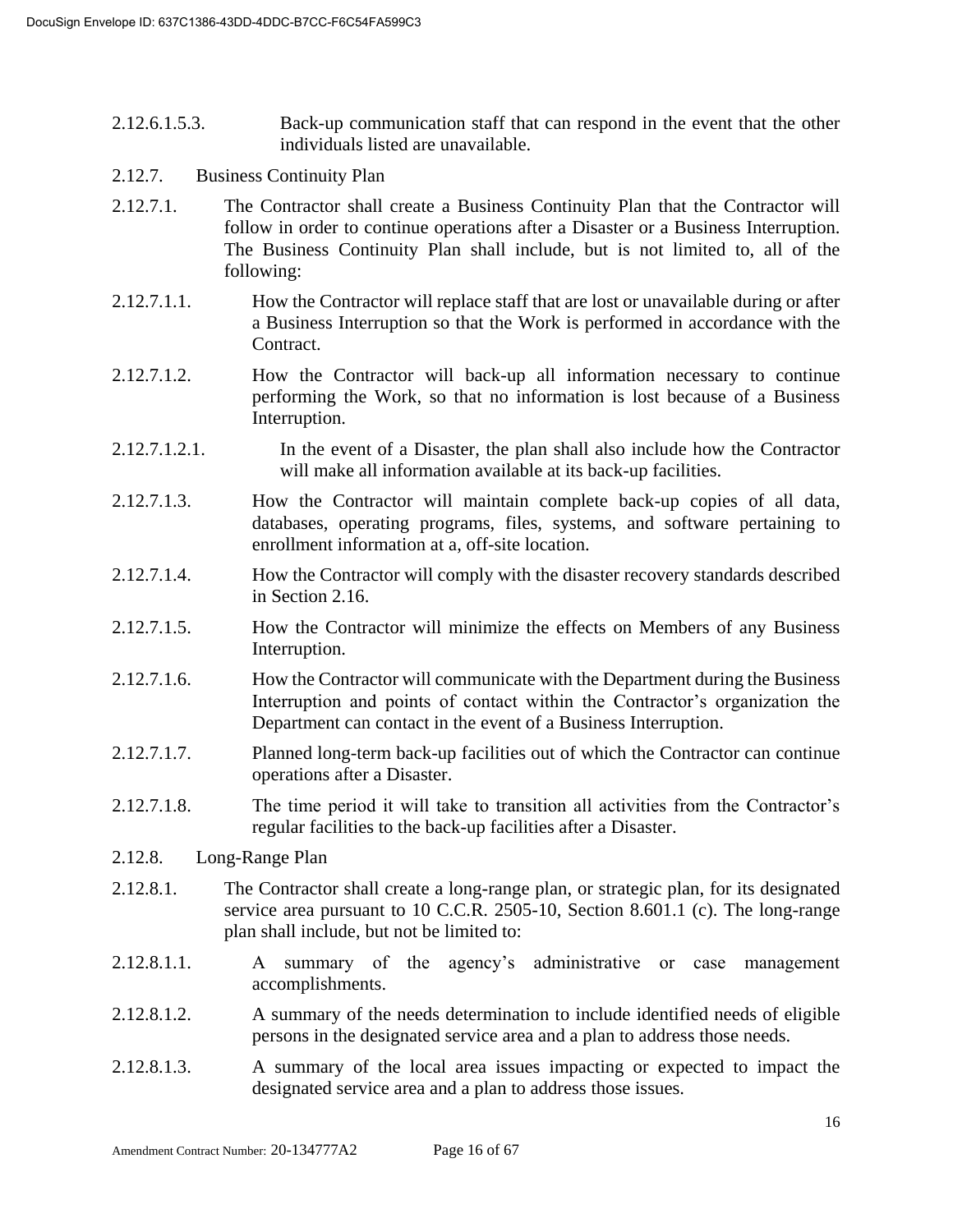- 2.12.8.1.4. A summary of how public input was obtained/sought for the development of the long-range plan or annual update.
- 2.12.8.2. The Long-Range Plan must include updates from the previous year's plan.
- 2.12.9. Closeout Plan
- 2.12.9.1. The Contractor shall create a Closeout Plan that describes all requirements, steps, timelines, milestones, and Deliverables necessary to fully transition the services described in the Contract from the Contractor to the Department or to another contractor selected by the Department to be the contractor after the termination of the Contract. The Closeout Plan shall include, but is not limited to, all of the following:
- 2.12.9.1.1. Transfer of Members
- 2.12.9.1.2. Transfer of documentation to include all electronic and physical documentation
- 2.12.9.1.3. Transfer of all member records through the Department Case Management Systems
- 2.12.9.1.4. Transfer of services
- 2.12.9.1.5. Transfer of Case Management Services
- 2.12.9.2. The Closeout Plan shall also designate an individual to act as a closeout coordinator who will ensure that all requirements, steps, timelines, milestones, and deliverables contained in the Closeout Plan are completed and work with the Department and any other contractor to minimize the impact of the transition on Members and the Department.
- 2.12.9.3. The Contractor shall deliver the Closeout Plan to the Department for review and approval.
- 2.12.9.4. The Contractor shall be ready to perform all Work by the Operational Start Date.
- 2.12.9.4.1. In the event the Contractor is required to execute their Closeout Plan, the Contractor shall provide weekly updates to the Department demonstrating compliance and progression toward meeting the milestones described herein.

#### 2.13. Closeout Period

- 2.13.1. During the Closeout Period, the Contractor shall complete all of the following:
- 2.13.1.1. Implement the most recent Closeout Plan or Closeout Plan Update as approved by the Department in the Operations Guide, as described herein and complete all steps, Deliverables and milestones contained in the most recent Closeout Plan or Closeout Plan Update that has been approved by the Department.
- 2.13.1.2. Provide to the Department, or any other contractor at the Department's direction, all reports, data, systems, Deliverables and other information reasonably necessary for a transition as determined by the Department or included in the most recent Closeout Plan or Closeout Plan Update that has been approved by the Department.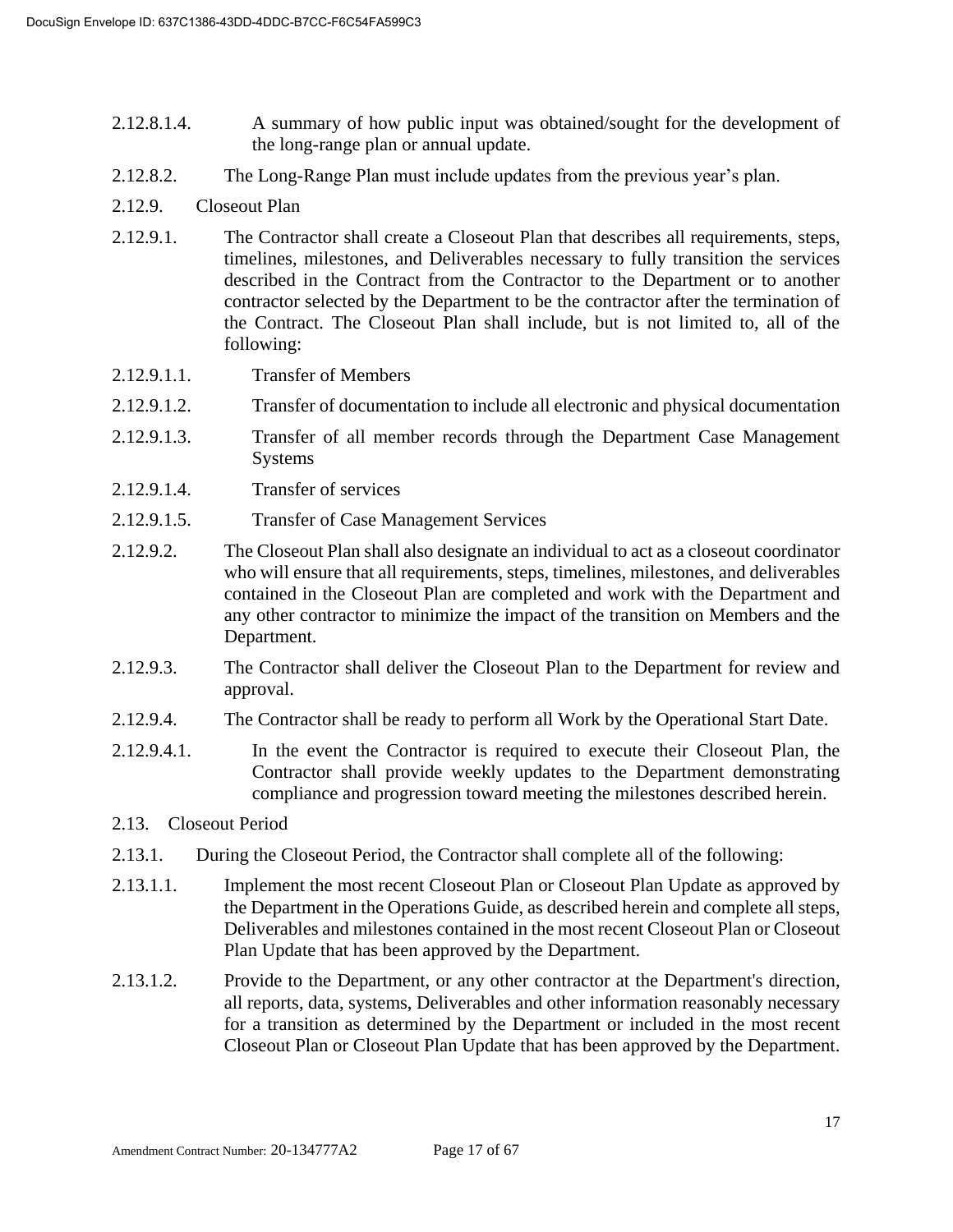- 2.13.1.3. Ensure that all responsibilities under the Contract have been transferred to the Department, or to another contractor at the Department's direction, without significant interruption.
- 2.13.1.4. Notify any Subcontractors and/or providers of the termination of the Contract, as directed by the Department.
- 2.13.1.5. Notify all members that the Contractor will no longer be a Community Centered Board as directed by the Department. Contractor shall create these notifications and deliver them to the Department for approval. Once the Department has approved the notifications, Contractor shall deliver these notifications to all members, but in no event shall Contractor deliver any such notification prior to approval of that notification by the Department.
- 2.13.1.5.1. DELIVERABLE: Member Notifications
- 2.13.1.5.2. DUE: Thirty (30) days prior to termination of the Contract
- 2.13.1.6. Continue meeting each requirement of the Contract as described in the Departmentapproved and updated Closeout Plan, or until the Department determines that specific requirement is being performed by the Department or another contractor, whichever is sooner. The Department will determine when any specific requirement is being performed by the Department or another contractor and will notify the Contractor of this determination for that requirement.
- 2.13.1.7. The Closeout Period may extend past the termination of the Contract. The Department will perform a closeout review to ensure that Contractor has completed all requirements of the Closeout Period. If Contractor has not completed all of the requirements of the Closeout Period by the date of the termination of the Contract, then any incomplete requirements shall survive termination of the Contract.
- 2.14. Performance Reviews
- 2.14.1. The Department may conduct desk reviews and/or on-site performance reviews or evaluations of the Contractor in relation to the Work performed under the Contract.
- 2.14.2. The Department may work with the Contractor in the completion of any performance reviews or evaluations or the Department may complete any or all performance reviews or evaluations independently, at the Department's sole discretion.
- 2.14.3. The Contractor shall provide all information necessary for the Department to complete all performance reviews or evaluations, as determined by the Department, upon the Department's request. The Contractor shall provide this information regardless of whether the Department decides to work with the Contractor on any aspect of the performance review or evaluation.
- 2.14.4. The Contractor shall provide all documentation requested by the Department, to complete the performance review, using the Department's identified process within ten (10) Business Days of the Department's request. All documentation must be compiled in the Department's prescribed manner.
- 2.14.5. The Department may conduct these performance reviews or evaluations at any point during the term of the Contract, or after termination of the Contract for any reason.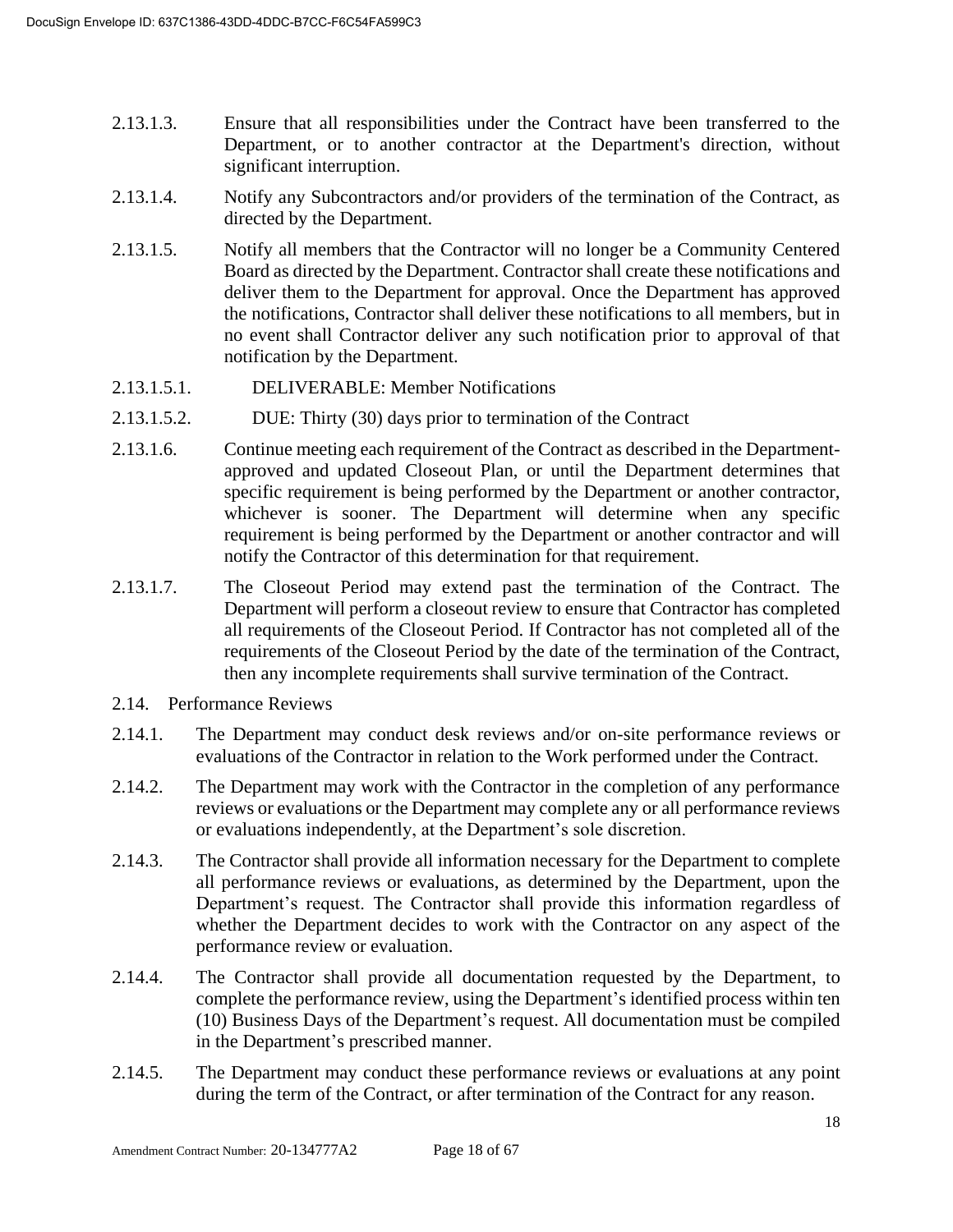- 2.14.6. The Department may make the results of any performance reviews or evaluations available to the public, or may publicly post the results of any performance reviews or evaluations.
- 2.14.7. The Department may recoup funding as a result of any performance review or evaluation where payment was rendered for services not complete or not in alignment with federal and state regulations or this Contract.
- 2.15. Renewal Options and Extensions
- 2.15.1. The Department may, within its sole discretion, choose to not exercise any renewal option in the Contract for any reason. If the Department chooses to not exercise an option, it may reprocure the performance of the Work in its sole discretion.
- 2.15.2. The Parties may amend the Contract to extend beyond five (5) years, in accordance with the Colorado Procurement Code and its implementing rules, in the event that the Department determines the extension is necessary to align the Contract with other Department contracts, to address state or federal programmatic or policy changes related to the Contract, or to provide sufficient time to transition the Work.
- 2.16. Department System Access
- 2.16.1. In the event that the Contractor requires access to any Department computer system to complete the Work, the Contractor shall have and maintain all hardware, software, and interfaces necessary to access the system without requiring any modification to the Department's system. The Contractor shall follow all Department policies, processes, and procedures necessary to gain access to the Department's systems.
- 2.16.2. The Contractor shall be responsible for any costs associated with obtaining and maintaining access to systems needed to perform the Work under this solicitation, as determined by the Department. The Department will not reimburse the Contractor for any costs associated with obtaining and maintaining access to Department systems.
- 2.17. State of Colorado Information Technology Requirements
- 2.17.1. Protection of System Data
- 2.17.1.1. In addition to the requirements of the main body of this Contract, if Contractor or any Subcontractor is given access to State Records by the State or its agents in connection with Contractor's performance under the Contract, Contractor shall protect all State Records in accordance with this Exhibit. All provisions of this Exhibit that refer to Contractor shall apply equally to any Subcontractor performing work in connection with the Contract.
- 2.17.1.2. For the avoidance of doubt, the terms of this Exhibit shall apply to the extent that any of the following statements is true in regard to Contractor access, use, or disclosure of State Records:
- 2.17.1.2.1. Contractor provides physical or logical storage of State Records;
- 2.17.1.2.2. Contractor creates, uses, processes, discloses, transmits, or disposes of State Records;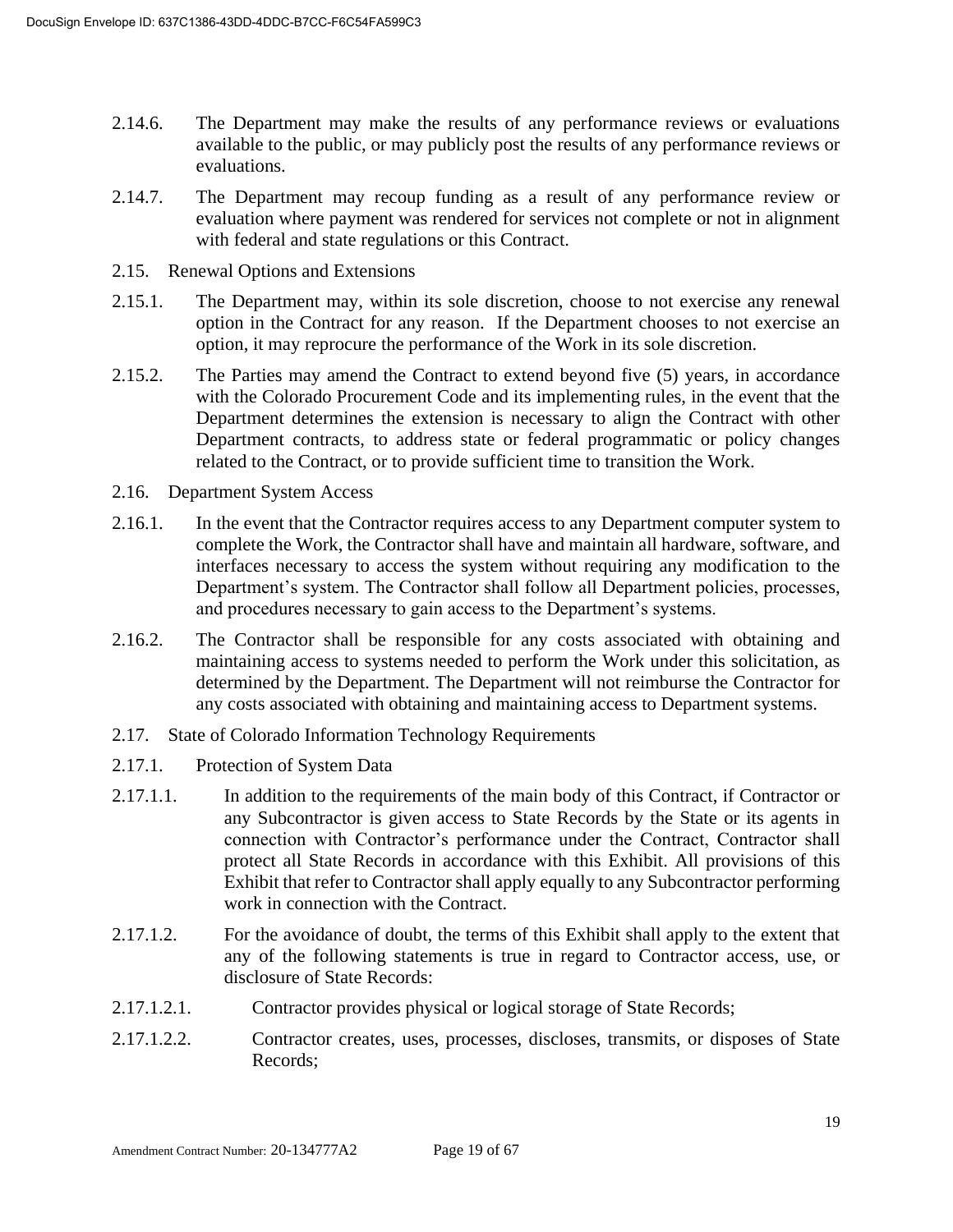- 2.17.1.2.3. Contractor is otherwise given physical or logical access to State Records in order to perform Contractor's obligations under this Contract.
- 2.17.1.3. Contractor shall, and shall cause its Subcontractors, to do all of the following:
- 2.17.1.3.1. Provide physical and logical protection for all hardware, software, applications, and data that meets or exceeds industry standards and the requirements of this Contract.
- 2.17.1.3.2. Maintain network, system, and application security, which includes, but is not limited to, network firewalls, intrusion detection (host and network), annual security testing, and improvements or enhancements consistent with evolving industry standards.
- 2.17.1.3.3. Comply with State and federal rules and regulations related to overall security, privacy, confidentiality, integrity, availability, and auditing.
- 2.17.1.3.4. Provide reasonable policies, procedures and training intended to prevent unauthorized access to workspaces, computers, networks, software, databases, or other physical or electronic environments.
- 2.17.1.3.5. Promptly report all Incidents, including Incidents that do not result in unauthorized disclosure or loss of data integrity, to a designated representative of the State's Office of Information Security ("OIS").
- 2.17.1.3.6. Comply with rules, policies, procedures, and standards issued by the Governor's Office of Information Technology ("OIT") pursuant to §24-37.5- 401 through 406, C.R.S and 8 C.C.R §1501-5 as posted at [www.oit.state.co.us/about/policies.](http://www.oit.state.co.us/about/policies)
- 2.17.1.4. Subject to Contractor's reasonable access security requirements and upon reasonable prior notice, Contractor shall provide the State with scheduled access for the purpose of inspecting and monitoring access and use of State Records, maintaining State systems, and evaluating physical and logical security control effectiveness.
- 2.17.1.5. Contractor shall perform current background checks in a form reasonably acceptable to the State on all of its respective employees and agents performing services or having access to State Records provided under this Contract, including any Subcontractors or the employees of Subcontractors. A background check performed within 30 days prior to the date such employee or agent begins performance or obtains access to State Records shall be deemed to be current.
- 2.17.1.5.1. Contractor will provide notice to the Security and Compliance Representative for the State indicating that background checks have been performed. Such notice will inform the State of any action taken in response to such background checks, including any decisions not to take action in response to negative information revealed by a background check.
- 2.17.1.5.2. If Contractor will have access to Federal Tax Information under the Contract, Contractor shall agree to the State's requirements regarding Safeguarding Requirements for Federal Tax Information and shall comply with the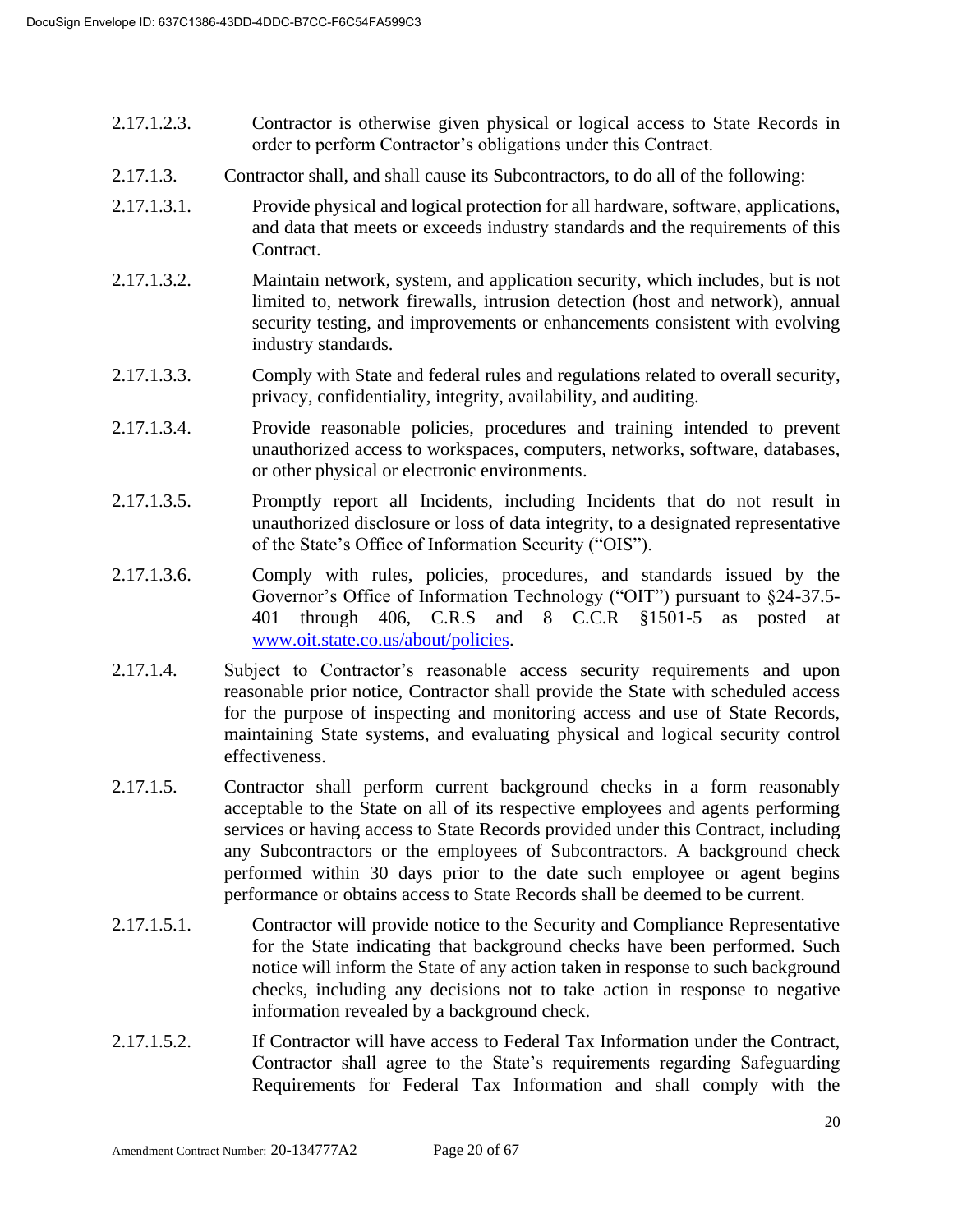background check requirements defined in IRS Publication 1075 and §24-50- 1002, C.R.S.

- 2.17.2. Data Handling
- 2.17.2.1. The State, in its sole discretion, may securely deliver State Records directly to the facility where such data is used to perform the Work. Contractor may not maintain or forward these State Records to or from any other facility or location, except for the authorized and approved purposes of backup and disaster recovery purposes, without the prior written consent of the State. Contractor may not maintain State Records in any data center or other storage location outside the United States for any purpose without the prior express written consent of OIS.
- 2.17.2.2. Contractor shall not allow remote access to State Records from outside the United States, including access by Contractor's employees or agents, without the prior express written consent of OIS. Contractor shall communicate any request regarding non-U.S. access to State Records to the Security and Compliance Representative for the State. The State shall have sole discretion to grant or deny any such request.
- 2.17.2.3. Upon request by the State made any time prior to 60 days following the termination of this Contract for any reason, whether or not the Contract is expiring or terminating, Contractor shall make available to the State a complete and secure download file of all data that is encrypted and appropriately authenticated. This download file shall be made available to the State within 10 Business Days of the State's request, and shall contain, without limitation, all State Records, Work Product, and system schema and transformation definitions, or delimited text files with documents, detailed schema definitions along with attachments in its native format. Upon the termination of Contractor's provision of data processing services, Contractor shall, as directed by the State, return all State Records provided by the State to Contractor, and the copies thereof, to the State or destroy all such State Records and certify to the State that it has done so. If legislation imposed upon Contractor prevents it from returning or destroying all or part of the State Records provided by the State to Contractor, Contractor shall guarantee the confidentiality of all State Records provided by the State to Contractor and will not actively process such data anymore.
- 2.17.2.4. The State retains the right to use the established operational services to access and retrieve State Records stored on Contractor's infrastructure at its sole discretion and at any time. Upon request of the State or of the supervisory authority, Contractor shall submit its data processing facilities for an audit of the measures referred to in this Exhibit in accordance with the terms of this Contract.
- 2.18. Collaboration with Other Care Coordination Entities or Entry Point and Case Management Agencies
- 2.18.1. The Contractor shall comply with written communication from the Department, provided by the Department, between the Contractor and community partners and service providers that outline how the Contractor will work together with these partners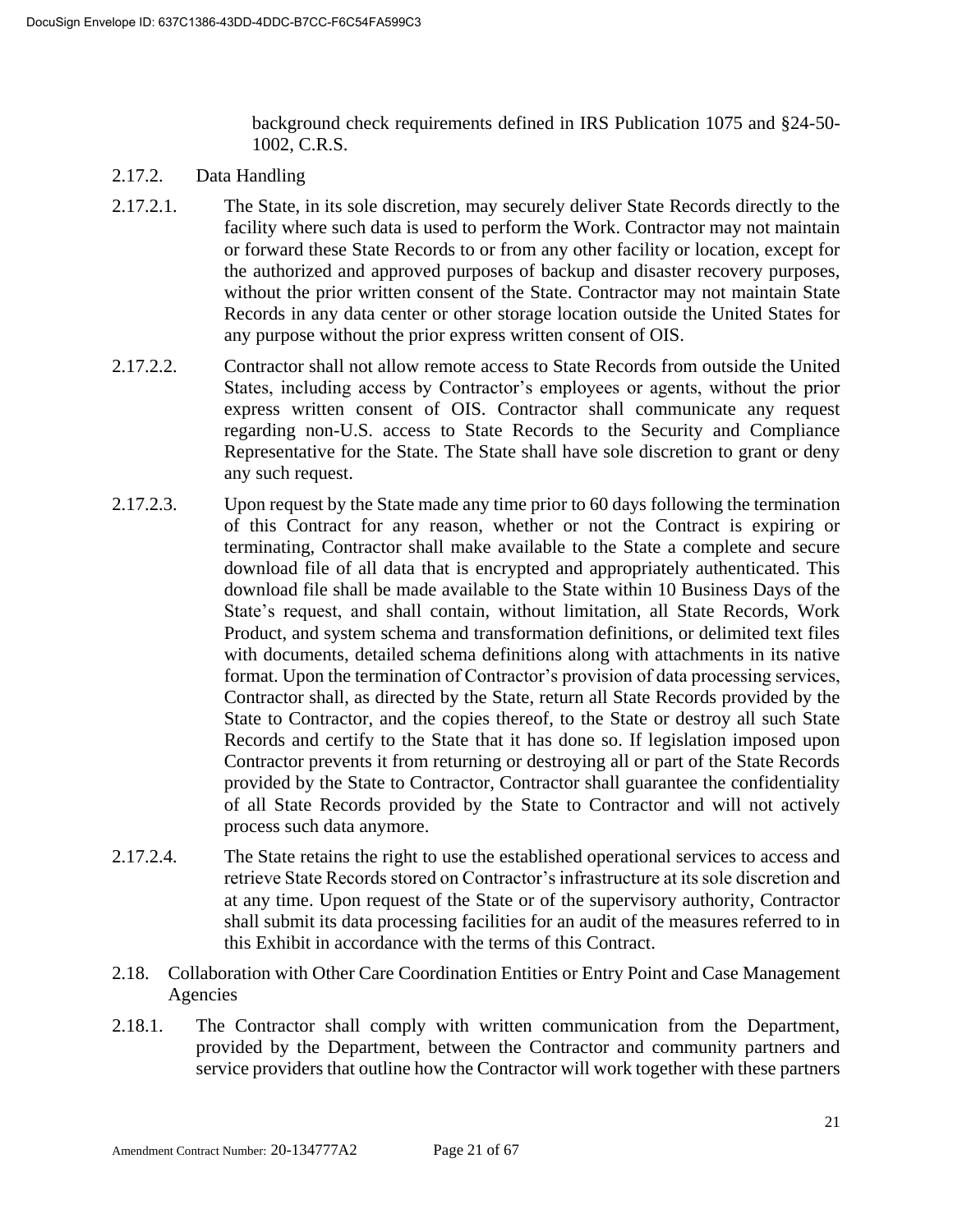to coordinate care and better serve Department enrollees. As applicable, the communications shall address partnerships with:

- 2.18.1.1. Regional Accountable Entities (RAE)
- 2.18.1.1.1. The RAE is responsible for promoting physical and behavioral health. The RAE promotes the population's health and functioning, coordinates care across disparate providers, interfaces with LTSS providers, and collaborates social, educational, justice, recreational, and housing agencies to foster healthy communities and address complex needs that span multiple agencies and jurisdictions. The RAE manages a network of primary care physical health providers and behavioral health providers to ensure access to appropriate care for Medicaid Clients.
- 2.18.1.1.2. The Contractor shall support the Department's RAE efforts and ensure collaboration occurs for all shared Clients and Members.
- 2.18.1.1.3. The Contractor shall collaborate with the RAE when a Client or Member needs assistance in accessing or coordinating the Client's or Member's physical, behavioral, or mental health needs. This shall include, but is not limited to:
- 2.18.1.1.3.1. Coordinating with the RAE for shared Clients or Members who admit to a hospital, to include, but not limited to, communicating reasons for admission, Client's or Member's hospital status, and plans for discharge.
- 2.18.1.1.3.2. Collaborating with the RAE for shared Clients or Members discharging from the hospital to ensure all support needs are reflected in the Support Plan and the Client or Member is connected to the necessary services to support a successful discharge.
- 2.18.1.1.3.3. Sharing of all information necessary for the RAE to assist Clients or Members in accessing and coordinating physical and behavioral health needs.
- 2.18.1.1.4. The Contractor shall honor Clients' or Members' preferences for case management and care coordination, when applicable, while ensuring collaboration with the RAE occurs.
- 2.18.1.2. Single Entry Point Agencies and Case Management Agencies
- 2.18.1.2.1. Single Entry Points (SEPs) are the agencies selected to provide intake, screening, referral, Functional Eligibility Assessment, and case management functions for persons in need of or receiving LTSS within a Single Entry Point District. Case Management Agencies (CMAs) are public or private not-forprofit or for-profit agency that meets all applicable state and federal requirements and is certified by the Department to provide case management services for specific Home and Community Based Services waivers pursuant to section 25.5-10-209.5, C.R.S. and pursuant to a provider participation agreement with the state department.
- 2.18.1.2.1.1. The Contractor shall collaborate with SEPs and CMAs, this may include, but is not limited to: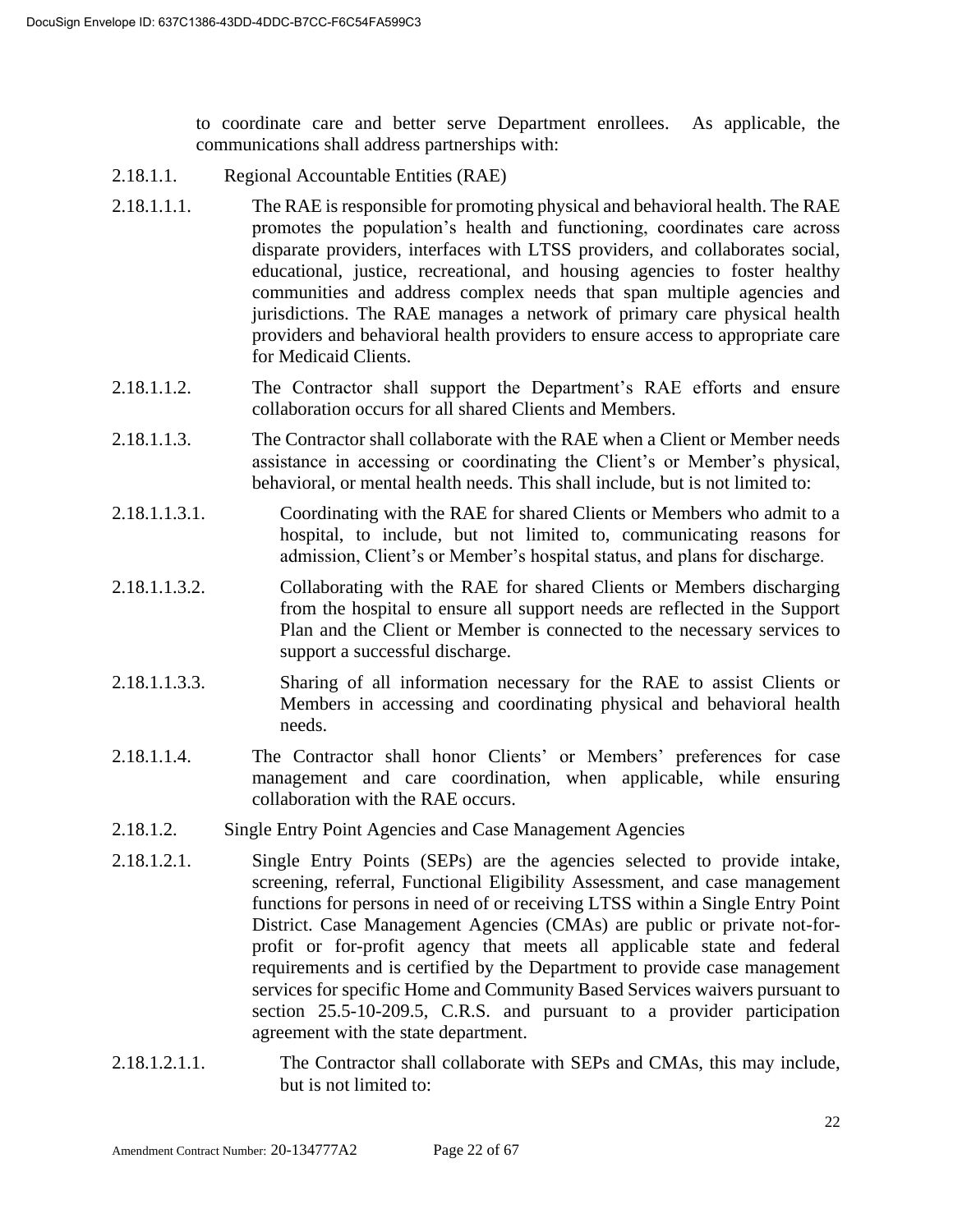| 2.18.1.2.1.1.1. | Coordinating the transfer of Members switching to or from an HCBS<br>waiver.                                                         |
|-----------------|--------------------------------------------------------------------------------------------------------------------------------------|
| 2.18.1.2.1.1.2. | Connecting Clients or Members to the appropriate SEP or CMA,<br>determined by the Client's or Member's needs and preferences.        |
| 2.18.1.2.1.1.3. | Sharing information necessary for the SEP and/or CMA to assist Clients<br>in accessing LTSS programs targeted for Clients with I/DD. |
| 2.18.1.2.1.1.4. | Coordinating the receipt of LTSS when a Member is enrolled in an<br>HCBS waiver not targeted for members with I/DD.                  |

#### 2.19. Transparency

- 2.19.1. Board of Director Changes
- 2.19.1.1. The Contractor shall notify the Department in writing of any changes to the Board of Directors within ten (10) Business Days.
- 2.19.2. Annual Financial Audit
- 2.19.2.1. The Contractor shall submit a copy of the Annual Financial Audit Report to the Department.
- 2.19.2.1.1. DELIVERABLE: Annual Financial Audit Report
- 2.19.2.1.2. DUE: No later than thirty (30) calendar days following the acceptance of the audit by the Contractor's Board of Directors.
- 2.19.3. IRS Form 990
- 2.19.3.1. The Contractor shall submit a copy of the Form 990 the Contractor filed with the Federal Internal Revenue Service to the Department, if applicable.
- 2.19.3.1.1. DELIVERABLE: IRS Form 990
- 2.19.3.1.2. DUE: No later than thirty (30) calendar days following the Contractor's filing of the form with the Internal Revenue Service.
- 2.20. Provider Fraud
- 2.20.1. Contractor shall notify the Department and the Colorado Medicaid Fraud Control Unit of the Colorado Department of Law (MFCU) if it identifies or suspects possible Provider Fraud as a result of any activities in its performance of this Contract.
- 2.20.2. Upon identification or suspicion of possible Provider Fraud, the Contractor shall complete the Contractor Suspected Fraud Written Notice Form provided by the Department.
- 2.20.2.1. For each incident of identified or suspected Provider Fraud, Contractor shall provide all of the following, at a minimum:
- 2.20.2.1.1. Written documentation of the findings.
- 2.20.2.1.2. Information on any verbal or written reports.
- 2.20.2.1.3. All details of the findings and concerns, including a chronology of Contractor actions which resulted in the reports, in a format agreed to by the Department.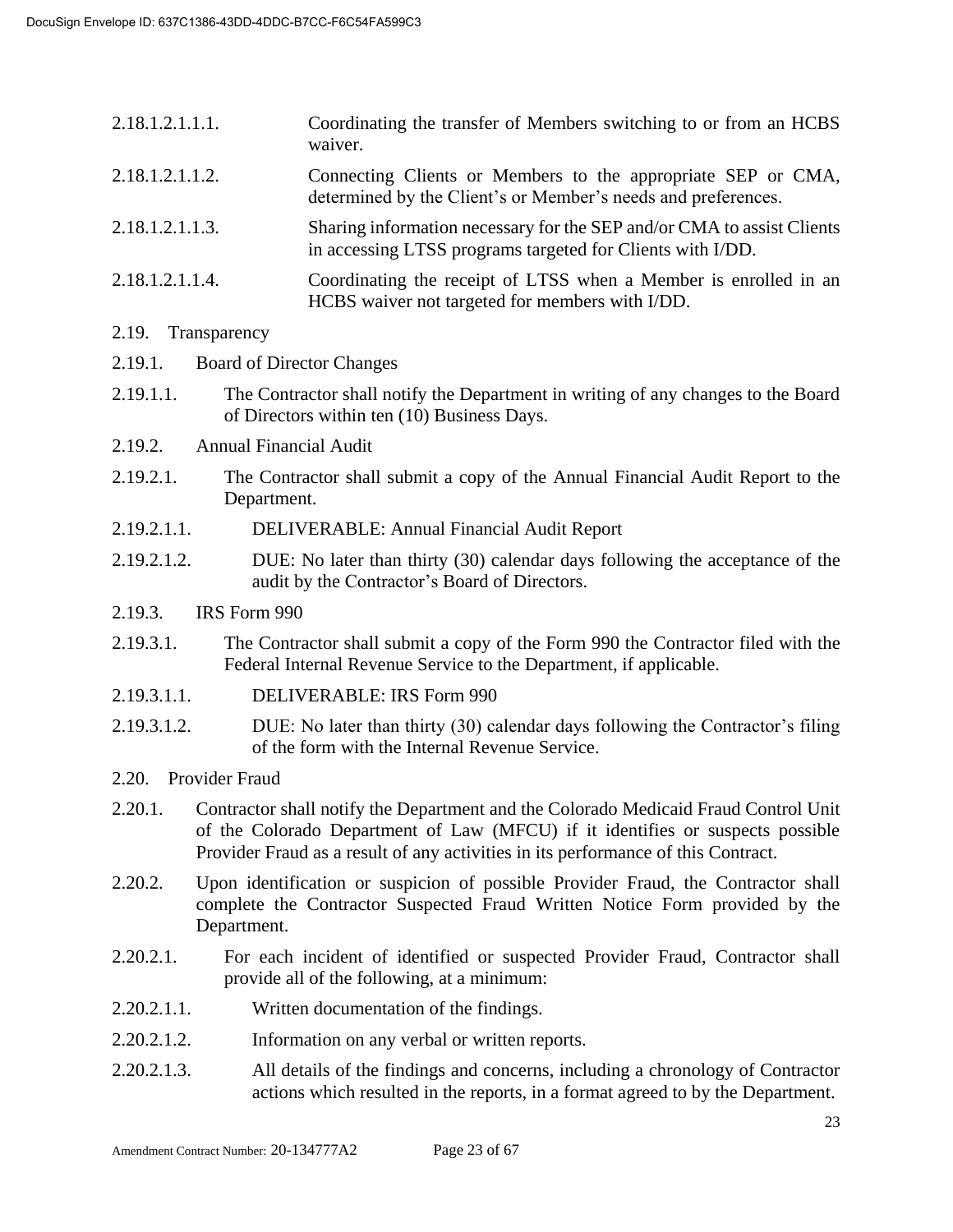- 2.20.2.1.4. Information on the identification of any affected claims that have been discovered.
- 2.20.2.1.5. Any claims data associated with its report (in a mutually agreed upon format, if possible).
- 2.20.2.1.6. Any additional information as required by the Department.
- 2.20.3. For each incident of identified or suspected Provider Fraud, Contractor shall deliver the completed Contractor Suspected Fraud Written Notice Form to the Department and the MFCU.
- 2.20.3.1. DELIVERABLE: Completed Contractor Suspected Fraud Written Notice Form
- 2.20.3.2. DUE: Within three (3) Business Days following the initial discovery of the Fraud or suspected Fraud
- 2.20.4. Contractor shall revise or provide additional information related to the Contractor Suspected Fraud Written Notice Form as requested by the Department or the MFCU.
- 2.20.4.1. DELIVERABLE: Contractor Suspected Fraud Written Notice Revisions and Additional Information
- 2.20.4.2. DUE: Within three (3) Business Days following the Department's or the MFCU's request, unless the Department or MFCU provides for a different period in its request.
- 2.21. Member Fraud
- 2.21.1. Contractor shall notify the Department if it identifies or suspects possible Member Fraud as a result of any activities in its performance of this Contract.
- 2.21.2. Upon identification or suspicion of possible Member Fraud, the Contractor shall complete the Contractor Suspected Fraud Written Notice Form provided by the Department.
- 2.21.2.1. For each incident of identified or suspected Member Fraud, Contractor shall provide all of the following, at a minimum:
- 2.21.2.1.1. All verbal and written reports related to the suspected fraud.
- 2.21.2.1.2. All details of the findings and concerns, including a chronology of Contractor actions which resulted in the reports, and the Member's State ID number, and Member's date of birth if applicable.
- 2.21.2.1.3. Information on the identification of any affected claims that have been discovered.
- 2.21.2.1.4. Any claims data associated with its report in a format agreed to by the Department.
- 2.21.2.1.5. Any additional information as required by the Department.
- 2.21.3. For each incident of identified or suspected Member Fraud, Contractor shall deliver the completed Contractor Suspected Fraud Written Notice Form to the Department at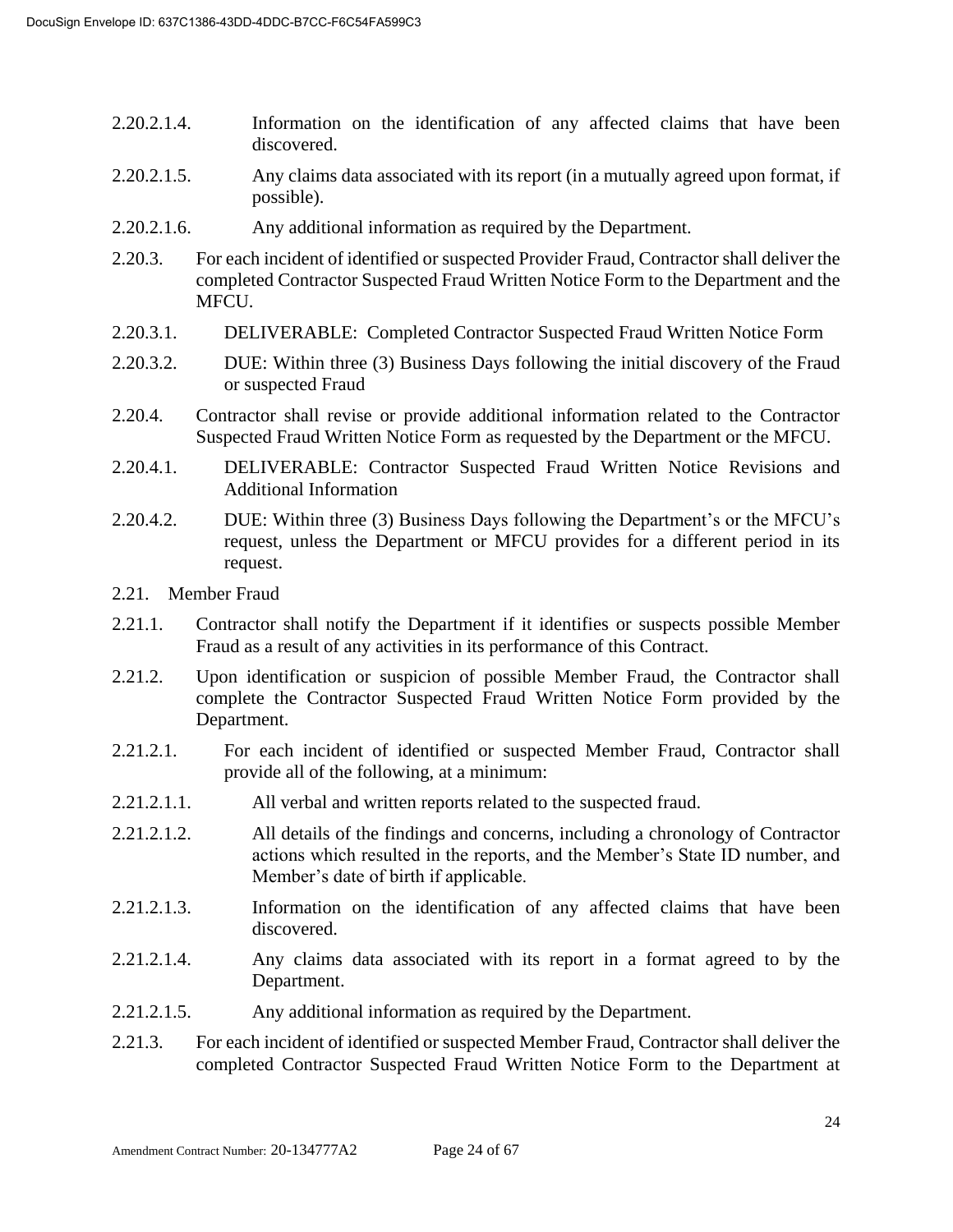[report.clientfraud@state.co.us,](mailto:report.clientfraud@state.co.us) or at such other email address as provided by the Department from time to time.

- 2.21.3.1. DELIVERABLE: Completed Contractor Suspected Fraud Written Notice Form
- 2.21.3.2. DUE: Within three (3) Business Days following the initial discovery of the Fraud or suspected Fraud
- 2.21.4. Contractor shall revise or provide additional information related to the Contractor Suspected Fraud Written Notice Form as requested by the Department.
- 2.21.4.1. DELIVERABLE: Contractor Suspected Fraud Written Notice Revisions and Additional Information
- 2.21.4.2. DUE: Within three (3) Business Days following the Department's request, unless the Department provides for a different period in its request

#### **3. CONTRACTOR PERSONNEL**

- 3.1. Personnel General Requirements
- 3.1.1. Contractor shall provide qualified Key Personnel and Other Personnel as necessary to perform the Work throughout the term of the Contract.
- 3.1.2. Contractor shall provide the Department with a final list of individuals assigned to the Contract and appropriate contact information for those individuals.
- 3.1.2.1. DELIVERABLE: Final list of Key Personnel
- 3.1.2.2. DUE: Annually, by July 15th of each year
- 3.1.3. Contractor shall update this list to account for changes in the Key Personnel.
- 3.1.3.1. DELIVERABLE: Updated list of Key Personnel
- 3.1.3.2. DUE: Within ten (10) Business Days of the any change to Key Personnel
- 3.2. Key Personnel
- 3.2.1. Contractor shall designate people to hold the following Key Personnel positions:
- 3.2.1.1. Executive Director
- 3.2.1.2. Licensed Medical Professional
- 3.2.1.3. Chief Financial Officer
- 3.2.1.4. Case Management Director
- 3.2.1.5. Contract Lead
- 3.2.1.5.1. The Contract Lead shall be responsible for all of the following:
- 3.2.1.5.1.1. Serving as Contractor's primary point of contact for contract deliverables and other contract related questions or issues for the Department.
- 3.2.1.5.1.2. Ensuring the completion of all Work in accordance with the Contract's requirements. This includes, but is not limited to, ensuring the accuracy, timeliness and completeness of all work.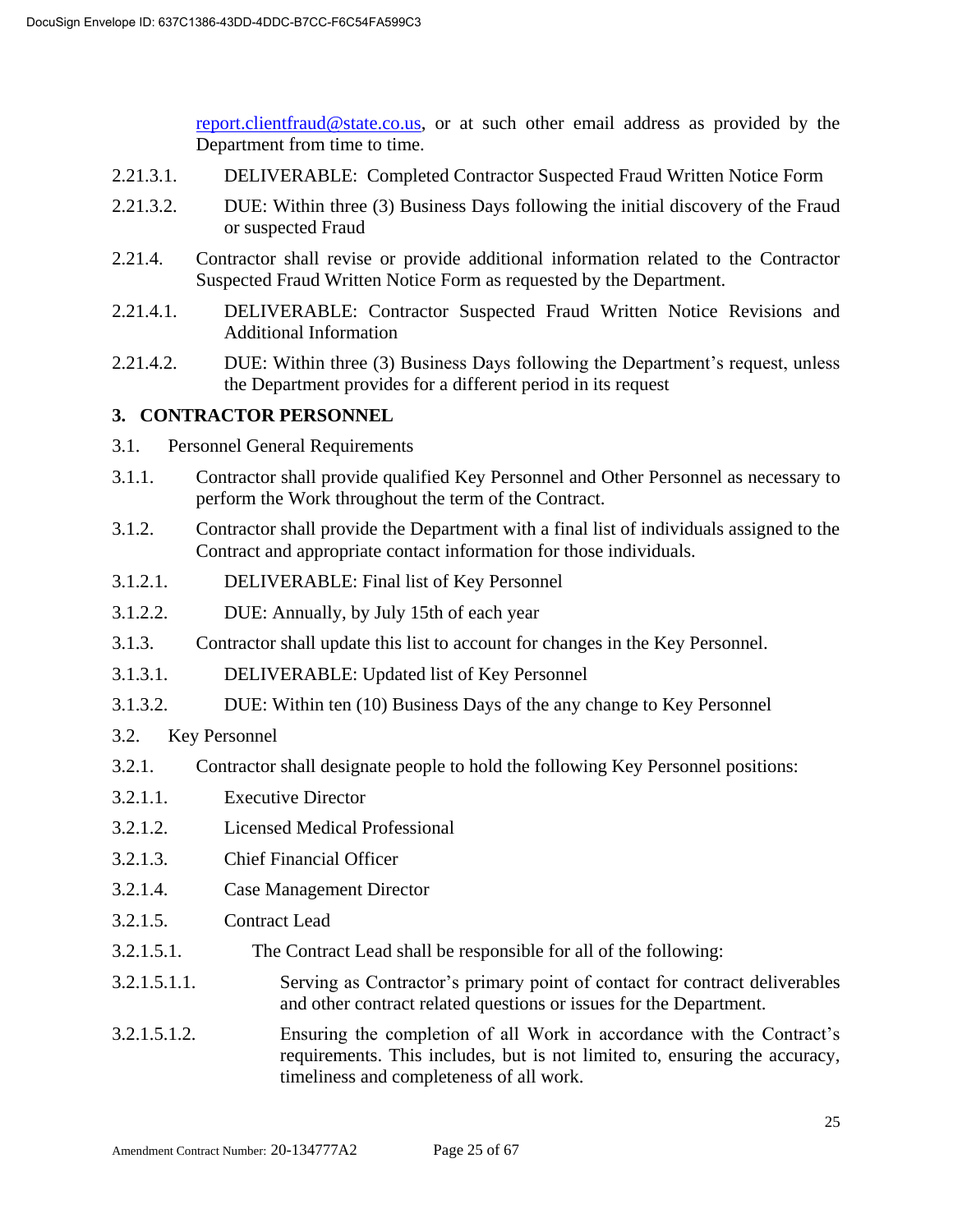- 3.2.1.5.1.3. Ensuring the timely submission and accuracy of all Deliverables submitted to the Department.
- 3.3. Personnel Availability
- 3.3.1. Contractor shall ensure Key Personnel and Other Personnel assigned to the Contract are available for meetings with the Department during the Department's normal business hours, as determined by the Department. Contractor shall also make these personnel available outside of the Department's normal business hours and on weekends with prior notice from the Department.
- 3.3.2. Contractor's Key Personnel and Other Personnel shall be available for all regularly scheduled meetings between Contractor and the Department, unless the Department has granted prior written approval otherwise.
- 3.3.3. Contractor shall ensure that the Key Personnel and Other Personnel attending all meetings between the Department and Contractor have the authority to represent and commit Contractor regarding work planning, problem resolution and program development.
- 3.3.4. At the Department's direction, the Contractor shall make its Key Personnel and Other Personnel available to attend meetings as subject matter experts with stakeholders both within the State government and external private stakeholders.
- 3.3.5. All of Contractor's Key Personnel and Other Personnel that attend any meeting with the Department or other Department stakeholders shall be present at the meeting or attend by telephone or video conference, unless the Department gives prior, written permission. If Contractor has any personnel attend by telephone or video conference, Contractor shall provide all additional equipment necessary for attendance, including any virtual meeting space or telephone conference lines.
- 3.3.6. The Contractor shall respond to all telephone calls, voicemails, and emails from the Department within two (2) Business Days of receipt by the Contractor, unless the situation is identified as urgent by the Department. For situations identified as urgent by the Department, the Contractor must respond to the Department the same business day but no later than twenty-four (24) hours following the request.
- 3.4. Other Personnel Responsibilities
- 3.4.1. Contractor shall use its discretion to determine the number of Other Personnel necessary to perform the Work in accordance with the requirements of this Contract. If the Department determines that Contractor has not provided sufficient Other Personnel to perform the Work in accordance with the requirements of this Contract, Contractor shall provide all additional Other Personnel necessary to perform the Work in accordance with the requirements of this Contract at no additional cost to the Department.
- 3.4.2. Contractor shall ensure that all Other Personnel have sufficient training and experience to complete all portions of the Work assigned to them. Contractor shall provide all necessary training to its Other Personnel, except for State-provided training specifically described in this Contract.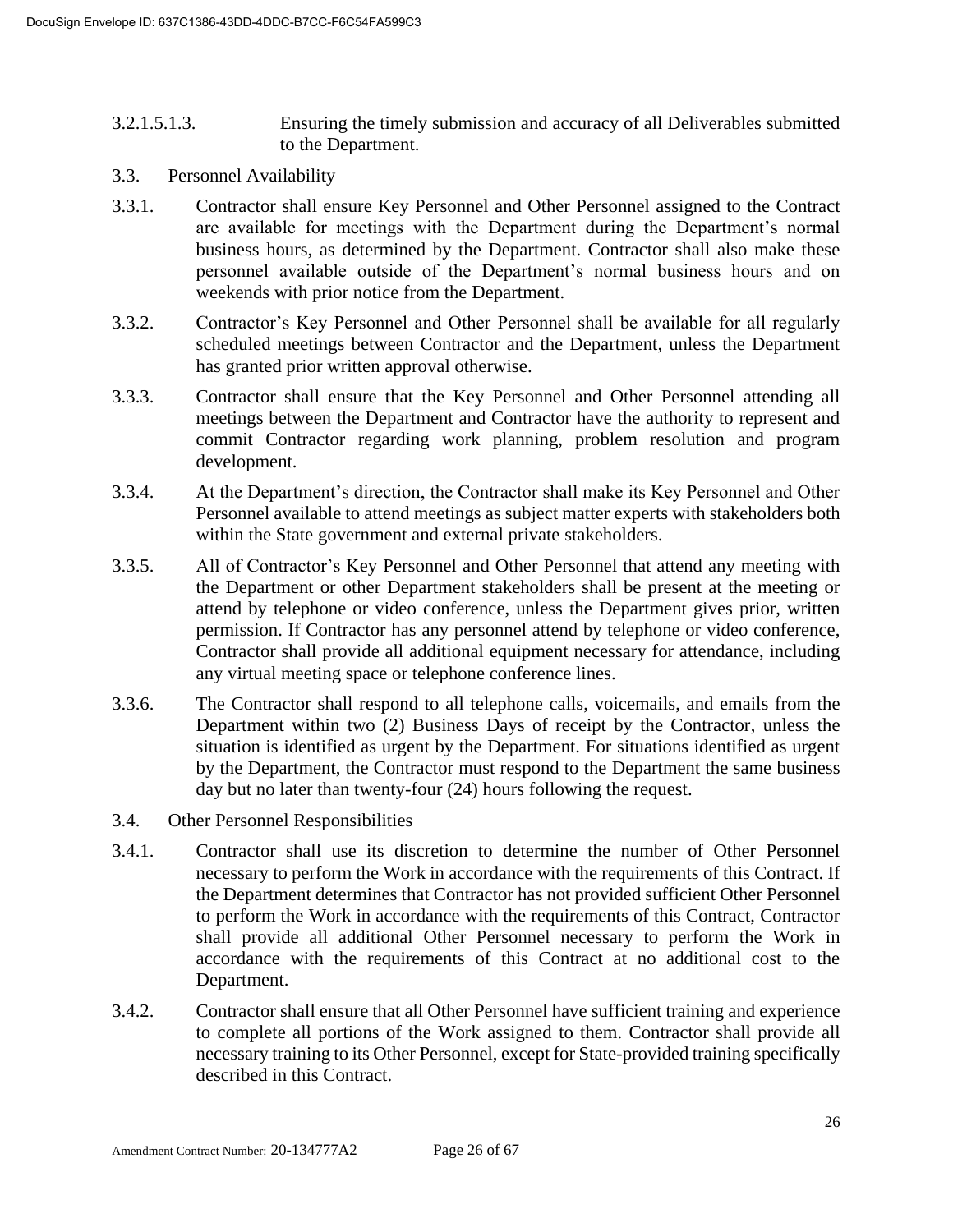- 3.4.3. The Contractor shall employ or contract with a licensed medical professional who will be available for consultation regarding Long Term Home Health (LTHH) PARs for Clients.
- 3.4.4. Contractor may subcontract to complete a portion of the Work required by the Contract. The conditions for using a Subcontractor or Subcontractors are as follows:
- 3.4.4.1. Contractor shall not subcontract more than forty percent (40%) of the Work.
- 3.4.4.2. Contractor shall provide the organizational name of each Subcontractor and all items to be worked on by each Subcontractor to the Department.
- 3.4.4.2.1. DELIVERABLE: Name of each Subcontractor and items on which each Subcontractor will work.
- 3.4.4.2.2. DUE: Annually, by July 15th of each year
- 3.4.4.3. Contractor shall notify the Department of any changes to Subcontractors within ten (10) business days of the change.
- 3.4.5. The Contractor shall obtain prior consent and written approval for any use of Subcontractor(s).
- 3.5. Background Checks
- 3.5.1. The Contractor shall conduct background checks on all new applicants considered for employment.
- 3.5.2. Background checks under Section 3.5. shall be conducted by a third-party and shall include, at a minimum, a comprehensive check into the applicant's criminal history.
- 3.5.3. Beginning on and after January 1, 2019, prior to hiring or contracting with an employee who will provide direct care to an at-risk adult, the Contractor shall request a Colorado Adult Protective Services (CAPS) background check from the Colorado Department of Human Services data system. The CAPS background check shall be used to determine if the potential employee is implicated in a case of mistreatment of an at-risk adult.
- 3.5.4. If any of the Contractor's Key Personnel, or Other Personnel, are required to have and maintain any professional licensure or certification issued by any federal, state or local government agency, then the Contractor shall maintain copies of such current licenses and certifications and provide them to the Department upon request.

#### **4. GENERAL BUSINESS FUNCTIONS**

- 4.1. Business Functions
- 4.1.1. The general Business Functions of the Contractor shall include, but not be limited to, the following for the State General Fund programs and administrative functions outlined in this Contract.:
- 4.1.1.1. Providing access to its facilities for clients, service providers and others. Regular business office hours of operation shall be posted and made available to the public and accommodations shall be made available for clients who need assistance or consultation outside regular business office hours. The Contractor shall provide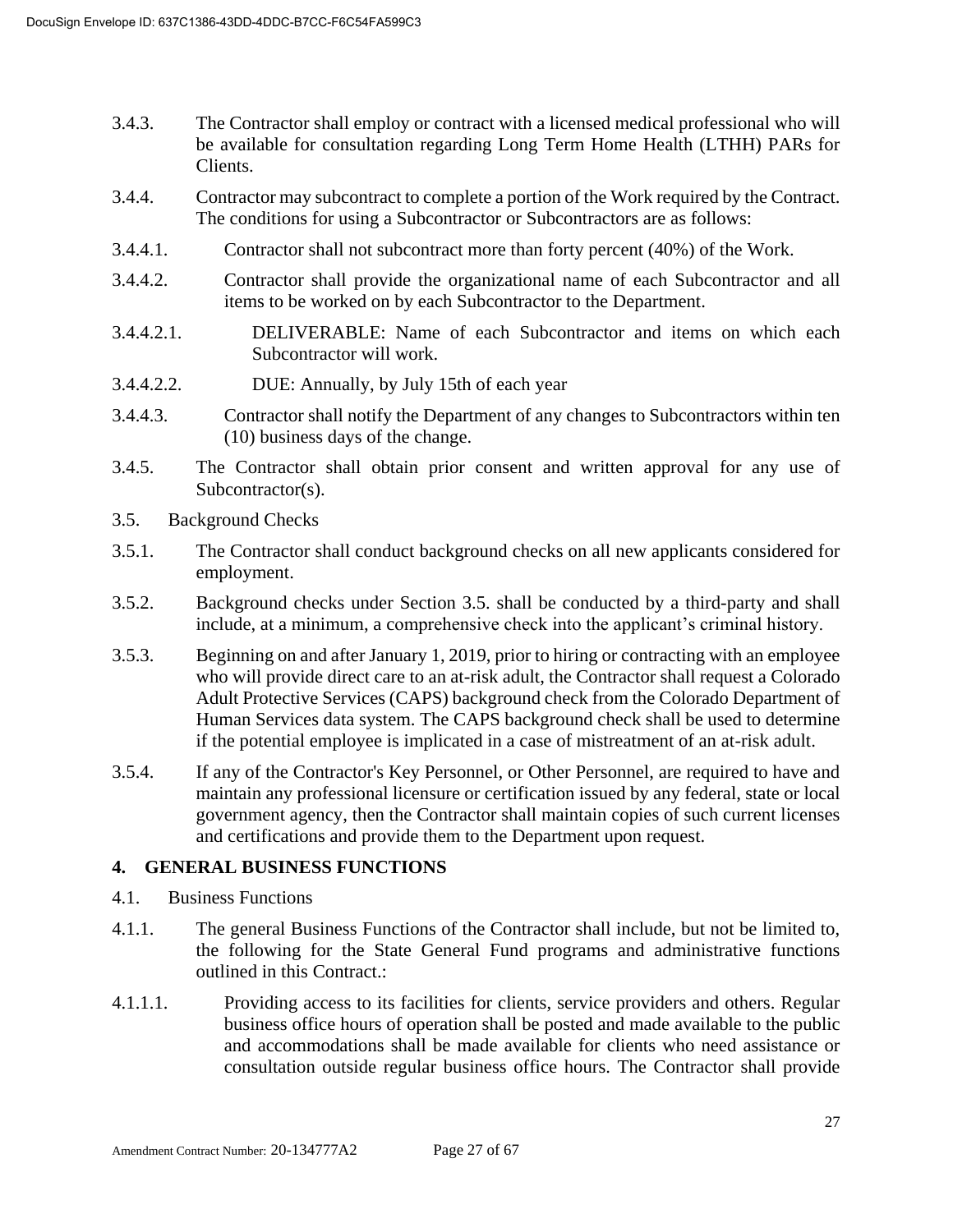emergency contact information to the Department for Key Personnel, when posted hours of operation do not follow a standard Monday through Friday schedule.

- 4.1.1.2. Providing access to a telephone system and trained staff to ensure a response to messages, and telephone calls received after hours.
- 4.1.1.3. Providing access to telecommunication devices and/or interpreters for the hearing and vocally impaired and access to foreign language interpreters as needed.
- 4.1.1.4. Providing a person-centered business approach seeking to accommodate Client requests.
- 4.1.1.5. Following communication direction set by the Department. The application of these standards includes but is not limited to Memo Series, technical assistance documents, Provider Bulletins, training documents, and email correspondence.
- 4.1.1.6. Facilitating the Medicaid application process and responding to all referrals of potentially eligible Clients within Department prescribed timeframes.
- 4.1.2. The Contractor shall support the Department's National Core Indicator (NCI) efforts.
- 4.2. Complaints and Grievances
- 4.2.1. The Contractor shall receive, document and track any complaint received by the Contractor as it relates to the services provided through this Contract to include, but not limited to, general business functions, administration, transparency, State SLS, OBRA-SS, and administrative case management functions. Complaints received outside of the scope of this Contract shall not be included. Documentation shall consist of a complaint log that includes the date of complaint, name of the complainant, the nature of the complaint, and the date and description of the resolution.
- 4.2.2. The Contractor shall analyze complaints for trends and shall submit all trends observed throughout the Fiscal Year and the remedial actions taken to address them to the Department.
- 4.2.3. Trend analysis may include an examination of information including but not limited to:
- 4.2.3.1. A comparison of complaint types and number of complaints over a period of time.
- 4.2.3.2. Number of type of complaint against the Contractor, time, location, individual involved, staff involved, and/or any additional relevant information.
- 4.2.3.3. An examination of potential reasons for the increase or decrease in complaints by total number, provider or subcontractor, individual, or staff.
- 4.2.3.4. An examination of preventative measures that can be implemented to reduce the number or frequency of future complaints.
- 4.2.3.5. Implementation of a plan of action or any future actions to take place.
- 4.2.3.6. An analysis of whether the plan of action and changes made were effective or if additional changes need to occur.
- 4.2.4. As part of the complaint process the Contractor shall:
- 4.2.4.1. Document complaints received.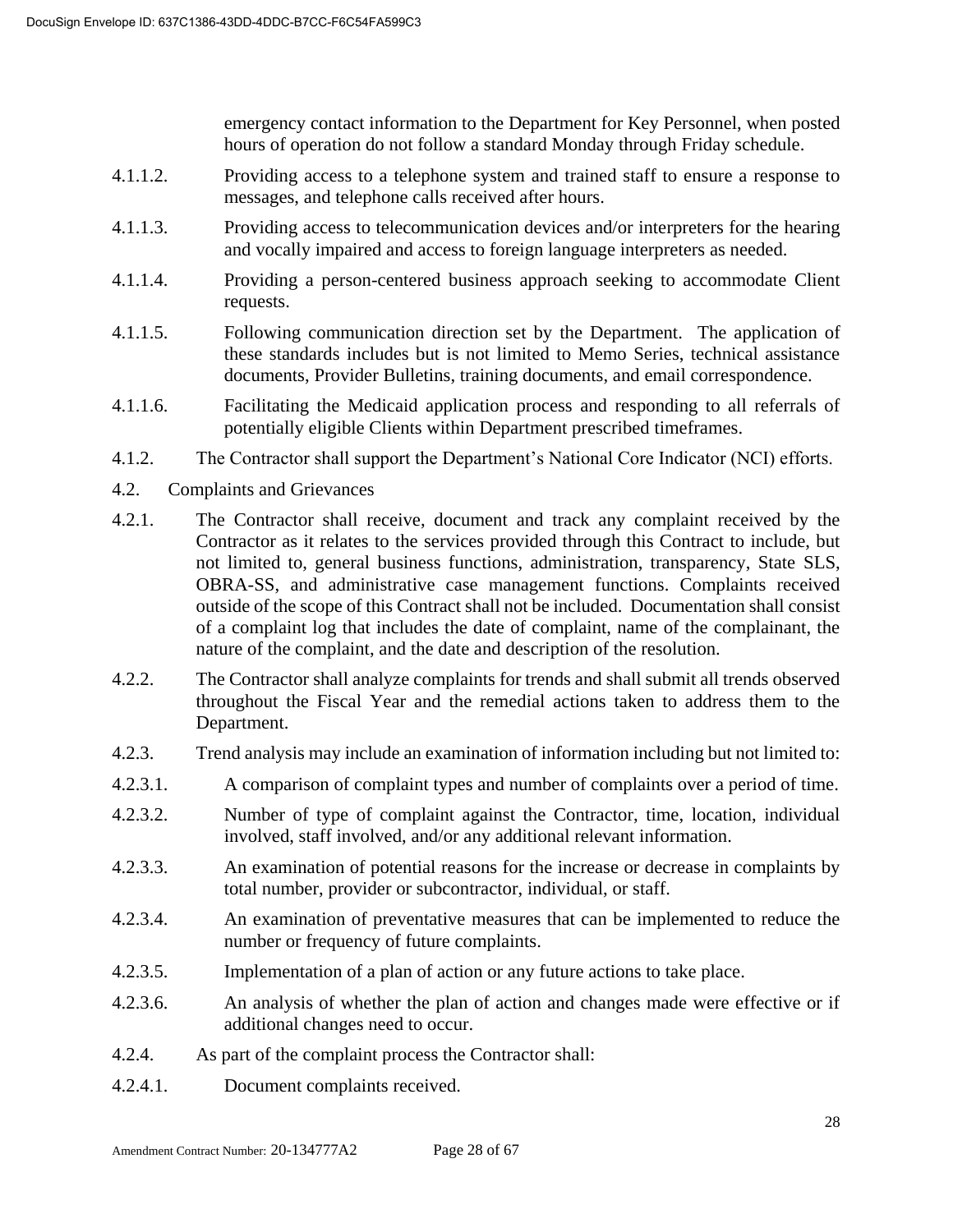- 4.2.4.2. Address substantiated complaints.
- 4.2.4.3. Respond to complaints received and document actions taken to resolve and/or mitigate complaints.
- 4.2.4.4. Conduct quarterly trend analyses of all complaints received for the full period of the contract.
- 4.2.4.5. The Contractor shall maintain all supporting documentation related to the collection and follow-up to complaints and make it available to the Department upon request.
- 4.2.4.6. The Contractor shall submit the Complaint Trends Analysis to the Department for review, approval, and payment.
- 4.2.4.6.1. DELIVERABLE: Complaint Trends Analysis
- 4.2.4.6.2. DUE: Quarterly, by October 31st, January 31st, April 30th and June 30th of each year or the Fiscal Year end close date determined by the Department
- 4.3. Critical Incident Reports
- 4.3.1. The Contractor shall:
- 4.3.1.1. Report critical incidents in the Department prescribed system as soon as possible, but no later than twenty-four (24) hours (one business day) following notification.
- 4.3.1.2. Ensure all suspected incidents of mistreatment, abuse, neglect, and exploitation are immediately reported consistent with statute; §19-10-103, C.R.S. Colorado Children's Code, §18-8-115 C.R.S. (Colorado Criminal Code- Duty to Report a Crime), §18-6.5-108 C.R.S. (Colorado Criminal Code- Wrongs to At-Risk Adults) and §26-3.1-102, C.R.S. (Social Services Code-Protective Services).
- 4.3.1.3. The Contractor shall enter all CIR follow-up information in accordance with Department direction in the Department prescribed system and maintain detailed documentation.
- 4.3.1.4. PERFORMANCE STANDARD: One hundred (100%) percent of CIRs (CIRs-MANE and CIRs-Other) are added to the Department prescribed system within one (1) Business day.
- 4.4. Critical Incident Trend Analysis
- 4.4.1. The Contractor shall review and analyze all critical incidents for HCBS-DD, HCBS-SLS, HCBS-CES, HCBS-CHRP, State SLS, and OBRA-SS to identify trends and problematic practices and documenting appropriate action.
- 4.4.2. The Critical Incident Trend Analysis shall include an examination of information including but not limited to:
- 4.4.2.1. Incident Date, Incident Time, Case Management (CM) Notification Date, CM Notification Time, Entry Date, Entry Time, Incident Type, Case Manager, Program Type, Incident Location Description, Percent of Timely Reporting.
- 4.4.2.2. An examination of potential reasons for the increase or decrease in incidents.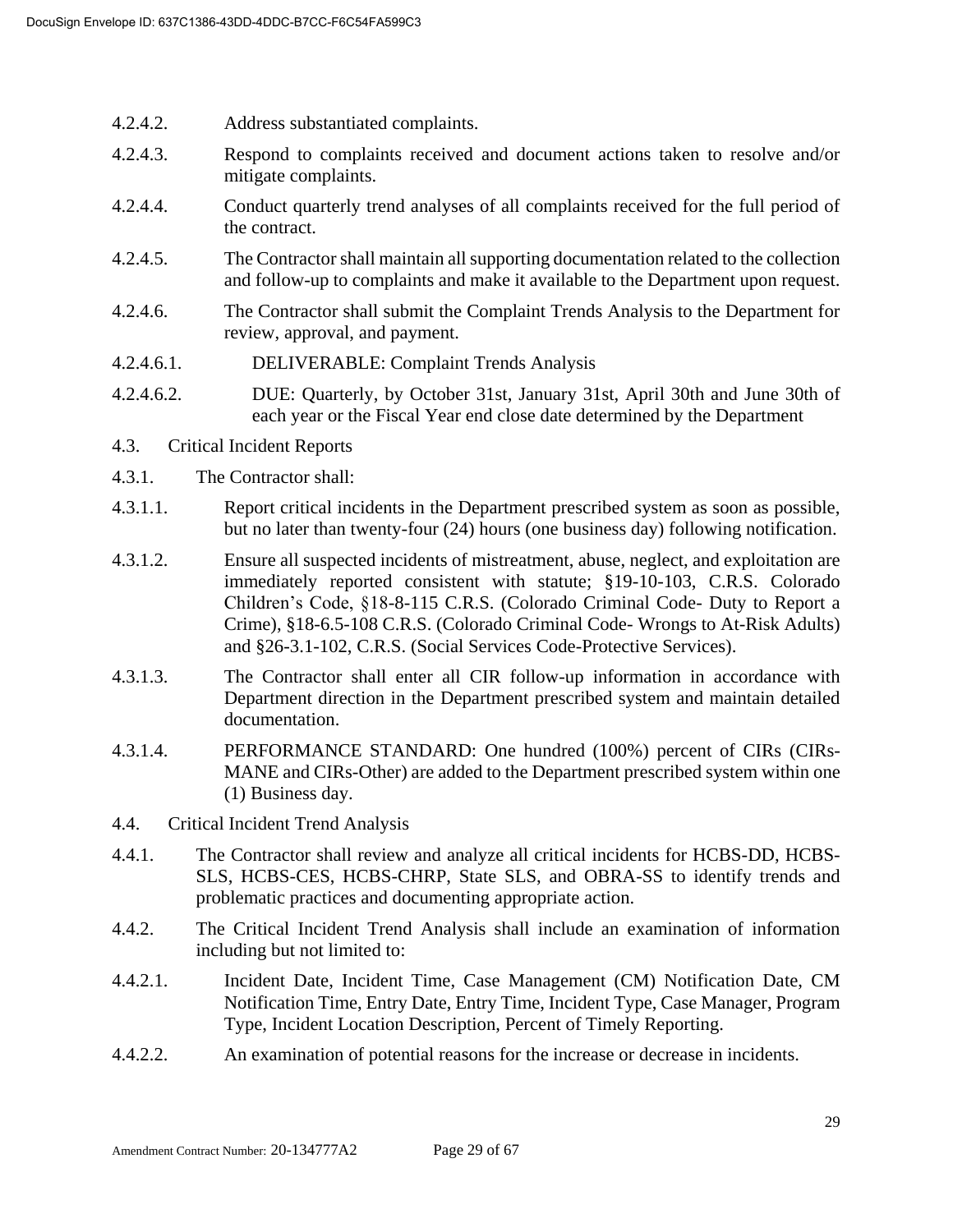- 4.4.2.3. An examination of preventative measures that can be implemented to reduce the number or frequency of future incidents.
- 4.4.2.4. Identify the root cause of the critical incident and analyze to determine if intervention is needed to prevent similar critical incidents in the future.
- 4.4.2.5. Implementation of a plan of action or any future actions to take place.
- 4.4.2.6. An analysis of whether the plan of action and changes made were effective or if additional changes need to occur.
- 4.4.3. The Contractor shall submit the Critical Incident Trend Analyses on the Department's prescribed template.
- 4.4.3.1. DELIVERABLE: Critical Incident Trend Analysis
- 4.4.3.2. DUE: Quarterly, by October 31st, January 31st, April 30th and June 30th or the Fiscal Year end close date determined by the Department
- 4.5. Investigations
- 4.5.1. The Contractor shall insure all allegations of abuse, neglect, and exploitation are investigated and documented within the Department's prescribed system.
- 4.5.2. Investigations may include but is not limited to: examination of Critical Incident Reports, log notes, and medical documentation related to the member; documented interviews with the waiver participant, guardian, and support staff as appropriate; documentation regarding any questions not resolved by a law enforcement or county investigation (e.g., provider training, program management supervision, etc.); documentation of follow-up, preventative strategies and outcomes of reviews and assessments regarding the allegations and incident; the examination incident report and preliminary results of the investigation, a summary of the investigative procedures utilized, the full investigative finding, the actions taken, and Human Rights Committee review of the investigative report and the action taken on recommendations made by the committee.
- 4.6. Human Rights Committee (HRC)
- 4.6.1. The Contractor shall establish and facilitate a Human Rights Committee (HRC) pursuant to §25.5-10-209(h), C.R.S. and 10 C.C.R. 2505-10 Section 8.608.5. The Contractor shall maintain qualifications for each member of the HRC and make it available to the Department upon request.
- 4.6.2. The Contractor shall establish at least one HRC as a third-party mechanism to safeguard the rights of persons receiving services. The HRC is an advisory and review body to the administration of the Contractor.
- 4.6.3. The Contractor shall develop policies and procedures to assure that all potential conflicts of interest are addressed.
- 4.6.4. The Contractor shall orient members regarding the duties and responsibilities of the Human Rights Committee and make this information available to the Department upon request.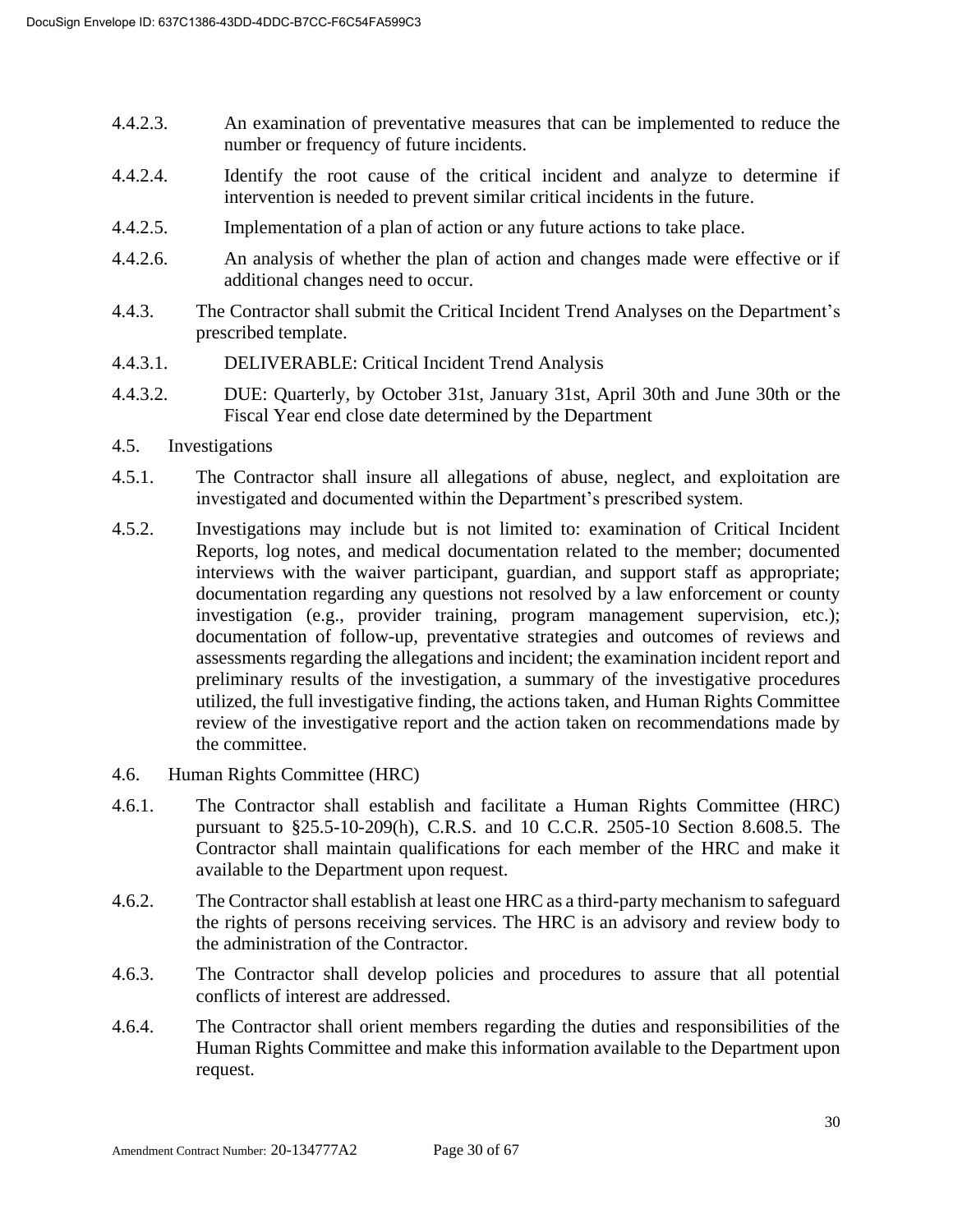- 4.6.5. The Contractor shall provide the HRC with the necessary staff support to facilitate its functions.
- 4.6.6. The Contractor shall keep proper documentation and record of all HRC recommendations and assure that all documentation is a part of the individual's master record.
- 4.6.7. The Contractor shall submit HRC meeting minutes and/ or attendance logs to the Department within ten (10) Business Days of receiving the request.
- 4.6.8. The Contractor shall notify the Department in writing of any changes to the HRC membership within ten (10) Business Days.
- 4.6.9. The Contractor shall submit a list of all the HRC meetings held with all members reviewed on a template prescribed by the Department or a template approved by the Department.
- 4.6.9.1. DELIVERABLE: Human Rights Committee Meeting List
- 4.6.9.2. DUE: Monthly, the 15th of each month
- 4.7. Quality Improvement Strategies (QIS)
- 4.7.1. The Contractor shall respond to all inquiries and requests for corrective action related to QIS within the timeframe specified by the Department.
- 4.8. Corrective Action Plan
- 4.8.1. When the Department determines that the Contractor is not in compliance with any term of this Contract, the Contractor, upon written notification by the Department, shall develop a Corrective Action Plan. Corrective Action Plans shall include, but not be limited to:
- 4.8.1.1. A detailed description of actions to be taken including any supporting documentation.
- 4.8.1.2. A detailed time frame specifying the actions to be taken.
- 4.8.1.3. Contractor's employee(s) responsible for implementing the actions.
- 4.8.1.4. The implementation time frames and a date for completion.
- 4.8.2. The Contractor shall submit the Corrective Action Plan to the Department within ten (10) Business Days of the receipt of a written request from the Department.
- 4.8.2.1. DELIVERABLE: Corrective Action Plan
- 4.8.2.2. DUE: Within ten (10) Business Days of receipt of a written request from the Department.
- 4.8.3. The Contractor shall notify the Department in writing, within three (3) Business Days if it will not be able to present the Corrective Action Plan by the due date. The Contractor shall explain the rationale for the delay and the Department may grant an extension, in writing, of the deadline for the Contractor's compliance.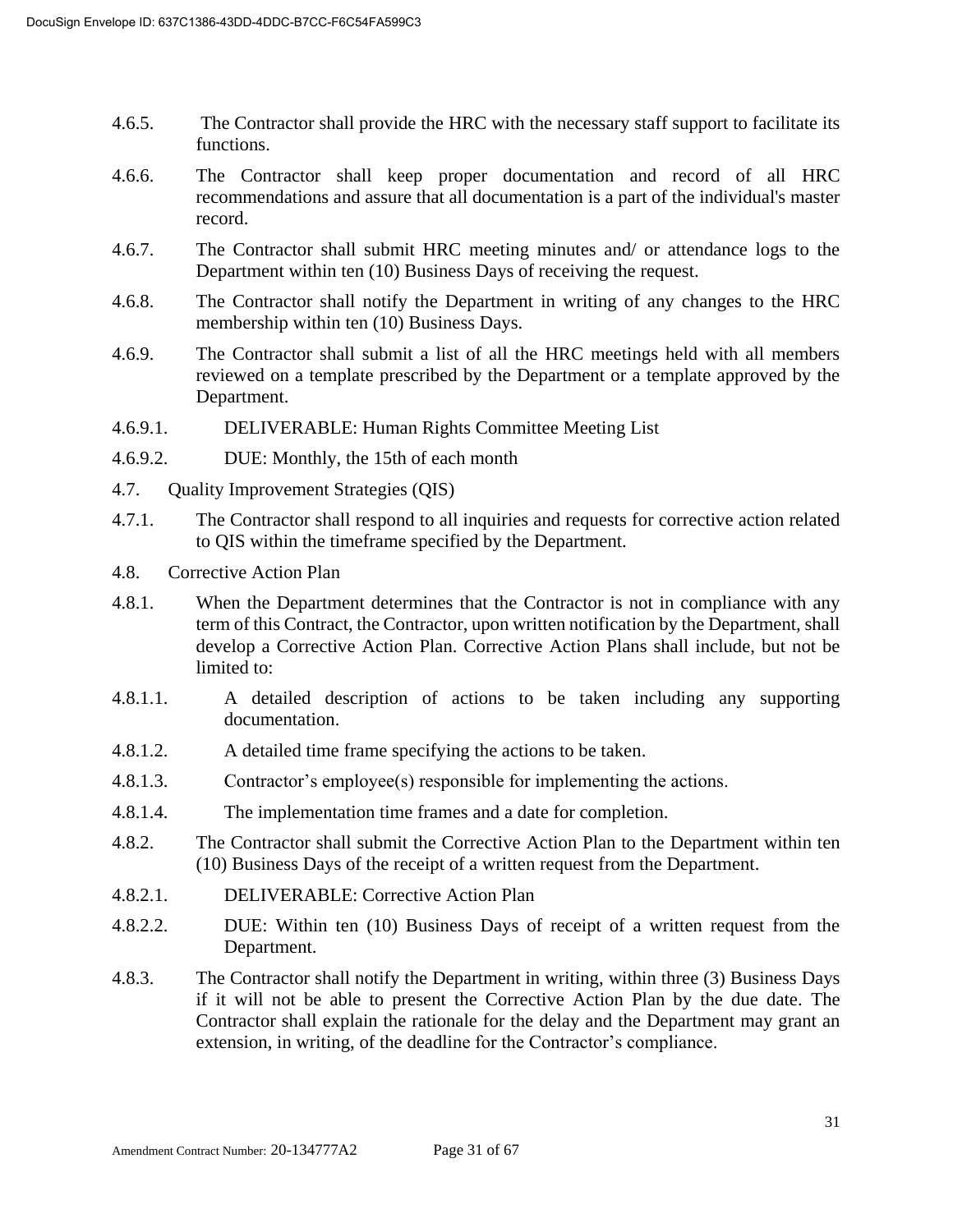- 4.8.4. Upon receipt of the Contractor's Corrective Action Plan, the Department will accept, modify or reject the proposed Corrective Action Plan. Modifications and rejections shall be accompanied by a written explanation.
- 4.8.5. In the event of a rejection of Contractor's Corrective Action Plan the Contractor shall re-write the Corrective Action Plan and resubmit it along with requested documentation to the Department for review.
- 4.8.5.1. DELIVERABLE: Revised Corrective Action Plan.
- 4.8.5.2. DUE: Within five (5) Business Day of the Department's rejection.
- 4.8.6. Upon acceptance by the Department the Contractor shall implement the Corrective Action Plan.
- 4.8.7. If corrections are not made within the requested timeline and/or quality specified by the Department then funds may be suspended or withheld from this Contract.
- 4.8.8. As part of the Corrective Action Plan, supporting documentation demonstrating that deficiencies have been remediated may be required. The Contractor shall ensure all supporting documentation is submitted within the timeframes established in the Corrective Action Plan.
- 4.8.9. Upon receipt of the Contractor's supporting documentation, the Department will accept, request modifications, or reject the documentation. Modifications and rejections shall be accompanied by a written explanation.
- 4.8.10. In the event of a rejection of the Contractor's supporting documentation to the Corrective Action Plan, the Contractor shall correct and resubmit the supporting documentation to the Department for review.
- 4.8.11. If a Corrective Action Plan or any supporting activities or documentation required to correct a deficiency are not submitted within the requested timeline and/or quality specified by the Department, funds may be suspended or withheld from this Contract.
- 4.8.11.1. DELIVERABLE: Revised Supporting Documentation
- 4.8.11.2. DUE: Within five (5) Business Day of the Department's rejection
- 4.8.12. If corrections are not made by the timeline and quality specified by the Department then funds may be withheld from this Contract. Payments of funds from this Contract will resume beginning the month that the correction is made and accepted by the Department.

### **5. DISABILITY DETERMINATION, WAITING LIST MANAGEMENT, AND PROGRAM ENROLLMENT**

- 5.1. Developmental Disability and Delay Determinations
- 5.1.1. The Contractor shall determine whether an applicant meets the definition of an Individual with Developmental Disabilities or Delay as defined under 10 CCR 2505- 10, section 8.600.4, in accordance with 10 C.C.R. 2505-10 Section 8.607.2.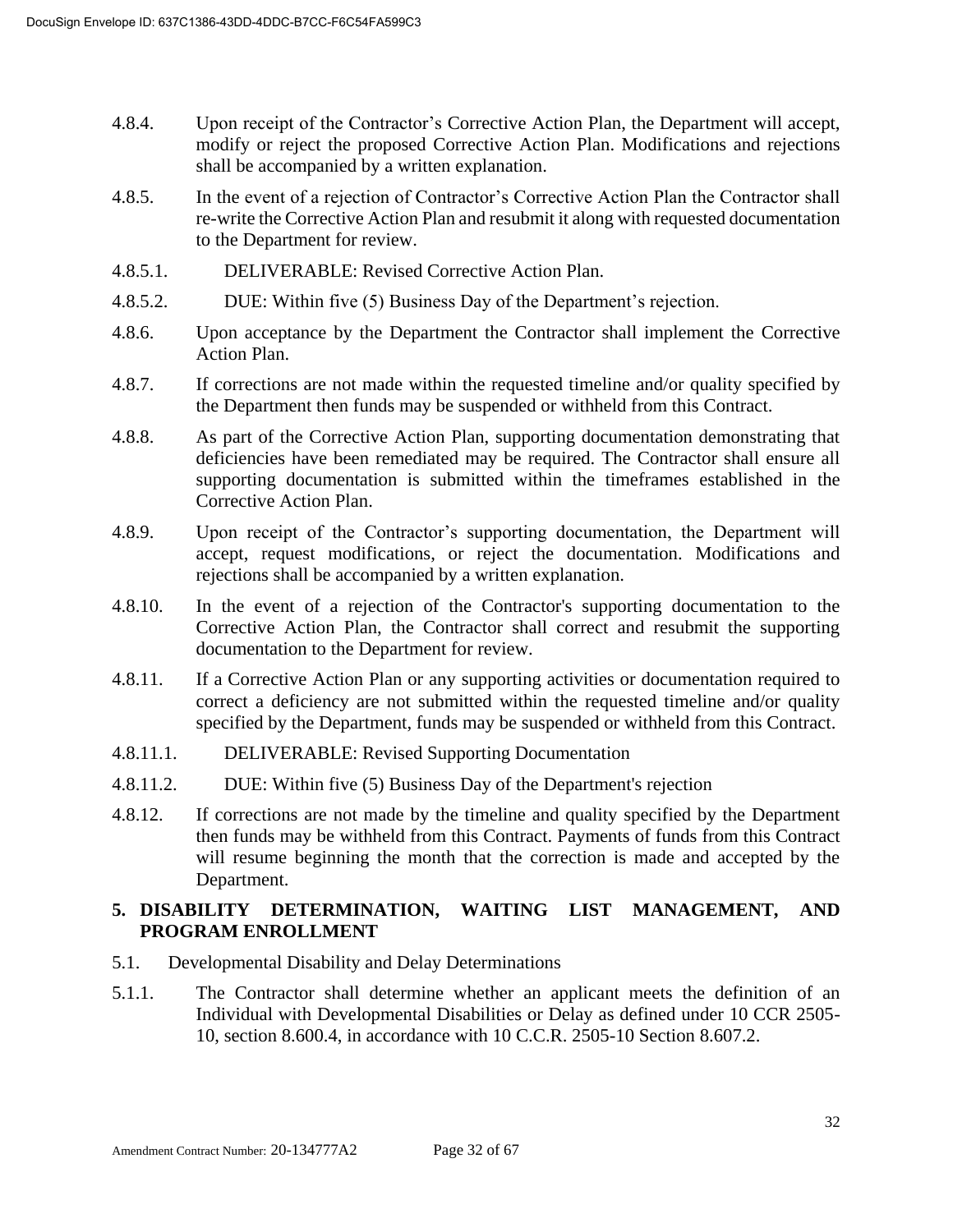- 5.1.2. The Contractor shall complete the individual's determination record and assessment record in the Department prescribed system with all applicable dates and information within ten (10) Business Days after a determination is complete.
- 5.1.3. The Contractor shall maintain the individual's determination, documents, and request forms and make them available to the Department upon request or to another CCB upon transfer.
- 5.1.4. The Contractor shall ensure that all determinations are complete, in accordance with Department regulations, and the individual has been determined to have a disability or delay prior to enrollment into HCBS-DD, HCBS-SLS, HCBS-CHRP, HCBS-CES, State SLS, FSSP, and OBRA-SS.
- 5.2. Waiting List Management
- 5.2.1. The Contractor shall maintain a program specific waiting list within the Department's prescribed system for all eligible clients for whom funding is not available. Waiting lists may be applicable for State SLS, FSSP, HCBS-DD, HCBS-SLS, HCBS-CHRP, and HCBS-CES dependent on available funding. The Contractor shall not maintain a waiting list for OBRA-SS.
- 5.2.2. The name of a person eligible for the program shall be placed on the waiting list by the Contractor making the eligibility determination.
- 5.2.3. When an eligible person is placed on the waiting list for Waiver services, a written notice of action including information regarding client rights and appeals shall be sent to the person or the person's legal guardian in accordance with the provisions of 10 C.C.R. 2505-10 Section 8.057 et seq.
- 5.2.4. The placement date used to establish a person's order on an HCBS waiver waiting list shall be:
- 5.2.4.1. The date on which the person was initially determined to have a developmental disability by the Contractor; or
- 5.2.4.2. The fourteenth (14) birth date if a child is determined to have a developmental disability by the Contractor prior to the age of fourteen.
- 5.2.5. When a client is eligible for a program and funding is not available, the Contractor shall:
- 5.2.5.1. Verify demographic information.
- 5.2.5.2. Compile and correct data.
- 5.2.6. The Contractor shall complete data entry of Waiting List record into the Department prescribed system within ten (10) Business Days of any addition or change to the Waiting List.
- 5.2.7. The Contractor shall conduct and document, in the Department prescribed case management system, an annual follow-up with individuals eighteen (18) and older for all HCBS waivers with a Waiting List timeline of "As Soon As Available" (ASAA), Safety Net (SN), or "see date" to update changes in demographic information and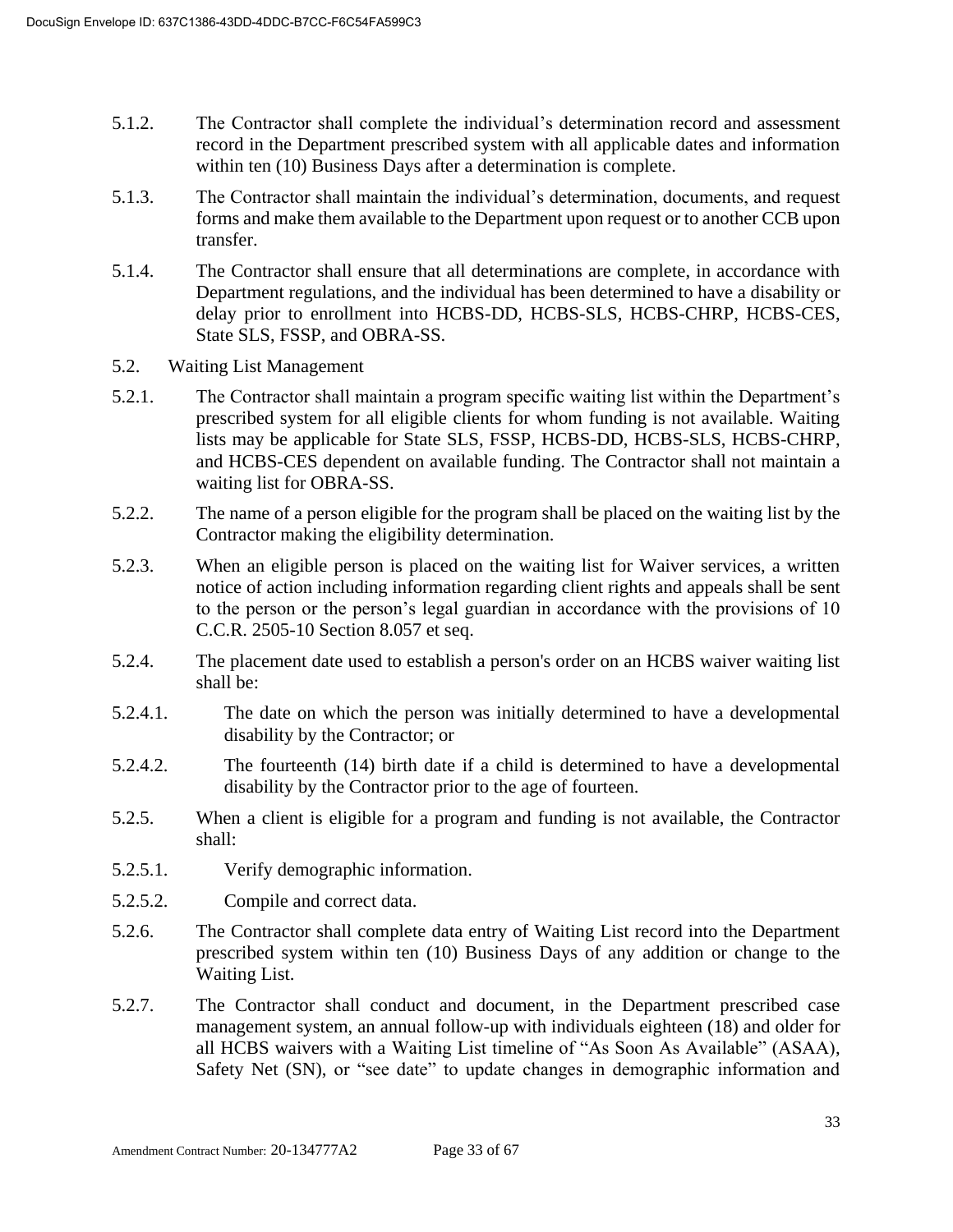ensure the individual is appropriately identified on waiting lists for the program and services the individual is eligible to receive.

- 5.2.7.1. PERFORMANCE STANDARD: One hundred percent (100%) of HCBS individuals eighteen (18) and older with an ASAA, SN, or "see date" timeline on the Waiting List contacted annually.
- 5.2.8. The Contractor shall conduct and document, in the Department prescribed case management system, an annual follow-up with individuals and families waiting for the Family Support Services Program (FSSP) or individuals waiting for State SLS services to update changes in demographic information and ensure that the individual is appropriately identified on waiting lists for the program and services the individual is eligible to receive.
- 5.2.8.1. The Contractor shall update the Department prescribed system with changes in demographic or other information within ten (10) Business Days of any change.
- 5.3. Program Enrollment from the Waiting List
- 5.3.1. When an enrollment becomes available from the HCBS-DD Waiting List, the Department will notify the Contractor of the person that will be offered an enrollment by the order of selection date.
- 5.3.1.1. The Contractor shall notify the individual of the enrollment offer within five (5) Business Days. The Contractor shall make three (3) attempts to contact the individual within a thirty (30) calendar day period. The Contractor shall document in the Departments prescribed system all attempts to contact the individual for enrollment offer. If the individual does not respond to the offer of enrollment the Contractor shall change the individuals waiting list timeline to Safety Net.
- 5.3.2. In cooperation with the local Family Support Council, the Contractor shall develop procedures for determining how and which individuals on the Waiting List will be enrolled into FSSP. These procedures must comply with Department regulations on waiting list and prioritization of funding.
- 5.3.2.1. The Contractor shall select individuals from the waiting list to enroll into FSSP in accordance with 10 CCR 2505-10 8.613(D).
- 5.3.3. The Contractor shall develop procedures for determining how and which individuals on the waiting list will be enrolled into the State SLS program in accordance with 10 C.C.R. 2505-10 Section 8.501.7. These procedures shall be made available to the Department upon request and used to select individuals from the waiting list to enroll into State SLS.
- 5.3.4. The Contractor shall remove individuals from the Waiting List or change an individual's Waiting List status to "Internal Management" when an enrollment is authorized to the individual and the individual or guardian refuses enrollment within ten (10) Business Days of the individual or guardian's response or the last attempt.
- 5.3.4.1. If an individual or guardian declines an enrollment, the Contractor shall enter the reason for declining an enrollment into the Department prescribed system Waiting List record within ten (10) Business Days of the enrollment being declined.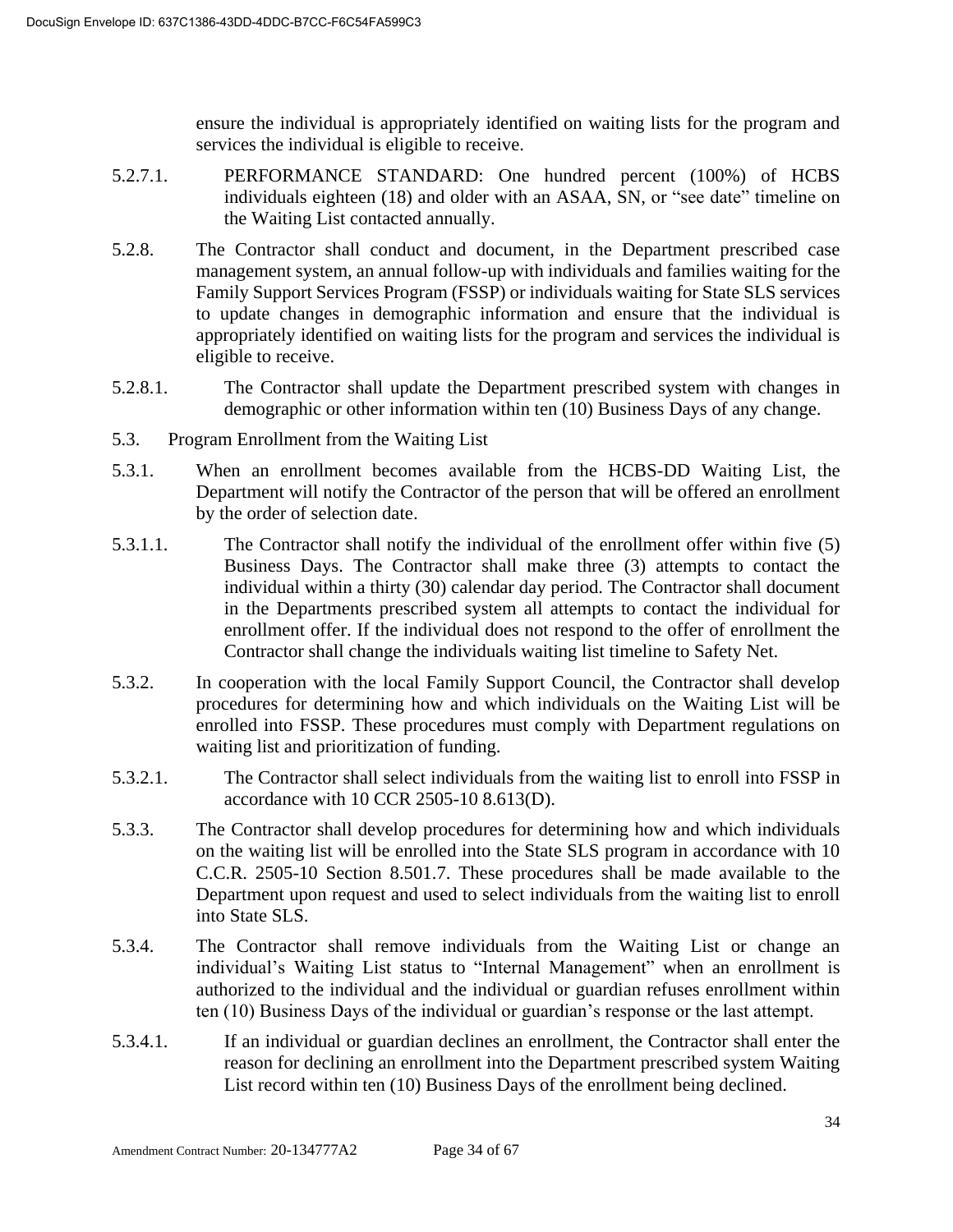- 5.3.5. The Contractor shall provide information and referrals to Clients, families and/or guardians at the time of the annual follow-up.
- 5.3.6. The Contractor shall continue to refer Clients on the Waiting List to other community resources that may be available and inform Clients of their choice of providers, waivers, and services.
- 5.3.7. The Contractor shall provide assistance completing Medicaid financial applications or other public assistance program applications at the time assistance is requested by the individual, family, or guardian.
- 5.4. Compilation and Correction of Waiting List Data
- 5.4.1. The Contractor shall correct one hundred percent (100%) of Waiting List data errors, discovered by the Department within ten (10) Business Days of notification from the Department of an error.
- 5.4.1.1. PERFORMANCE STANDARD: One hundred percent (100%) of Waiting List data corrected within ten (10) Business Days of notification.
- 5.5. Authorization and Reporting of HCBS-DD Enrollments
- 5.5.1. The Contractor shall obtain prior authorization from the Department for all enrollments into the HCBS-DD waiver.
- 5.5.2. In accordance with 10 CCR 2505 Section 8.500.7.E, the Contractor shall inform the Department of all vacancies in the HCBS-DD waiver. Vacancies shall be submitted to the Department within ten (10) Business Days.
- 5.5.2.1. DELIVERABLE: HCBS-DD Vacancy Reporting
- 5.5.2.2. DUE: Within ten (10) Business Days of vacancy.
- 5.5.3. The Contractor shall report all enrollment dates or changes to enrollment status for the HCBS-DD waiver to the Department within ten (10) Business Days.
- 5.5.3.1. DELIVERABLE: HCBS-DD Enrollment Date and Enrollment Change Reporting
- 5.5.3.2. DUE: Within ten (10) Business Days of enrollment or change to enrollment status.

#### **6. STATE GENERAL FUND PROGRAMS**

- 6.1. The Contractor shall abide by and perform its duties and obligations in conformity with relevant federal law, all pertinent federal regulations, state law, rules and regulations of the Department of Health Care Policy and Financing at 10 C.C.R. 2505-10 and the Colorado Department of Public Health and Environment at 6 C.C.R. 1011 which include, but are not limited to:
- 6.1.1. Colorado Revised Statute, Title 25.5, Article 10.
- 6.1.2. Colorado Department of Health Care Policy and Financing Regulation at 10 C.C.R. 2505-10.
- 6.1.3. Colorado Department of Health Care Policy and Financing, Office of Community Living written communications.
- 6.1.4. Colorado Department of Public Health and Environment at 6 C.C.R. 1011-1.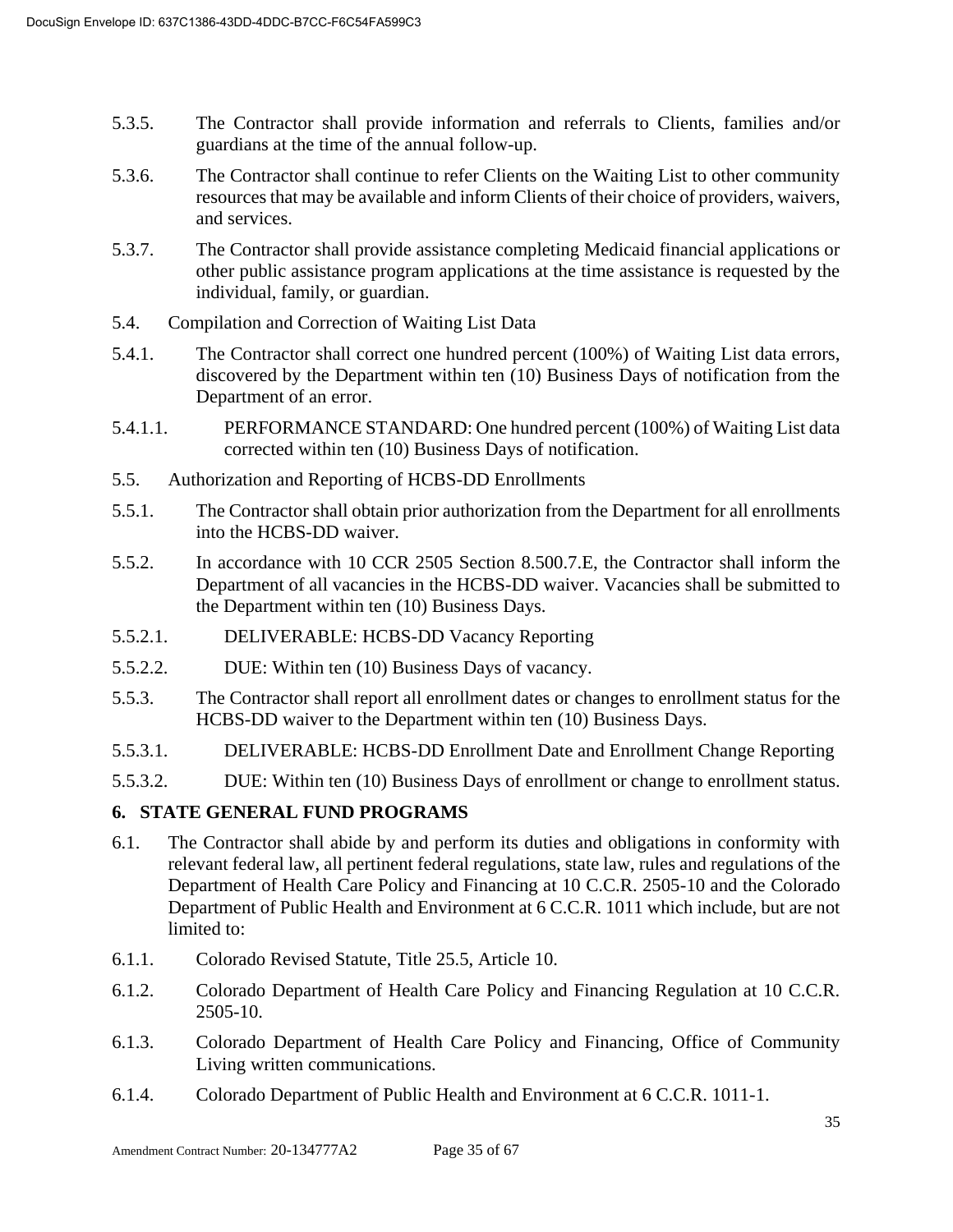- 6.2. The Contractor shall comply with existing policies, procedures and guidelines issued by state agencies.
- 6.2.1. For any policies, procedures, and guidelines issued during the Contract term, the Contractor shall comply with the policy, procedure or guideline as of its effective date, unless otherwise specified by the Department or another regulatory agency.
- 6.2.2. The Contractor's agency policies, procedures, and practices shall comply with 10 C.C.R. 2505-10, and shall be reviewed by its Board of Directors to remain in compliance.
- 6.3. Single Point of Entry
- 6.3.1. The Contractor shall be the single point of entry for persons residing in its designated service area for state funded services and supports authorized pursuant to C.R.S. Title 25.5, Article 10, to individuals with intellectual and developmental disabilities.
- 6.4. Service Support Requirements
- 6.4.1. The Contractor shall administer and purchase or provide services and supports for persons determined to be eligible under this Contract. The Contractor shall not be responsible for guaranteeing services to eligible persons under this Contract in the event that there are no Providers available to provide services.
- 6.4.2. The Contractor shall ensure that written notifications are provided to Clients and Members informing them of their rights and the potential influence the Contractor has on the Service Planning process, such as exercising free choice of providers.
- 6.5. The Contractor shall provide the Client/Members and/or guardian with written information about how to file a provider agency complaint as well as how to make a complaint against the Contractor.
- 6.6. The Contractor shall have procedures for a dispute resolution process, as described in 10 C.C.R. 2505-10, Section 8.605.2, when an action to terminate, change, reduce or deny services is initiated by the provider service agency.
- 6.7. Client/Member Records
- 6.7.1. The Contractor shall comply with reporting and billing policies and procedures established by the Department, participate in the State's management information systems and adhere to the information system requirements provided by the Department for these systems. These systems include but are not limited to: the DDD Web Application Portal/Community Contract and Management System (CCMS).
- 6.7.2. The Contractor shall:
- 6.7.2.1. Maintain Client/Member records within the Department prescribed system for the purposes of Client information management.
- 6.7.2.2. Maintain accurate and detailed documentation of State General Fund case management activities required under this Contract. All documentation must be made available to the Department upon request within ten (10) Business Days.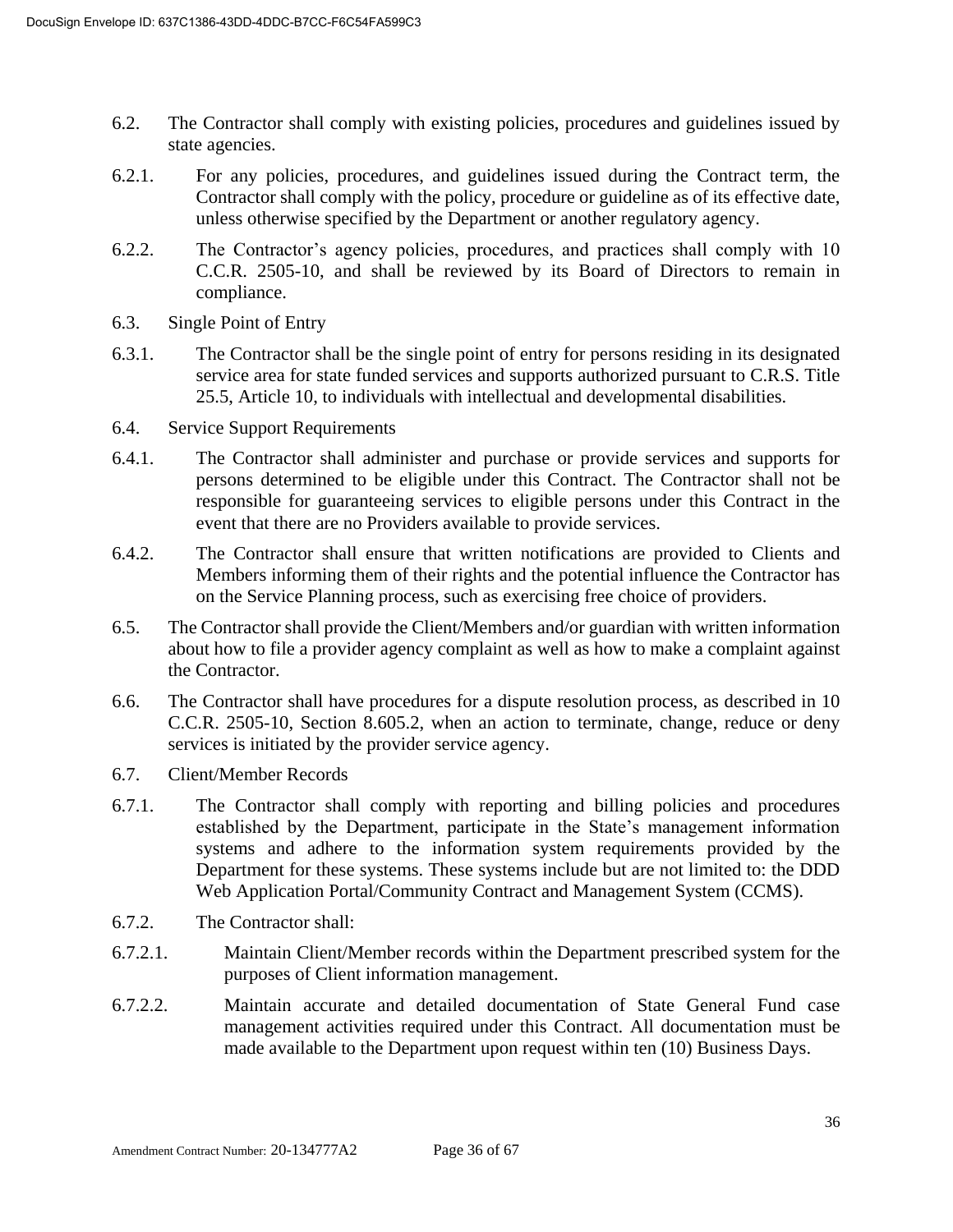- 6.7.2.3. Ensure all enrollments into the State General Funded programs comply with all requirements in Section 5.2 of this Contract and are entered into the Department prescribed system with ten (10) Business Days of the enrollment.
- 6.7.2.4. Enter all Member terminations from the State General Fund programs into the Department prescribed system within ten (10) Business Days of the termination.
- 6.7.3. The Contractor shall maintain internal documentation of all Case Management activities to substantiate any billing and make all documentation available to the Department upon request.
- 6.8. Compilation and Correction of Data
- 6.8.1. The Contractor shall correct one hundred percent (100%) of data errors, discovered by the Department, and confirm the accuracy of the data it enters into the Department prescribed system within ten (10) Business Days of notification from the Department of an error.
- 6.8.1.1. PERFORMANCE STANDARD: One hundred percent (100%) of data corrected within ten (10) Business Days of notification.
- 6.9. Program and Case Management Training
- 6.9.1. The Contractor shall ensure all Case Management staff receive the trainings listed below within one-hundred twenty (120) calendar days after the staff member's hire date and prior to being assigned independent case management duties. Case management staff must receive a refresher training as required by the Department or the Contractor. Training must include the following areas:
- 6.9.1.1. State General Fund program requirements, services, and ongoing case management
- 6.9.1.2. Determinations of Developmental Disability or Delay
- 6.9.1.3. Department Information Management Systems Documentation
- 6.9.1.4. Critical Incident Reporting
- 6.9.1.5. Mandatory Reporting
- 6.9.1.6. Disability and Cultural Competency
- 6.9.2. There will be no exemptions to the above list of required trainings as all case managers should have a basic knowledge of all case management activities regardless of ongoing duties.
- 6.9.3. The Contractor shall utilize training materials provided by the Department where applicable related to Section 6.9.1 of this Contract.
- 6.9.4. The Contractor shall participate in Department trainings. Participation can be at the time of the presented training or following the training using the materials available on the Department Website.

Case Management staff hired by the Contractor with a minimum of one-year immediate prior experience working for a Colorado CCB, may perform case management activities prior to completion of the training requirements. All outlined training at Section 6.9.1 must be completed within one-hundred twenty (120) calendar days after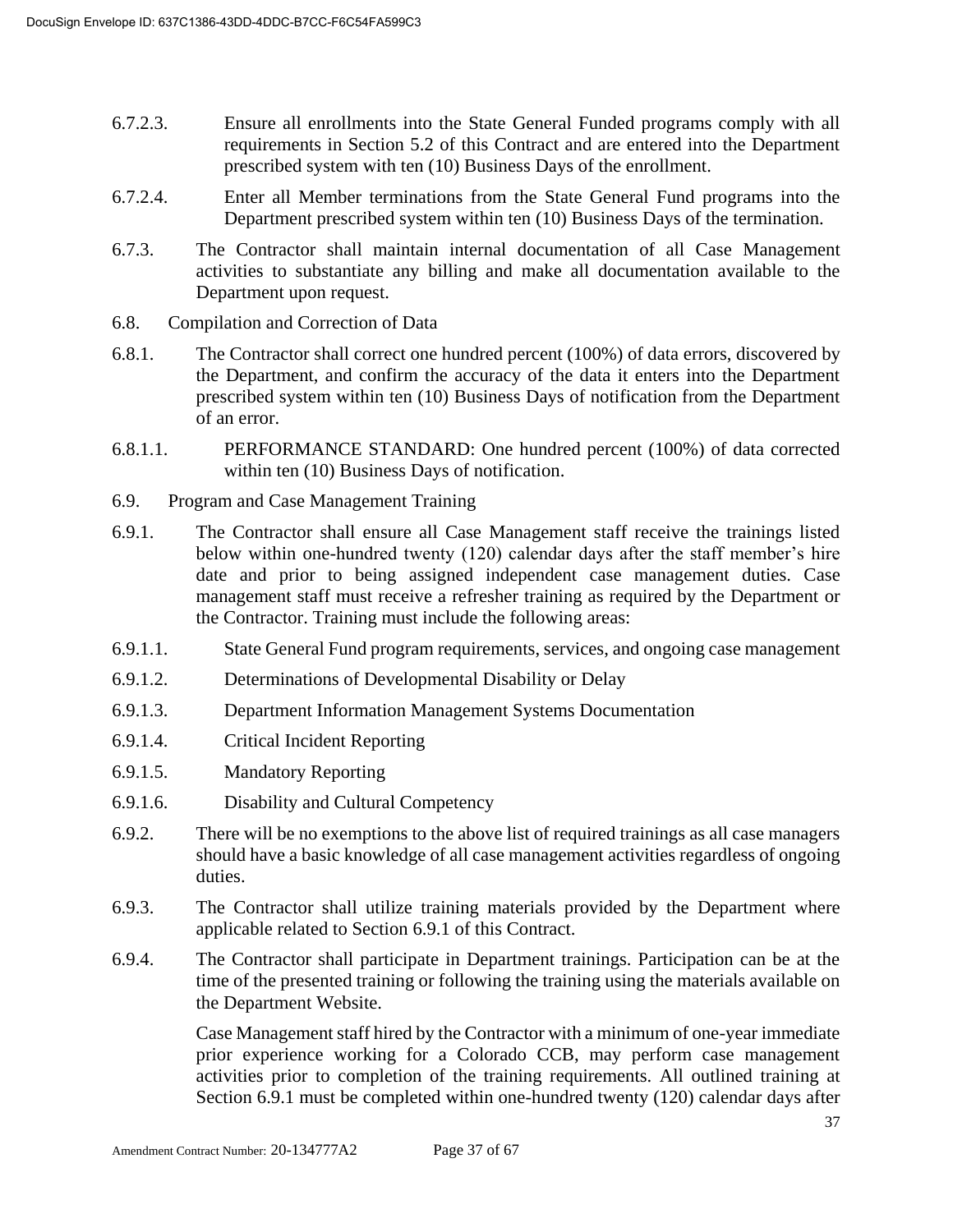the staff member's hire date, unless the Contractor can provide documentation that the required training has occurred.

- 6.9.5. The Contractor may elect to perform additional training not outlined in the Contract, but applicable to the Scope of Work.
- 6.9.6. The Contractor shall maintain supporting documentation demonstrating case managers attended the required trainings and make the information available to the Department upon request within ten (10) Business Days. Supporting documentation must at a minimum include the name and description of the training, date the training was held, case managers in attendance, and trainer sign off showing the case manager completed the training.
- 6.10. Program Expenditure Reporting
- 6.10.1. The Contractor shall report all State SLS, FSSP, and OBRA-SS expenditures on a template created by the Department. Expenditure reports will be submitted to the Department monthly for review, approval and payment.
- 6.10.1.1. DELIVERABLE: State General Fund Expenditure Reports
- 6.10.1.2. DUE: Monthly, within thirty (30) days of the end of each month; except for the June expenditure report, which shall be due June 30th or the Fiscal Year end close date determined by the Department.
- 6.10.2. The Contractor shall verify all expenditures are supported with required documentation as required in 10 C.C.R. 2505-10 Section 8.613.J.2 and 10 C.C.R. 2505-10 Section 8.501.3.
- 6.11. State Supported Living Services (State SLS)
- 6.11.1. The Contractor shall operate the State SLS program pursuant to 10 C.C.R. 2505-10 Section 8.501.
- 6.11.2. The Contractor shall not add surcharges to the purchase of covered services for State SLS.
- 6.11.3. The Contractor shall provide a list of qualified providers for all services to Members and families, during the State SLS Individual Support Plan process, and to other interested parties upon request.
- 6.11.4. The Contractor shall provide or subcontract to provide community services to individuals enrolled in State SLS who meet the intellectual and developmental disabilities criteria and the eligibility requirements for the specific program required in 10 C.C.R. 2505-10 Section 8.501.
- 6.11.5. The Department will notify the Contractor of the minimum number of individuals that shall be served through State SLS prior to the start of each State Fiscal Year (SFY). The Contractor may choose to enroll more individuals in State SLS than authorized, ensuring all individuals can be served within the funding allocated.
- 6.11.5.1. The Contractor shall serve one hundred percent (100%) of the number of State SLS enrollments authorized by the Department.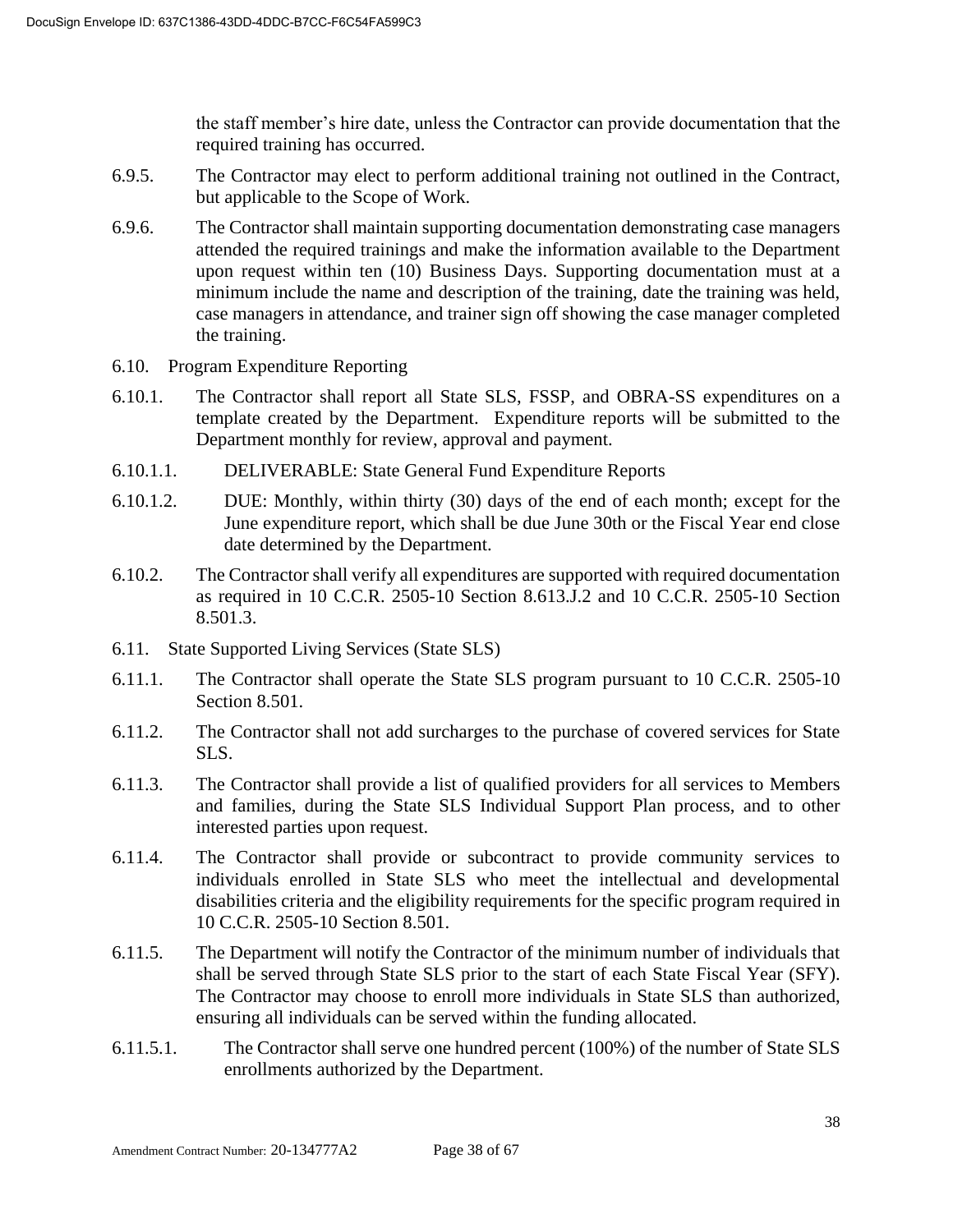- 6.11.5.1.1. PERFORMANCE STANDARD: One hundred percent (100%) of persons specified by the Department.
- 6.11.6. State SLS Eligibility
- 6.11.6.1. The Contractor shall determine eligibility for the State SLS program pursuant to 10 C.R.S. 2505-10 Section 8.501.2(2)(a).
- 6.11.6.2. Eligibility for the State SLS program does not guarantee the availability of services and supports.
- 6.11.7. State SLS Individual Support Plans
- 6.11.7.1. Pursuant to 10 C.R.S. 2505-10 Section 8.501.4.E.6 all State SLS Members must have a State SLS ISP.
- 6.11.7.2. The Contractor shall develop a State SLS Individual Support Plan (State SLS ISP) within ten (10) business days after an initial Individual Support Plan (ISP) meeting for those individuals not established with the contractor and with a Developmental Disability determination at time of referral. The Contractor shall have up to ten (10) business days to complete additional meetings and/or assessments that allow for the creation of the State SLS ISP during this time.
- 6.11.7.3. The State SLS ISP shall be developed through an in-person meeting that includes, at a minimum, the individual seeking services and the Contractor.
- 6.11.7.4. The Contractor shall utilize the ISP template prescribed by the Department.
- 6.11.7.5. The Contractor shall ensure that one hundred percent (100%) of the State SLS ISPs are developed within ten (10) business days of the individual's referral to a State General Fund program or after the initial ISP meeting.
- 6.11.7.5.1. PERFORMANCE STANDARD: One hundred percent (100%) of the State SLS ISPs are developed within ten (10) business days of the individual's referral to a State General Fund program or after the initial ISP meeting.
- 6.11.7.6. The State SLS ISP shall be effective for no more than one year and reviewed by the Contractor at least every 6 months in a face to face meeting.
- 6.11.7.7. If a client seeks additional supports or alleges a change in need, the Contractor shall review and update the ISP prior to changing the authorized services and supports.
- 6.11.7.8. The Contractor shall maintain all State SLS ISPs and supporting documentation and make them available to the Department upon request.
- 6.11.8. State SLS Ongoing Case Management
- 6.11.8.1. The Contractor shall utilize appropriated funds to perform Case Management duties in accordance with 10 C.C.R. 2505-10 Section 8.501.5(B) to include but not limited to:
- 6.11.8.1.1. Intake and referral
- 6.11.8.1.2. Determining program eligibility
- 6.11.8.1.3. Supporting individuals with learning and accessing other community resources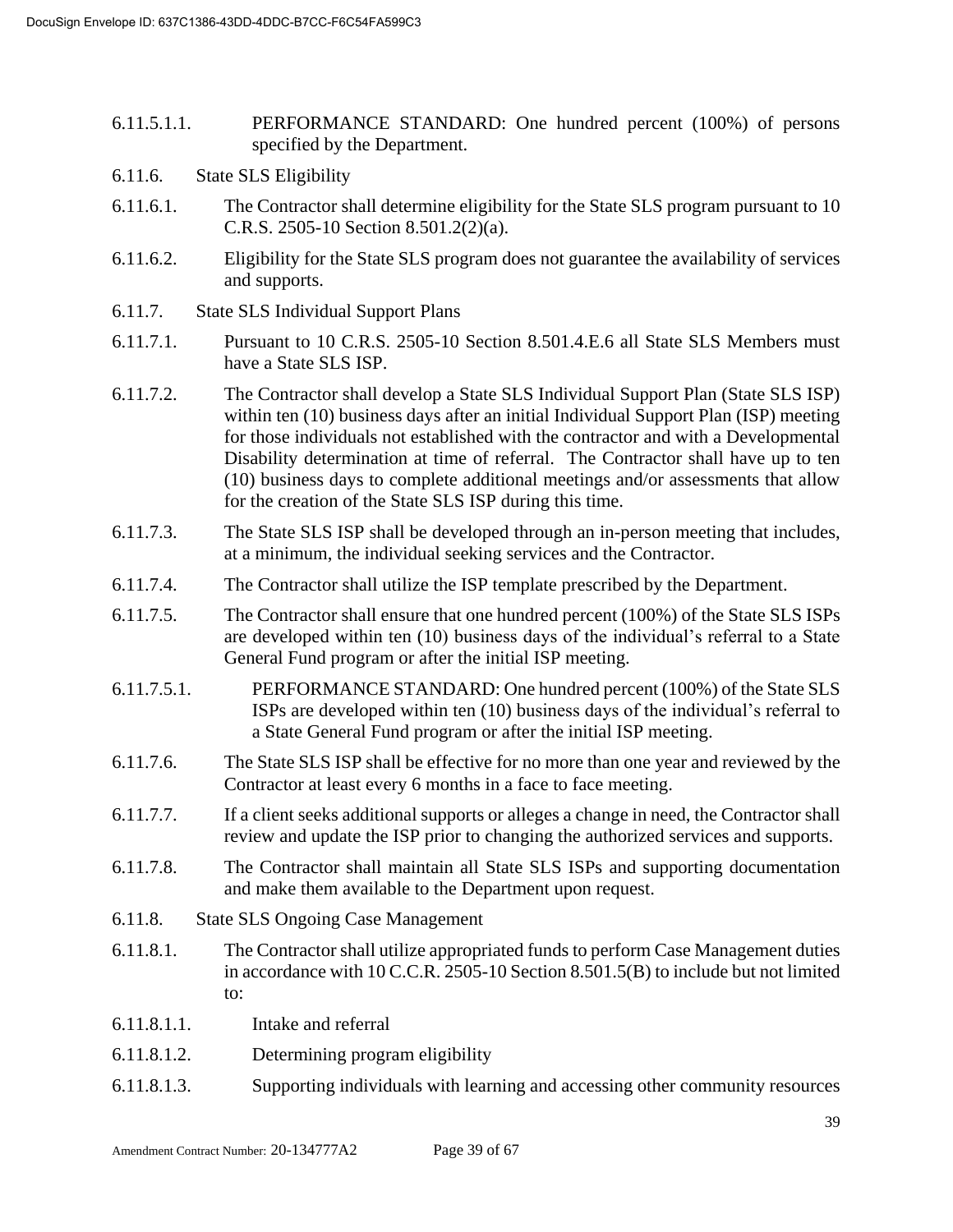- 6.11.8.1.4. Developing a State SLS Individual Support Plan and monitoring services
- 6.11.8.1.5. Maintaining the determination of eligibility for services and supports
- 6.11.8.1.6. Providing service and support authorization and coordination
- 6.11.8.1.7. Program change management
- 6.11.8.1.8. Case Management, policy and regulation training
- 6.11.8.1.9. Service records maintenance
- 6.11.8.1.10. Utilization review
- 6.11.8.2. Monitoring
- 6.11.8.2.1. Monitoring shall include at least one in person or telephone contact with the Client per quarter, based on the preference of the individual. The Contractor shall maintain internal documentation of all monitoring activities and make these records available to the Department upon request.
- 6.11.8.2.2. Monitoring activities shall include but not be limited to:
- 6.11.8.2.2.1. Monitoring all services and supports delivered pursuant to the State SLS Individual Support Plan
- 6.11.8.2.2.2. Assessing the effectiveness of the State SLS supports and services
- 6.11.8.2.2.3. Assessing if additional State SLS supports and services are needed
- 6.11.8.2.2.4. Support in assessing if the individual has become eligible for any other resources including community resources and other Medicaid resources
- 6.11.8.2.3. The Contractor shall submit a list of all ongoing case management and monitoring activities on a template prescribed by the Department.
- 6.11.8.2.3.1. DELIVERABLE: State General Fund Case Management Log
- 6.11.8.2.3.2. DUE: Monthly, the  $15<sup>th</sup>$  of each month
- 6.11.9. Transfers
- 6.11.9.1. The Contractor shall manage State SLS transfers in accordance with 10 C.R.S 2505-10 Section 8.501.6.
- 6.12. State SLS Direct Services
- 6.12.1. The Contractor shall utilize appropriated funds to provide services to support individuals with an intellectual and developmental disability living in the community in accordance with 10 C.C.R. 2505-10 Section 8.501.4(A-D).
- 6.12.2. State SLS Records Maintenance
- 6.12.2.1. When the Contractor acts as the service provider, it shall:
- 6.12.2.1.1. Maintain supporting documentation capable of substantiating all expenditures and shall make them available to the Department upon request as required in 10 C.C.R. 2505-10 Section 8.130.2.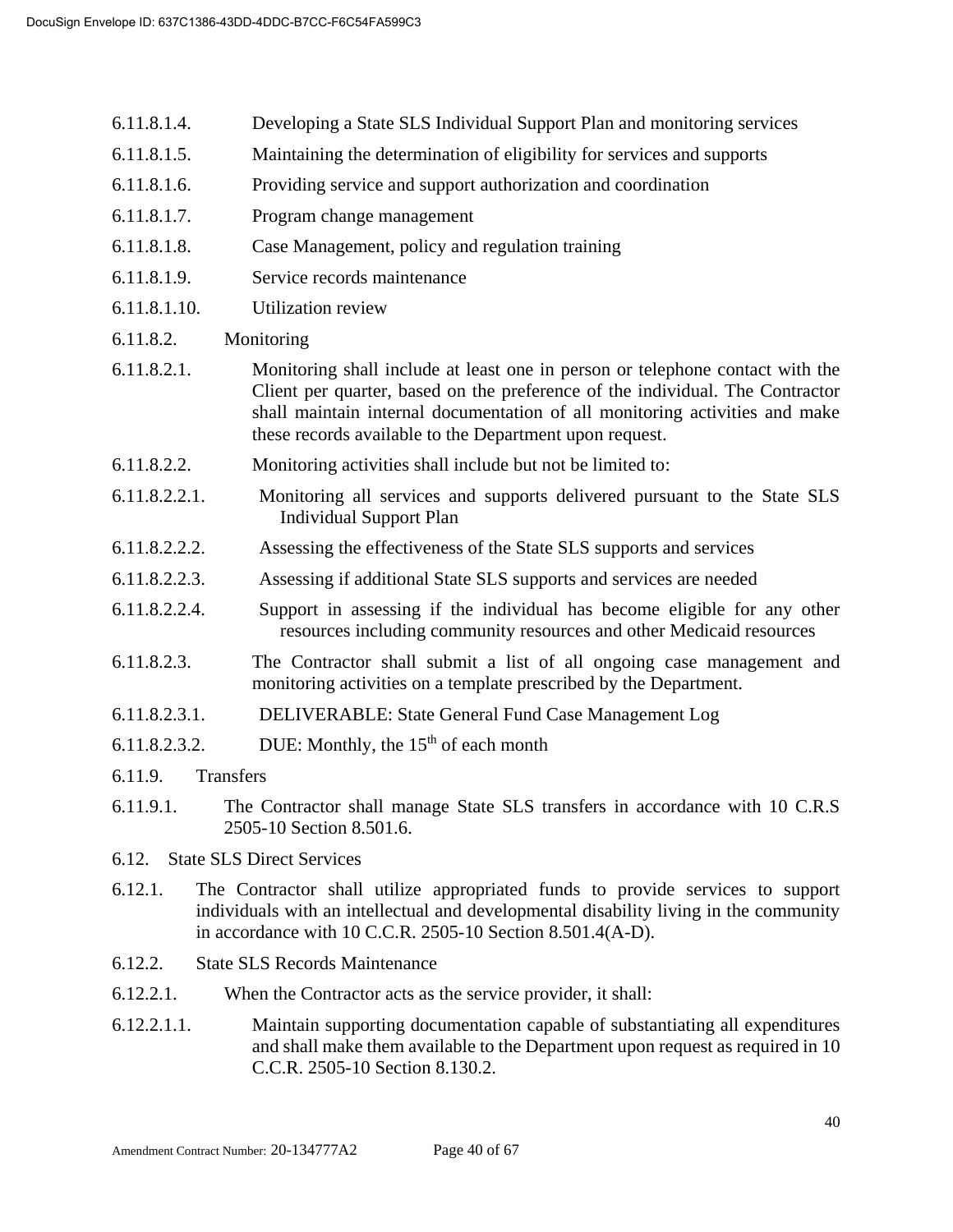- 6.12.2.1.2. Receipts, invoices, and service logs must contain, at a minimum: Member name, service description, provider name, first and/or last date of service, service rate, and amount due or paid.
- 6.12.2.1.3. If the Contractor does not maintain supporting documentation in the required format for all services rendered, the Department may recover these funds pursuant to 10 C.C.R. 2505-10 Section 8.076.
- 6.12.3. When the Contractor purchases services through a service provider not affiliated with the Contractor, the Contractor shall:
- 6.12.3.1. Maintain receipts or invoices from the service provider and documentation demonstrating that the provider was paid by the Contractor.
- 6.12.3.1.1. Receipts or invoices must contain, at a minimum: Member name, service description, provider name, first and/or last date of service, service rate, and amount due or paid.
- 6.12.3.2. Through ongoing monitoring, the Contractor shall ensure all services reimbursed by the Contractor are rendered by service providers in accordance with the State SLS Individual Support Plan.
- 6.12.3.2.1. The Contractor shall attempt to resolve any discrepancies with the service provider directly.
- 6.12.3.3. The Contractor shall notify the Department of any instances of suspected fraud or waste, and any supporting documentation at the time of discovery.
- 6.12.3.4. The Contractor shall notify all service providers that all records and supporting documentation related to services rendered through State SLS are subject to inspection and recovery by the Department pursuant to 10 C.C.R. 2505-10 Section 8.076.
- 6.13. Omnibus Budget Reconciliation Act of 1987 Specialized Services (OBRA**-**SS)
- 6.13.1. The Contractor shall provide or arrange for the provision of OBRA-SS to any individual where the Pre-Admission Screening and Resident Review (PASRR) Level II Evaluation identified the need for placement into a nursing facility and need for additional specialized services. The Contractor shall ensure that OBRA-SS are related to the individual's intellectual or developmental disability or related condition and individualized to the resident's needs.
- 6.13.2. PASRR Level II Evaluation
- 6.13.2.1. The contractor will review the PASRR Level II Evaluations received from the Skilled Nursing Facility or State appointed vendor prior to developing an OBRA-SS Individual Support Plan or providing services.
- 6.13.3. Maintaining Eligibility and Enrollment
- 6.13.3.1. The Contractor shall enroll individuals into OBRA-SS, as long as the individual resides in a nursing facility, demonstrates a need, and agrees to receive services.
- 6.13.3.1.1. Upon approval of the nursing facility admission by the SIDA and receipt of the Final Notice of Determination, the Contractor shall send referrals to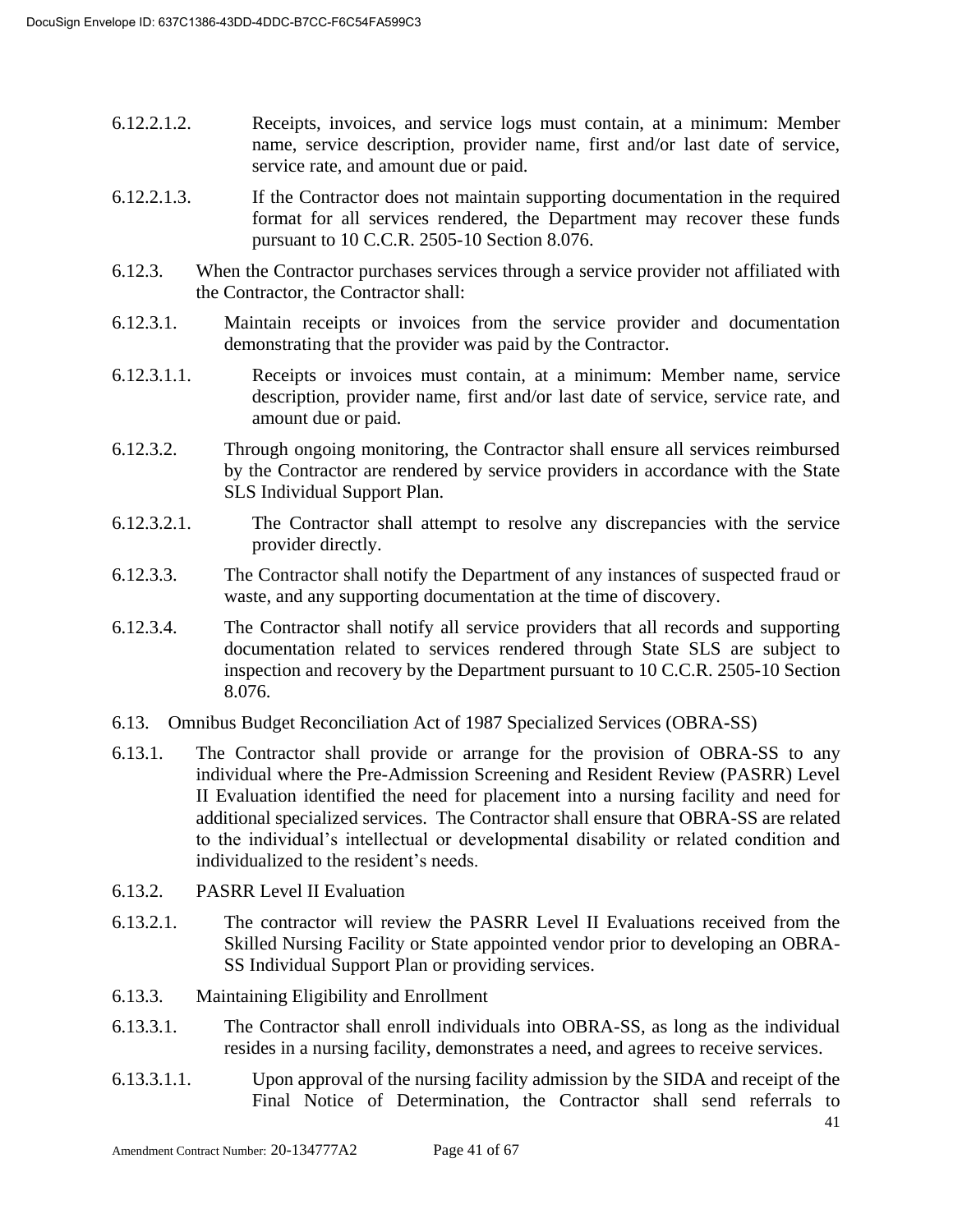subcontractors for OBRA-SS within ten (10) Business Days from the date the PASRR Notice of Determination is issued and/or received from the Skilled Nursing Facility or State appointed vendor.

- 6.13.3.2. The Contractor shall maintain Member records within the Department prescribed system. All changes to OBRA-SS enrollments, shall be entered into the Department prescribed system within ten (10) Business Days of the change. The Department may adjust the number of authorized enrollments based on fluctuating enrollments. If the individual does not receive OBRA-SS within one (1) calendar month the contractor shall inactivate the client's record in the Department prescribed system.
- 6.13.4. OBRA-SS Individual Support Plans
- 6.13.4.1. The Contractor shall develop an OBRA-SS Individual Support Plan (ISP) within ten (10) Business Days after an initial ISP meeting for those individuals not established with the contractor and with a Developmental Disability determination at time of referral. The Contractor shall have up to ten (10) Business Days to complete additional meetings and/or assessments that allow for the creation of the OBRA-SS ISP during this time.
- 6.13.4.2. The OBRA-SS ISP shall be developed through an in-person meeting that includes, at a minimum, the individual seeking services and the Contractor.
- 6.13.4.3. The Contractor shall utilize the ISP template prescribed by the Department.
- 6.13.4.4. The Contractor shall ensure that one hundred percent (100%) of the OBRA-SS Individual Support Plans are developed within ten (10) business days of the individual's referral to a State General Fund program or after the initial ISP meeting.
- 6.13.4.4.1. PERFORMANCE STANDARD: One hundred percent (100%) of the OBRA-SS ISPs are developed within ten (10) business days of the individual's referral to a State General Fund program or after the initial ISP meeting.
- 6.13.4.5. The OBRA ISP shall be effective for no more than one year and reviewed by the Contractor at least every 6 months in a face to face meeting.
- 6.13.4.6. If a client seeks additional supports or alleges a change in need, the Contractor shall review and update the ISP prior to changing the authorized services and supports.
- 6.13.4.7. The Contractor shall maintain all OBRA-SS ISPs and supporting documentation and make them available to the Department upon request.
- 6.13.5. OBRA-SS Ongoing Case Management
- 6.13.5.1. The Contractor shall utilize appropriated funds to perform Case Management duties to include but not limited to:
- 6.13.5.1.1. Intake and referral
- 6.13.5.1.2. Verifying a PASRR Level II Evaluation and Skilled Nursing Facility residency
- 6.13.5.1.3. Developing an OBRA-SS Individual Support Plan and monitoring services
- 6.13.5.1.4. Maintaining the determination of eligibility for services and supports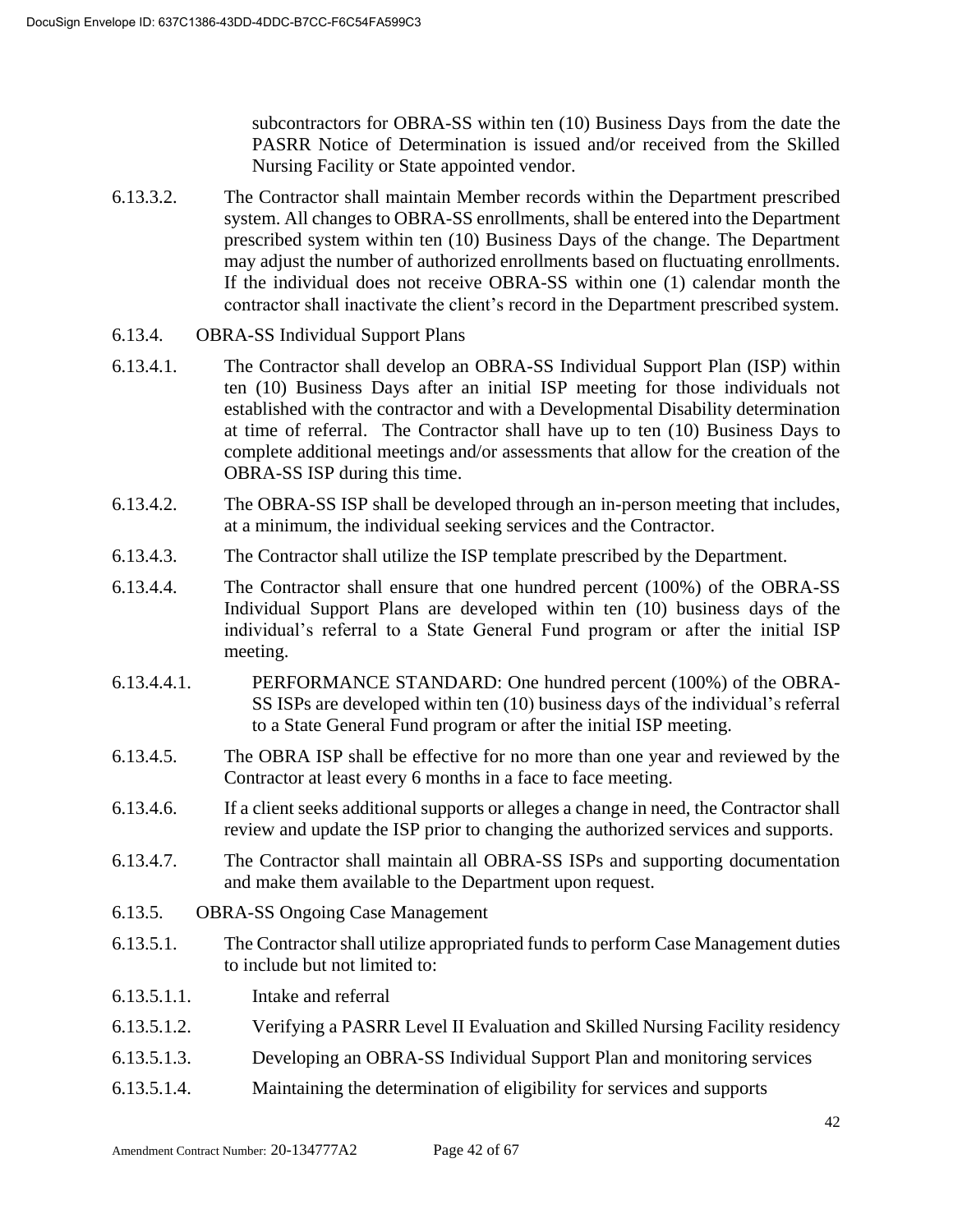- 6.13.5.1.5. Providing service and support authorization and coordination.
- 6.13.5.1.6. Ensuring there is not a duplication of authorized services with the services provided in the nursing facility.
- 6.13.5.1.7. Program change management
- 6.13.5.1.8. Service records maintenance
- 6.13.5.1.9. Case Management, policy and regulation training
- 6.13.5.1.10. Utilization review
- 6.13.5.2. Monitoring
- 6.13.5.2.1. Monitoring shall include at least one in person or telephone contact with the client per quarter, based on the preference of the individual. The Contractor shall maintain internal documentation of all monitoring activities and make these records available to the Department upon request.
- 6.13.5.2.2. Monitoring activities shall include but not be limited to:
- 6.13.5.2.2.1. Monitoring all services and supports delivered pursuant to the OBRA-SS ISP
- 6.13.5.2.2.2. Assessing the effectiveness of the supports and services
- 6.13.5.2.2.3. Assessing if additional supports and services are needed
- 6.13.5.2.2.4. Support in assessing if the individual has become eligible for any other resources including community resources or other Medicaid resources
- 6.13.5.2.3. The Contractor shall submit a State General Fund Case Management Log of all ongoing case management and monitoring activities on a template prescribed by the Department.
- 6.13.5.2.3.1. DELIVERABLE: State General Fund Case Management Log
- 6.13.5.2.3.2. DUE: Monthly, the  $15<sup>th</sup>$  of each month
- 6.13.6. OBRA-SS Direct Services
- 6.13.6.1. The Contractor shall not utilize OBRA-SS funds to purchase mental health related services. The Contractor shall seek provision of, or payment for, mental health services for those individuals through the Medicaid-funded mental health system or other local sources of funding.
- 6.13.6.2. The Contractor shall not utilize or authorize OBRA-SS funds to provide or purchase services and supports that are covered and provided by the nursing facility
- 6.13.6.3. The Contractor shall utilize appropriated funds to provide services to support individuals with intellectual and developmental disabilities living in a nursing facility. The Contractor shall not utilize funding for services that are provided by the Nursing Facility through Medicaid reimbursement. Services eligible through OBRA include:
- 6.13.6.3.1. Assistive Technology
- 6.13.6.3.2. Behavioral Consultation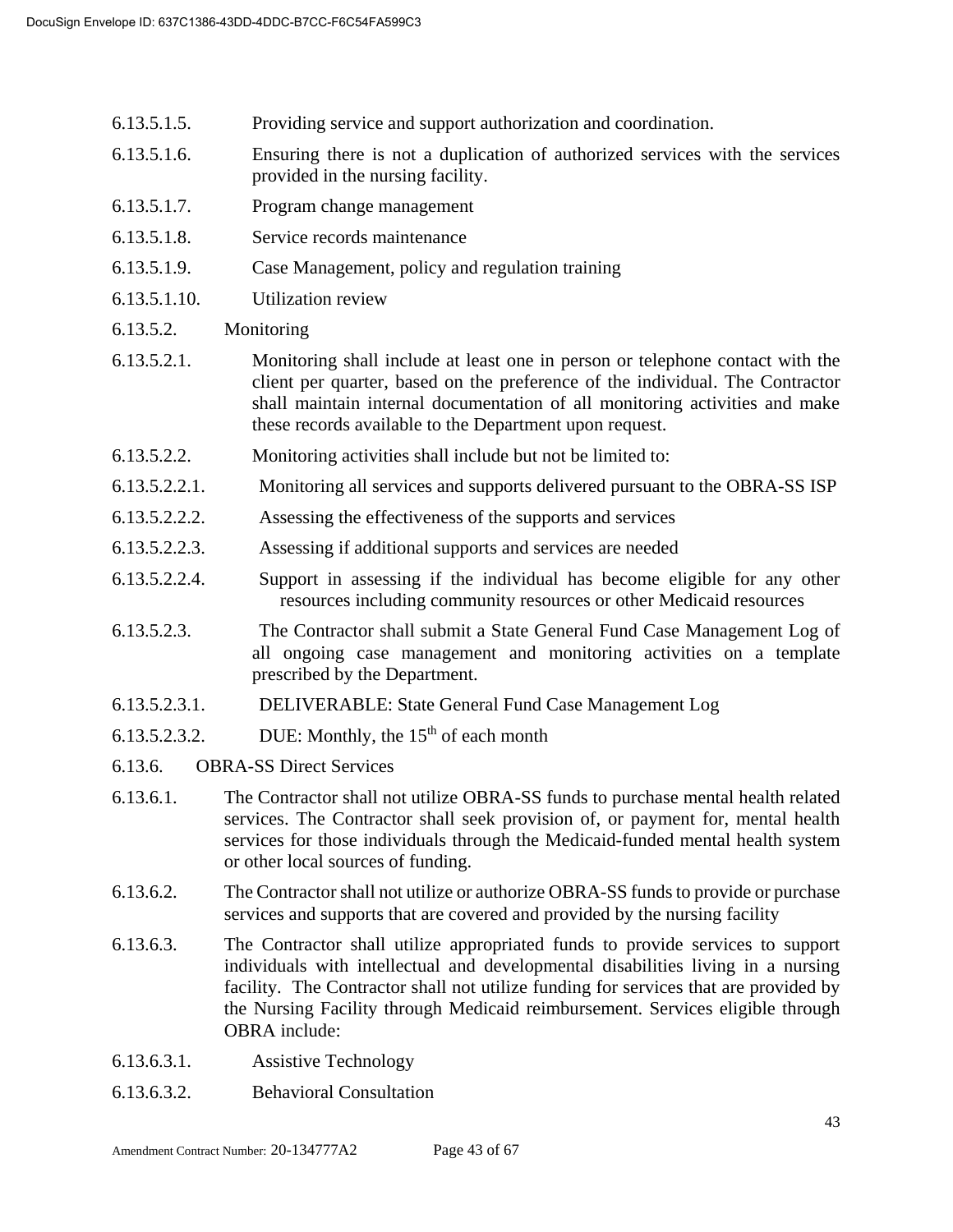- 6.13.6.3.3. Behavioral Line Services
- 6.13.6.3.4. Behavioral Counseling
- 6.13.6.3.5. Behavioral Counseling Group
- 6.13.6.3.6. Behavioral Plan Assessment
- 6.13.6.3.7. Day Habilitation Specialized Habilitation
- 6.13.6.3.8. Day Habilitation Supported Community Connections
- 6.13.6.3.9. Dental Basic
- 6.13.6.3.10. Dental Major
- 6.13.6.3.11. Mileage
- 6.13.6.3.12. Other Public Conveyance
- 6.13.6.3.13. Prevocational Services
- 6.13.6.3.14. Recreational Facility Fees/Passes
- 6.13.6.3.15. Job Coaching Individual
- 6.13.6.3.16. Job Coaching Group
- 6.13.6.3.17. Job Development Individual
- 6.13.6.3.18. Job Development Group
- 6.13.6.3.19. Job Placement
- 6.13.6.3.20. Vision
- 6.13.6.4. Services must be provided in accordance with the service definitions found in 10 C.C.R. 2505-10 Section 8.500.94.B.
- 6.13.7. OBRA-SS Records Maintenance
- 6.13.7.1. When the Contractor acts as the service provider, it shall:
- 6.13.7.1.1. Maintain supporting documentation capable of substantiating all expenditures and shall make them available to the Department upon request as required in 10 C.C.R. 2505-10 Section 8.130.2.
- 6.13.7.1.2. Receipts or invoices must contain, at a minimum: Member name, service description, provider name, first and/or last date of service, service rate, and amount due or paid.
- 6.13.7.1.3. If the Contractor does not maintain supporting documentation in the required format for all services rendered, the Department may recover these funds pursuant to 10 C.C.R. 2505-10 Section 8.076.
- 6.13.7.2. When the Contractor purchases services through a service provider not affiliated with the Contractor, the Contractor shall:
- 6.13.7.2.1. Maintain receipts or invoices from the service provider and documentation demonstrating that the provider was paid by the Contractor.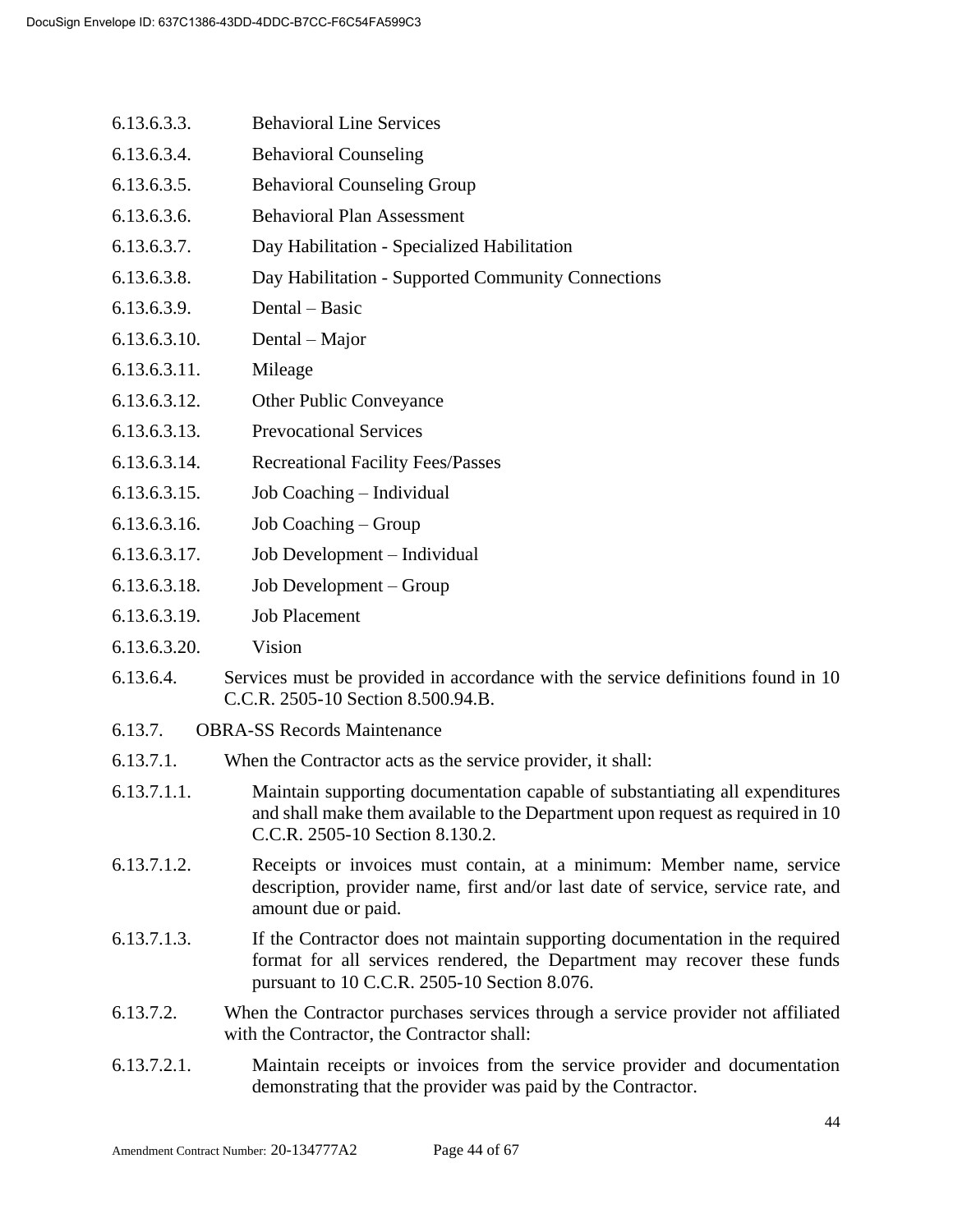- 6.13.7.2.2. Receipts or invoices must contain, at a minimum, Member name, service description, provider name, first and/or last date of service, service rate, and amount due or paid.
- 6.13.7.3. Through ongoing monitoring, the Contractor shall ensure all services reimbursed by the Contractor are rendered by service providers in accordance with the OBRA-SS Individual Support Plan.
- 6.13.7.3.1. The Contractor shall attempt to resolve any discrepancies with the service provider directly.
- 6.13.7.3.2. The Contractor shall notify the Department of any instances of suspected fraud and any supporting documentation at the time of discovery.
- 6.13.7.3.3. The Contractor shall notify all service providers that all records and supporting documentation related to services rendered through OBRA-SS are subject to inspection and recovery by the Department pursuant to 10 C.C.R. 2505-10 Section 8.076.
- 6.14. Mental Health Services Prohibited
- 6.14.1. The Contractor shall not utilize state funds to purchase mental health related services for individuals with intellectual disabilities who are Medicaid eligible and who also have a Medicaid covered mental health diagnosis.
- 6.14.2. The Contractor shall seek provision of, or payment for, mental health services for those individuals through the Medicaid funded mental health system or other local sources of funding.
- 6.15. Family Support Services Program (FSSP)
- 6.15.1. The Contractor shall provide or purchase Family Support Services pursuant to §25.5- 10-305, C.R.S. and 10 C.C.R. 2505-10 Section 8.613.
- 6.15.1.1. Eligibility, Needs Assessment, and Prioritization of Families
- 6.15.1.1.1. The Contractor shall determine individual eligibility for the FSSP pursuant to 10 C.R.S 2505-10 Section 8.613.C.(1-4).
- 6.15.1.1.2. After FSSP eligibility has been determined, the Contractor shall conduct an FSSP Needs Assessment prior to authorizing services. The Contractor shall develop a Needs Assessment Tool that is, at a minimum, inclusive of all requirements outlined in 10 C.C.R 2505-10 Section 8.613.E.7(a-e). The tool shall be included in the Contractor's Policies and Procedures for the FSSP and be made available to the Department upon request.
- 6.15.1.1.3. The Contractor shall assess all families, both on the waiting list as As Soon As Available and currently receiving FSSP services, for level of need on an annual basis in accordance with 10 CCR 2505 Section 8.613.E.
- 6.15.1.1.4. The Contractor shall submit a list of all completed FSSP Needs Assessments on a template prescribed by the Department.
- 6.15.1.1.4.1.1. DELIVERABLE: Needs Assessment List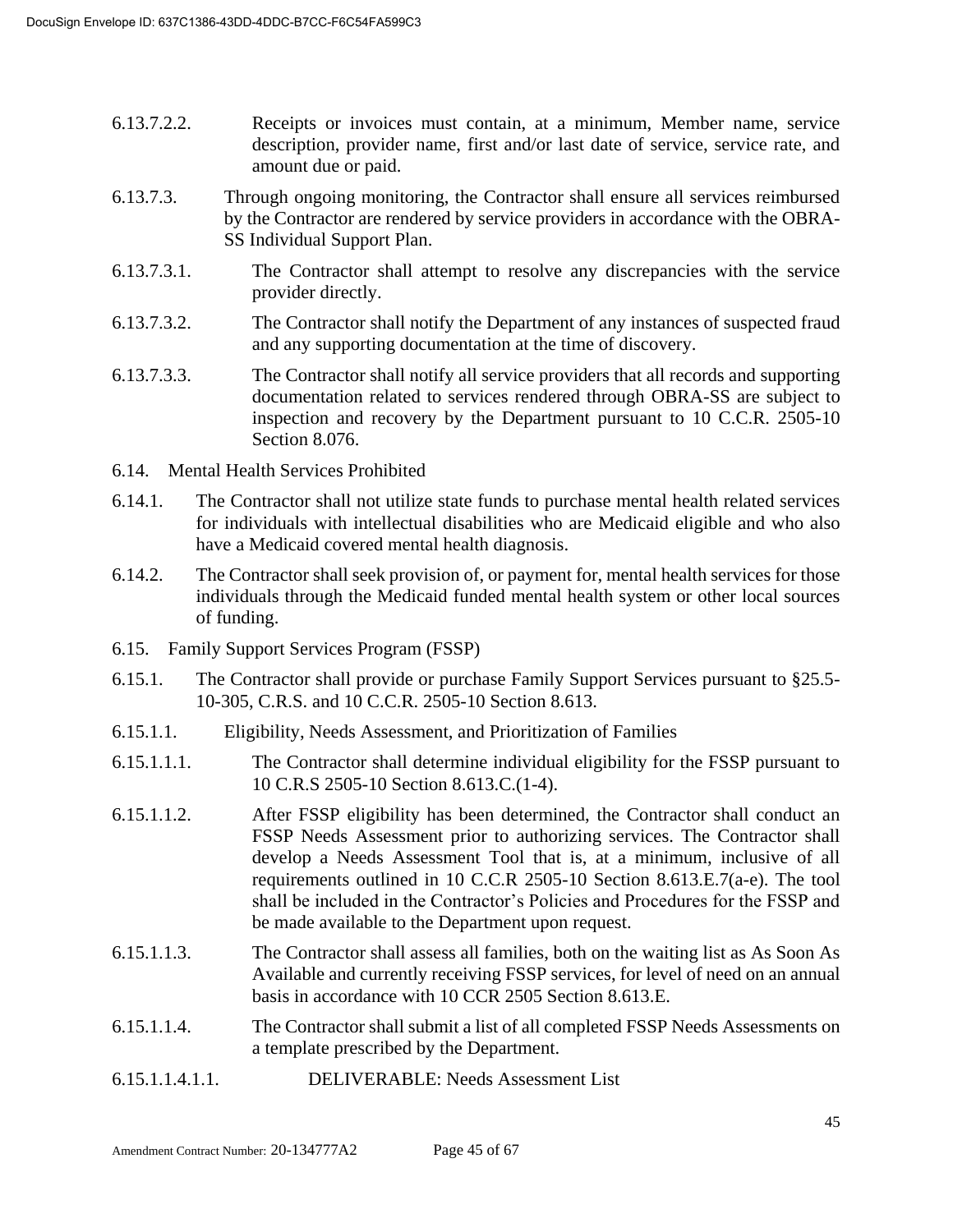6.15.1.1.4.1.2. DUE: Monthly, the  $15<sup>th</sup>$  of each month

- 6.15.2. The Department will notify the Contractor of the minimum number of individuals that shall be served through FSSP prior to the start of each State Fiscal Year (SFY). The Contractor may choose to enroll more individuals in FSSP than authorized, ensuring all individuals can be served within the funding allocated.
- 6.15.2.1. The Contractor shall serve one hundred percent (100%) of the number of FSSP enrollments authorized by the Department.
- 6.15.2.2. PERFORMANCE STANDARD: One hundred percent (100%) of persons specified by the Department.
- 6.15.3. Family Support Plans (FSP)
- 6.15.3.1. The Contractor shall ensure that individuals and families enrolled in the FSSP have an individualized Family Support Plan (FSP) which meets the requirements of an Individualized Plan, as defined in Section 25.5-10-202 and 25.5-10-211 C.R.S prior to receiving services.
- 6.15.3.2. The Contractor shall develop the FSP within ten (10) Business Days after an initial Individualized Support Plan (ISP) meeting for those individuals not established with the Contractor and with a Developmental Disability or Delay Determination at the time of referral.
- 6.15.3.3. The FSP shall be developed through a meeting that includes, at a minimum, a family representative, and the Contractor.
- 6.15.3.4. The Contractor shall utilize the FSP template prescribed by the Department.
- 6.15.3.5. The Contractor shall ensure that one hundred percent (100%) of the FSPs are developed within ten (10) Business Days of the individual's referral to FSSP or after the initial ISP meeting.
- 6.15.3.5.1. PERFORMANCE STANDARD: One hundred percent (100%) of the FSPs are developed within ten (10) Business Days of the individual's referral to FSSP or after the initial ISP meeting.
- 6.15.3.6. The FSP shall be effective for no more than one year.
- 6.15.3.7. If the Member seeks additional supports or alleges a change in need, the Contractor shall review and update the FSP prior to changing the authorized services and supports.
- 6.15.3.8. The Contractor shall maintain all FSPs and supporting documentation and make them available to the Department upon request.
- 6.15.4. FSSP Ongoing Case Management
- 6.15.4.1. Pursuant to 10 C.R.S 2505-10 Section 8.613.G the Contractor shall provide case management for the FSSP, to include coordination of services provided for individuals with an IDD or Developmental Delay that consists of facilitating enrollment, assessing needs, locating, coordinating and monitoring needed FSSP funded services, and monitoring the effective and efficient provision of services across multiple funding sources.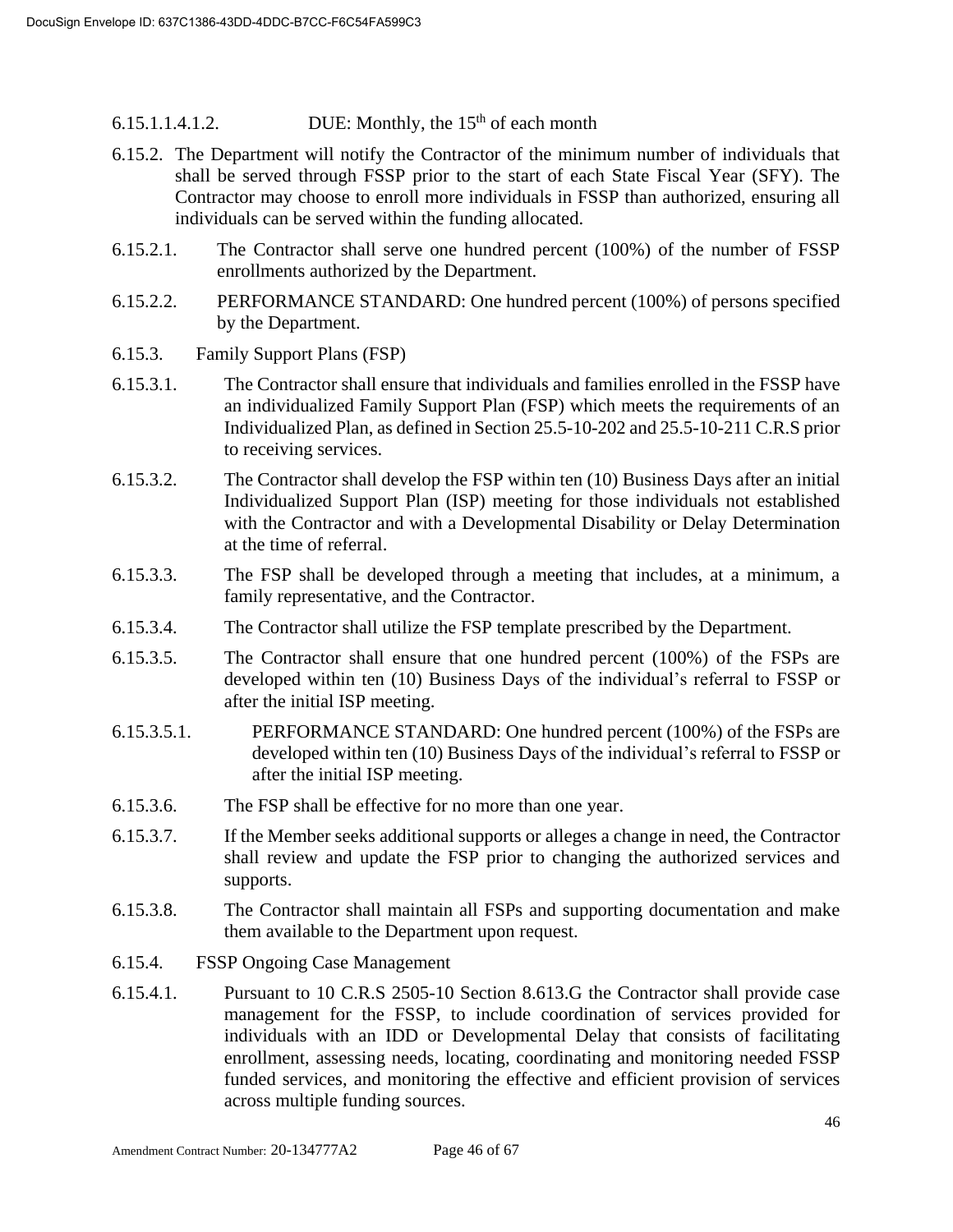- 6.15.4.2. The Contractor shall not charge families to provide direct services and case management for Family Support Services.
- 6.15.4.3. The Contractor shall provide a list of qualified providers for all services to applicants, Member(s) and families, during the individualized planning process, and to other interested parties upon request.
- 6.15.4.4. The Contractor shall utilize appropriated funds to perform case management duties in accordance with 10 CCR 2505 8.613.G to include but not limited to:
- 6.15.4.4.1. Development, application assistance, and annual re-evaluation of the Family Support Plan (FSP) which shall be conducted at least once per year and include making changes to the FSP as indicated
- 6.15.4.4.2. Providing service authorization and support coordination to include but not limited to assessing the effectiveness of FSSP supports and services
- 6.15.4.4.3. Ensuring all services and supports are delivered in accordance with the FSP
- 6.15.4.4.4. Supporting the individual in assessing eligibility for other community and/or Medicaid resources
- 6.15.4.4.5. Service records maintenance
- 6.15.4.4.6. Case Management, policy and regulation training
- 6.15.4.4.7. Utilization review
- 6.15.4.5. The Contractor shall submit a list of all ongoing case management activities on a template prescribed by the Department.
- 6.15.4.5.1. DELIVERABLE: State General Fund Case Management Log
- 6.15.4.5.2. DUE: Monthly, the  $15<sup>th</sup>$  of each month
- 6.15.5. FSSP Direct Services
- 6.15.5.1. The Contractor shall utilize appropriated FSSP funds to reimburse or advance funds to families for expenses that are incurred as a result of supporting the family and/or individual with an intellectual or developmental disability or delay living in the family home.
- 6.15.5.2. The Contractor shall only authorize and advance or reimburse services that are needed as a result of the individual's Intellectual and Developmental Disability or Developmental Delay and shall not be approved if the need is a typical age-related need. Correlation between the need and the disability must be documented in the FSP.
- 6.15.5.3. The Contractor shall ensure that all services are provided in the most cost-effective manner, meaning the least expensive manner to meet the need.
- 6.15.5.4. The Contractor shall ensure that all services are authorized pursuant to the FSP.
- 6.15.5.5. The Contractor shall utilize FSSP funds to provide funding to families for expenses referenced in §25.5-10-305(a-j), C.R.S and 10 C.R.S. 2505-10 Section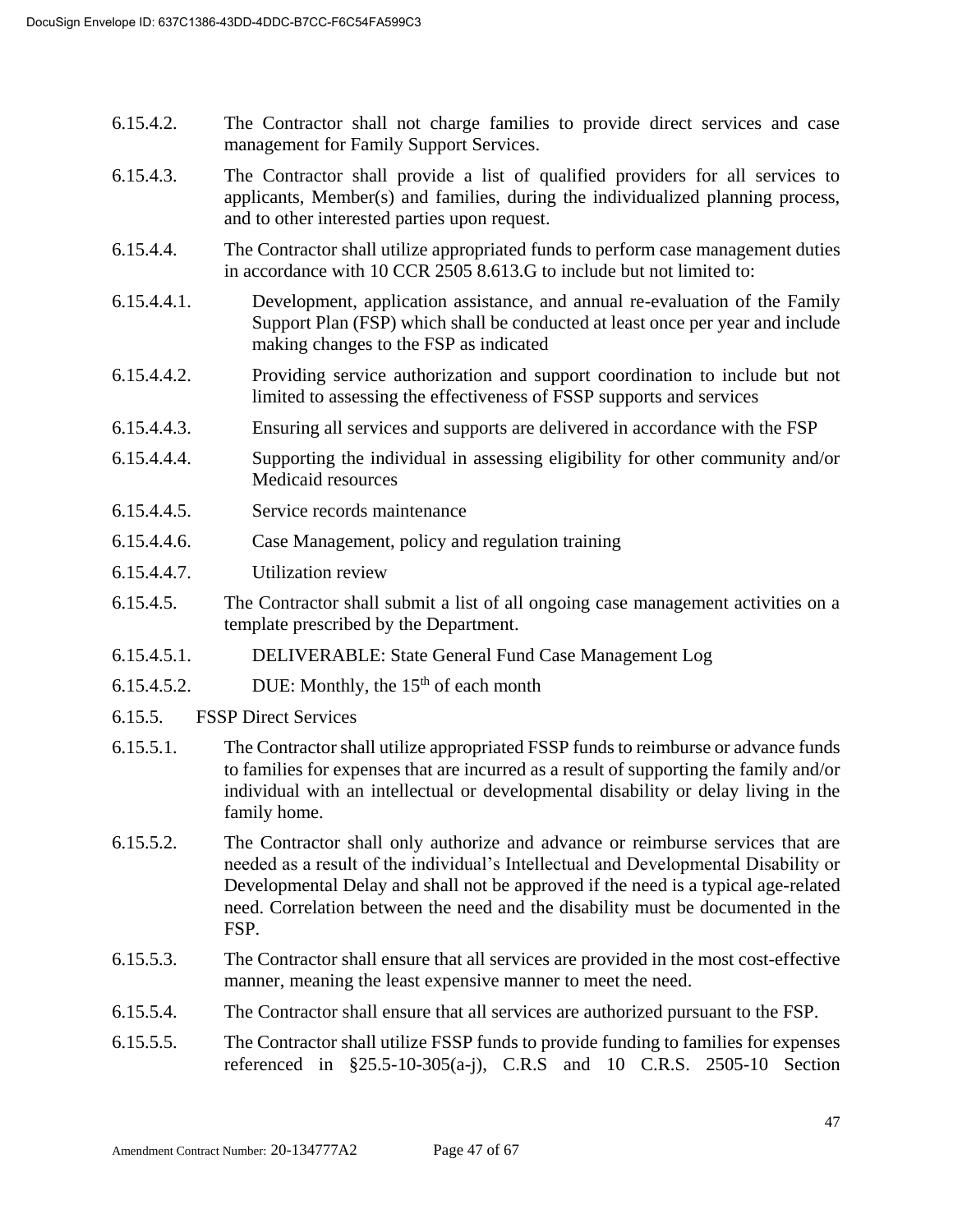$8.613(F)(8)(a-h)$ . The Contractor shall not authorize or provide any service that is not outlined in these regulations.

- 6.15.5.6. The Contractor shall ensure the authorized services through FSSP are not duplicative of other resources the family has access to, including HCBS waivers, third party insurance, etc.
- 6.15.5.7. The Contractor shall prioritize funding for the FSSP pursuant to 10 C.R.S 2505-10 Section 8.613.E(1-2).
- 6.15.6. Family Support Council
- 6.15.6.1. The Contractor shall establish and maintain a Family Support Council (FSC) pursuant to §25.5-10-304, C.R.S. and 10 C.C.R. 2505-10 Section 8.613.B.
- 6.15.6.1.1. The Contractor shall notify the Department in writing of any changes to the FSC within ten (10) Business Days.
- 6.15.6.1.2. The Contractor shall provide an orientation and training to all FSC members on the duties and responsibilities of the FSC. The training and orientation shall be documented with a record of the date of the training, who provided the training, training topic, and names of attendees. The Contractor shall make the training and orientation materials available to the Department upon request.
- 6.15.6.1.3. The Contractor shall ensure the FSC fulfills all duties outlined in 10 C.C.R. 2505-10 Section 8.613.B. The Contractor shall document meeting minutes and submit them to the Department. The Contractor shall document all FSC meetings on a template prescribed by the Department.
	- 6.15.6.1.3.1. DELIVERABLE: FSC Meeting Minutes
	- 6.15.6.1.3.2. DUE: Monthly, by the  $15<sup>th</sup>$  of each month and by June  $30<sup>th</sup>$ or the Fiscal Year end close date determined by the Department for any meetings held in June.
- 6.15.7. FSSP Evaluation
- 6.15.7.1. In coordination with the FSC, the Contractor shall be responsible for evaluating the effectiveness of the FSSP on an annual basis. The Contractor shall ensure the annual program evaluation addresses all areas required in 10 CCR 2505-10 Section 8.613.K.
- 6.15.7.2. The Contractor shall provide the Annual Evaluation Report to the Department for review and approval.
- 6.15.7.2.1.1. DELIVERABLE: Annual Evaluation Report
- 6.15.7.2.1.2. DUE DATE: No later than June 30th of each Fiscal Year
- 6.15.8. FSSP Annual Program Report
- 6.15.8.1. The Contractor shall create and submit an annual FSSP Program Report to the Department. The FSSP Program Report shall contain all requirements outlined in 10 CCR 2505-10 Section 8.613.M.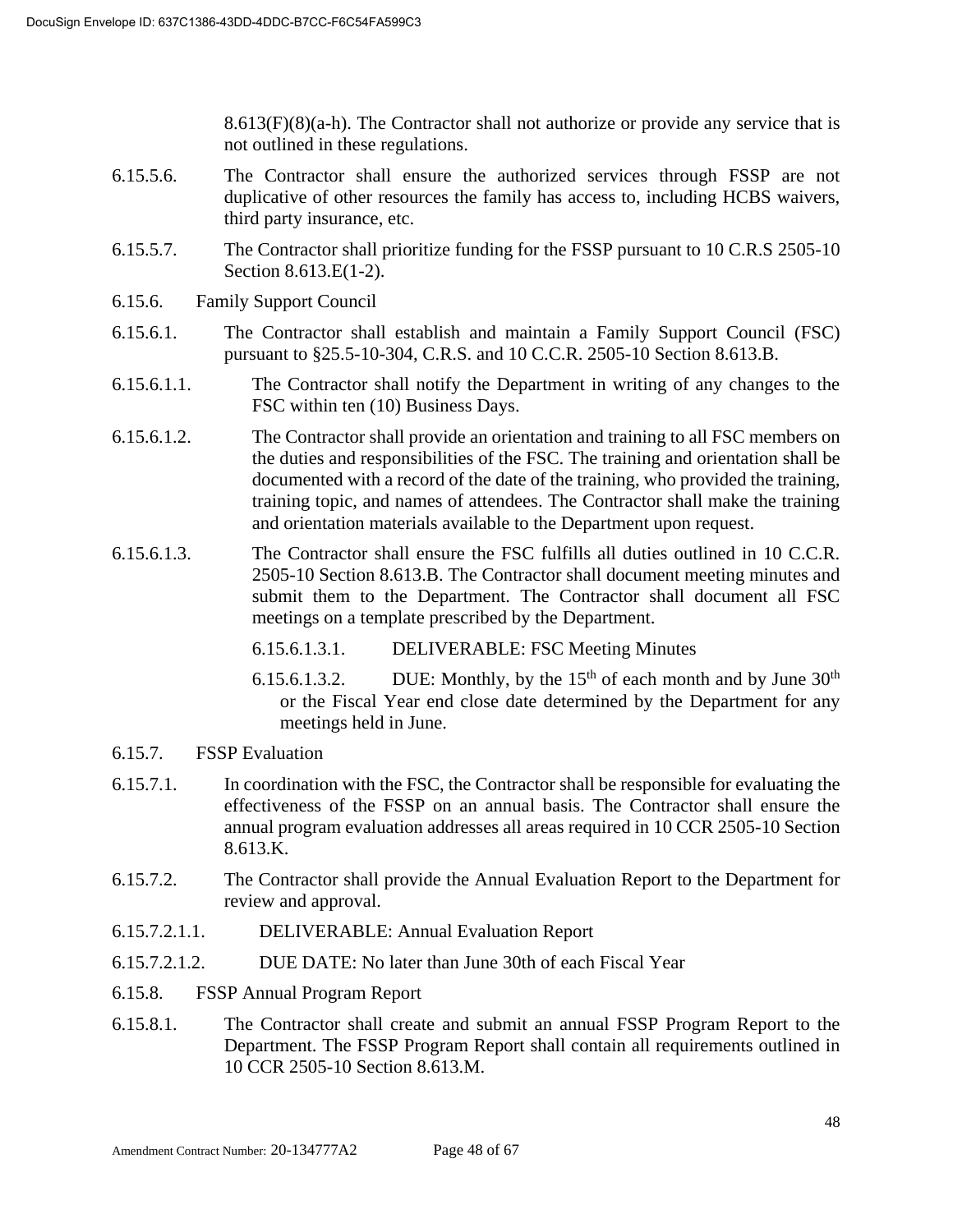- 6.15.8.2. The Contractor shall provide the FFS Program Report to the Department for review and approval.
- 6.15.8.2.1. DELIVERABLE: FSSP Program Report
- 6.15.8.2.2. DUE: Annually, October 1st of each Fiscal Year
- 6.15.9. FSSP Records Maintenance
- 6.15.9.1. The Contractor shall maintain supporting documentation capable of substantiating all expenditures and reimbursements made to providers, Members and/or families.
- 6.15.9.2. When the Contractor purchases services or items directly for Members and/or families, the Contractor shall:
- 6.15.9.2.1. Maintain receipts or invoices from the service provider and documentation demonstrating that the provider was paid by the Contractor.
- 6.15.9.2.2. Receipts or invoices must contain, at a minimum: Member and/or family name, provider name, first and/or last date of service, item(s) or service(s) purchased, item(s) or service(s) cost and amount due or paid.
- 6.15.9.3. When the Contractor reimburses Members and/or families for services or items, the Contractor shall:
- 6.15.9.3.1. Ensure the Member and/or family provides the Contractor with receipts or invoices prior to reimbursement.
- 6.15.9.3.2. Maintain receipts or invoices from the Member and/or family, and documentation demonstrating that the Client and/or family was reimbursed by the Contractor.
- 6.15.9.3.3. Ensure all receipts or invoices provided by the Members and/or family contain, at a minimum: Member and/or family name, provider name, first and/or last date of service, item(s) or service(s) purchased, items(s) or service(s) cost, and amount paid.
- 6.15.9.4. When the Contractor provides funding to Members and/or families for the purchase of services or items in advance, the Contractor shall:
- 6.15.9.4.1. Establish policies and procedures outlining the Contractor's processes for advancing funds, ensuring supporting documentation is received by the Member and/or family, and remedial action steps the Contractor will take if supporting documentation is not received. The policies and procedures shall identify timelines and shall be made available to the Department upon request.
- 6.15.9.4.2. Notify the Member and/or family that they are required to submit invoices or receipts to the Contractor of all purchases made prior to the close of the State Fiscal Year.
- 6.15.9.4.3. Ensure the Member and/or family provides the Contractor with receipts or invoices.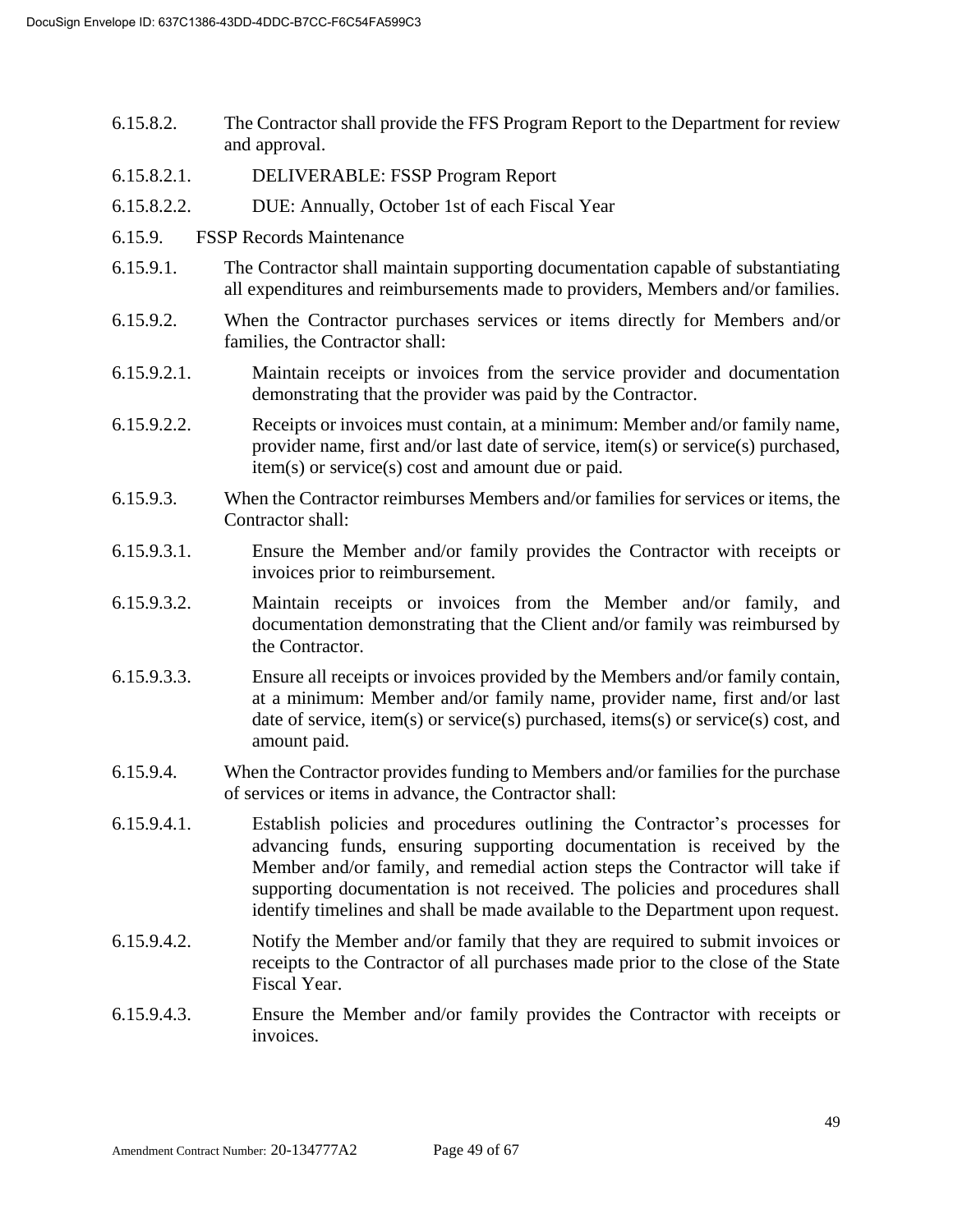- 6.15.9.4.4. Maintain receipts or invoices from the Members and/or family, and documentation demonstrating that the Members and/or family was provided with advanced funds by the Contractor.
- 6.15.9.4.5. Ensure all receipts or invoices provided by the Members and/or family contain, at a minimum: Members and/or family name, provider name, first and/or last date of service, item(s) or service(s) purchased, items(s) or service(s) cost, and amount paid.
- 6.15.9.4.6. The Contractor shall ensure the documentation received by the Member and/or family, indicates that the amount was paid.
- 6.15.9.4.7. If a Member and/or family does not submit invoices or receipts, the Contractor shall document all attempts to obtain receipts or paid invoices and any remedial action taken. The Contractor shall make all supporting documentation available to the Department upon request.
- 6.15.9.4.8. If the Contractor cannot provide supporting documentation as described in this section, the Department may recover any unsubstantiated expenditures from the Contractor.

### **7. MEDICAID PROGRAMS**

- 7.1. Rules, regulations and references:
- 7.1.1. The Contractor shall abide by and perform its duties and obligations in conformity with relevant federal law, all pertinent federal regulations, state law, and regulations of the Department of Health Care Policy and Financing, Colorado Department of Human Services, and the Colorado Department of Public Health and Environment which include but are not limited to:
- 7.1.1.1. Colorado Revised Statute, Title 25.5, Article 10.
- 7.1.1.2. Colorado Department of Health Care Policy and Financing, Office of Community Living written communications.
- 7.1.1.3. Colorado Department of Public Health and Environment at 6 C.C.R. 1011-1.
- 7.1.1.4. Colorado Department of Human Services 12 C.C.R. 2509-8 7.700.
- 7.1.1.5. The Contractor shall comply with all State Medicaid regulations promulgated by the Department. These regulations include, but are not limited to, Department regulations regarding:
- 7.1.1.5.1. The HCBS-DD waiver, 10 C.C.R. 2505-10 Sections 8.500 to 8.500.80,
- 7.1.1.5.2. The HCBS-SLS waiver, 10 C.C.R. 2505-10 Sections 8.500.90 to 8.500.102,
- 7.1.1.5.3. The HCBS-CES waiver, 10 C.C.R. 2505-10 Section 8.503, et seq.,
- 7.1.1.5.4. The HCBS-CHRP waiver, 10 C.C.R. 2505-10 Section 8.508,
- 7.1.1.5.5. Long Term Care, 10 C.C.R. 2505-10 Sections 8.400 to 8.401,
- 7.1.1.5.6. Recipient Appeals, 10 C.C.R. 2505-10 Section 8.507, and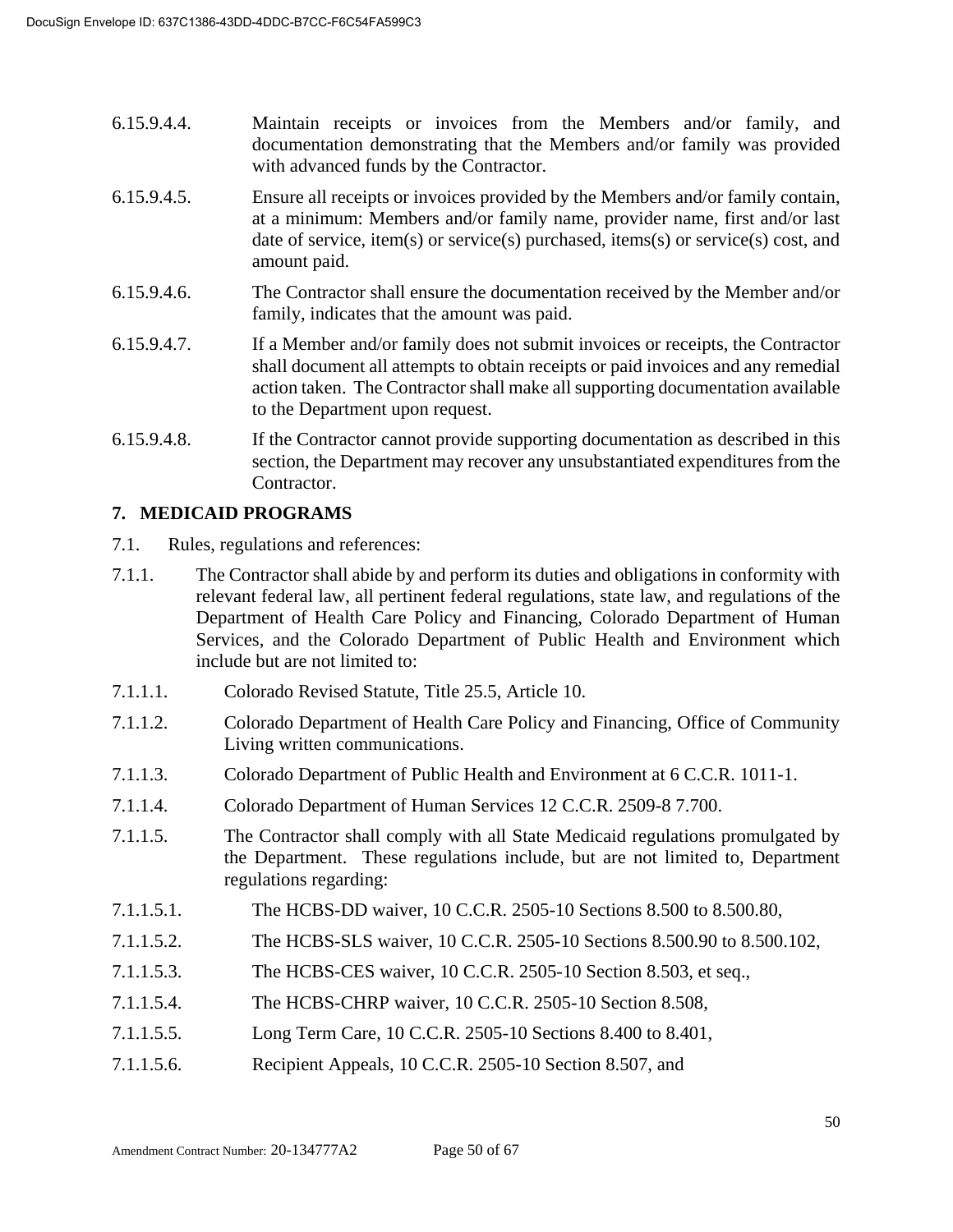- 7.1.1.5.7. Services for Individuals with Intellectual and Developmental Disabilities, 10 C.C.R. 2505-10 Sections 8.600, et seq.
- 7.1.2. The Contractor shall perform its obligations in conformity with the provisions of Title XIX of the Social Security Act and other applicable federal and state laws and regulations.
- 7.1.3. The Contractor shall ensure applicant and Client rights are protected in accordance with Title XIX of the Social Security Act, other applicable federal and state laws, and Department regulations.
- 7.2. Training
- 7.2.1. The Contractor shall ensure that all Case Management staff receive the trainings listed below within one hundred and twenty (120) calendar days after the staff member's hire date and prior to being assigned independent case management duties. Case Management staff must receive a refresher training as required by the Department, the Department approved vendor or the Contractor. Training must include the following areas:
- 7.2.1.1. Medicaid LTSS programs Eligibility
- 7.2.1.2. Intake and Referral
- 7.2.1.3. Determination of Developmental Disability or Delay
- 7.2.1.4. Medicaid LTSS programs Level of Care Evaluation and Determination
- 7.2.1.5. Medicaid LTSS programs Notices and Appeals
- 7.2.1.6. Department Information Management Systems Documentation
- 7.2.1.7. Long Term Home Health
- 7.2.1.8. Applicable Federal and State laws and regulations for LTSS programs
- 7.2.1.9. Critical Incident Reporting
- 7.2.1.10. Waiver requirements and services
- 7.2.1.11. Mandatory Reporting
- 7.2.1.12. Disability and Cultural Competency
- 7.2.1.13. Participant Directed Training
- 7.2.2. There will be no exemptions to the above list of required trainings as all case managers should have a basic knowledge of all case management activities regardless of ongoing duties.
- 7.2.3. The Contractor shall utilize training materials provided by the Department where applicable related to Section 7.2.1 of this Contract.
- 7.3. The Contractor shall participate in Department trainings. Participation can be at the time of the presented training or following the training using the materials available on the Department Website.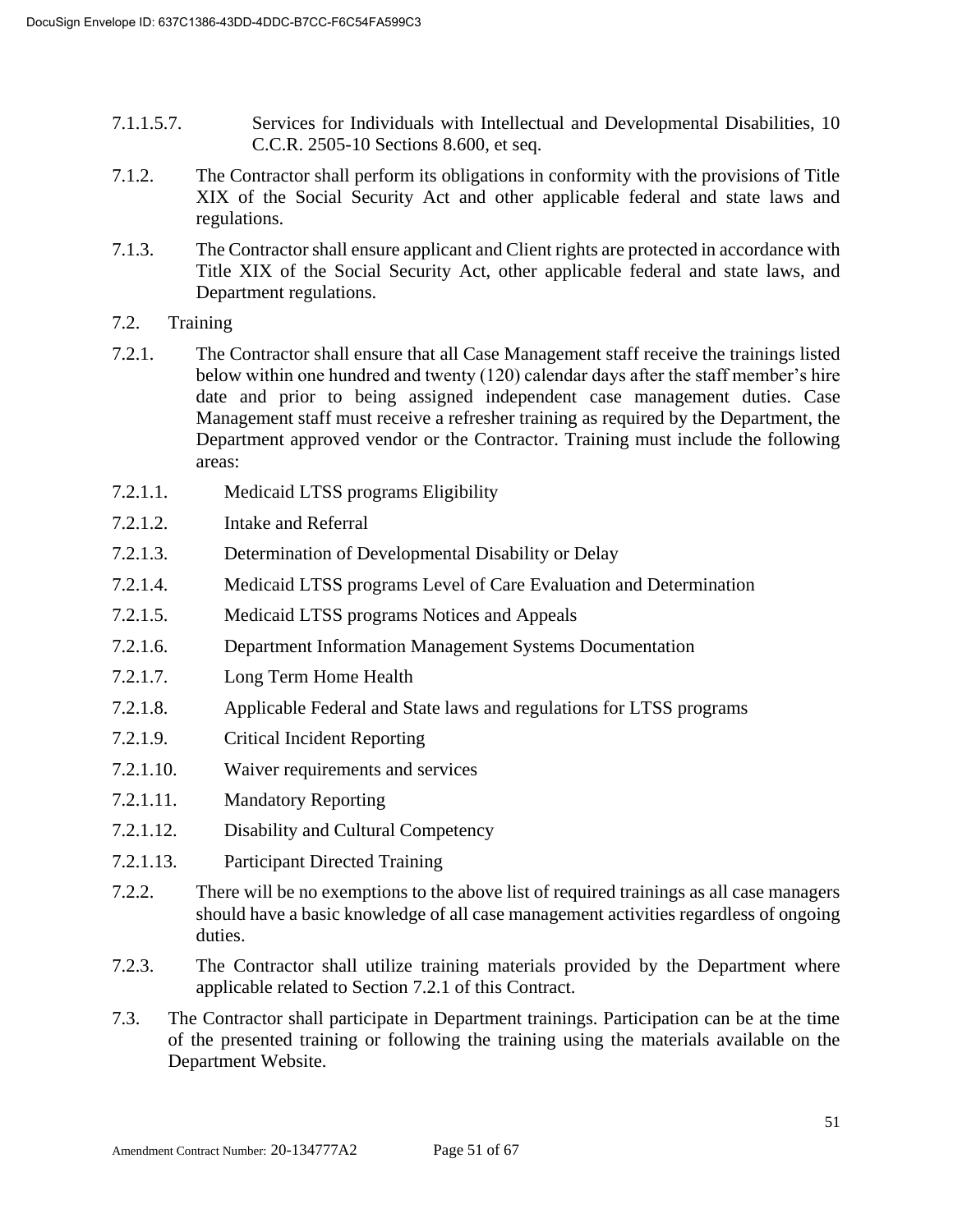- 7.4. The Contractor may elect to perform additional training not outlined in the Contract, but applicable to the Scope of Work. The Contractor may utilize the Department's Case Management Training Template to identify trainings attended that are not required by the Department.
- 7.5. Case Management staff hired by the Contractor with a minimum of one-year immediate prior experience working for a Colorado CCB, may perform case management activities prior to completion of the training requirements. All outlined training at Section 7.2.1 must be completed within one-hundred twenty (120) calendar days after the staff member's hire date, unless the Contractor can provide documentation that the required training has occurred.
- 7.5.1. The Contractor shall provide the date all Case Management staff, including new and existing staff, were hired and the dates of received training in the areas identified in Section 7.2.1. of this Contract, using the reporting template provided by the Department for review, approval and payment.
- 7.5.1.1. DELIVERABLE: Case Management Training
- 7.5.1.2. DUE: Semi-annually, January  $15<sup>th</sup>$ ; and June  $30<sup>th</sup>$  or the Fiscal Year end close date set by the Department
- 7.6. The Contractor shall maintain supporting documentation demonstrating case managers attended the required trainings and make the information available to the Department upon request. Supporting documentation must include the name and description of the training, date the training was held, case managers in attendance, and trainer sign off showing the case manager completed the training.
- 7.7. Medicaid Administrative Functions
- 7.7.1. Intake and Referral
- 7.7.1.1. The Contractor shall provide information to all individuals regarding the programs and services available for individuals with I/DD.
- 7.7.1.2. The Contractor shall screen individuals to determine if the individual may be eligible for programs and services for individuals with I/DD.
- 7.7.1.3. For individuals seeking an HCBS program, the Contractor shall enter a referral into the Department's prescribed system.
- 7.7.1.4. All referrals are entered into the Department's prescribed system within three (3) Business Days from the date of referral.
- 7.7.2. Level of Care Evaluation and Determination
- 7.7.2.1. The Contractor shall provide staff that meet the qualifications set forth in state statutes and regulations to perform all level of care evaluations and determinations.
- 7.7.2.2. The Contractor shall conduct an Initial Level of Care Evaluation and Determination for all new applicants to HCBS-DD, HCBS-SLS, HCBS-CES, and HCBS-CHRP waivers, and the Intermediate Care Facilities for Individuals with Intellectual Disabilities (ICF-IID). Initial Level of Care Evaluations and Determinations include the following Assessment Event types: Initial Review, HCBS-DD Waitlist,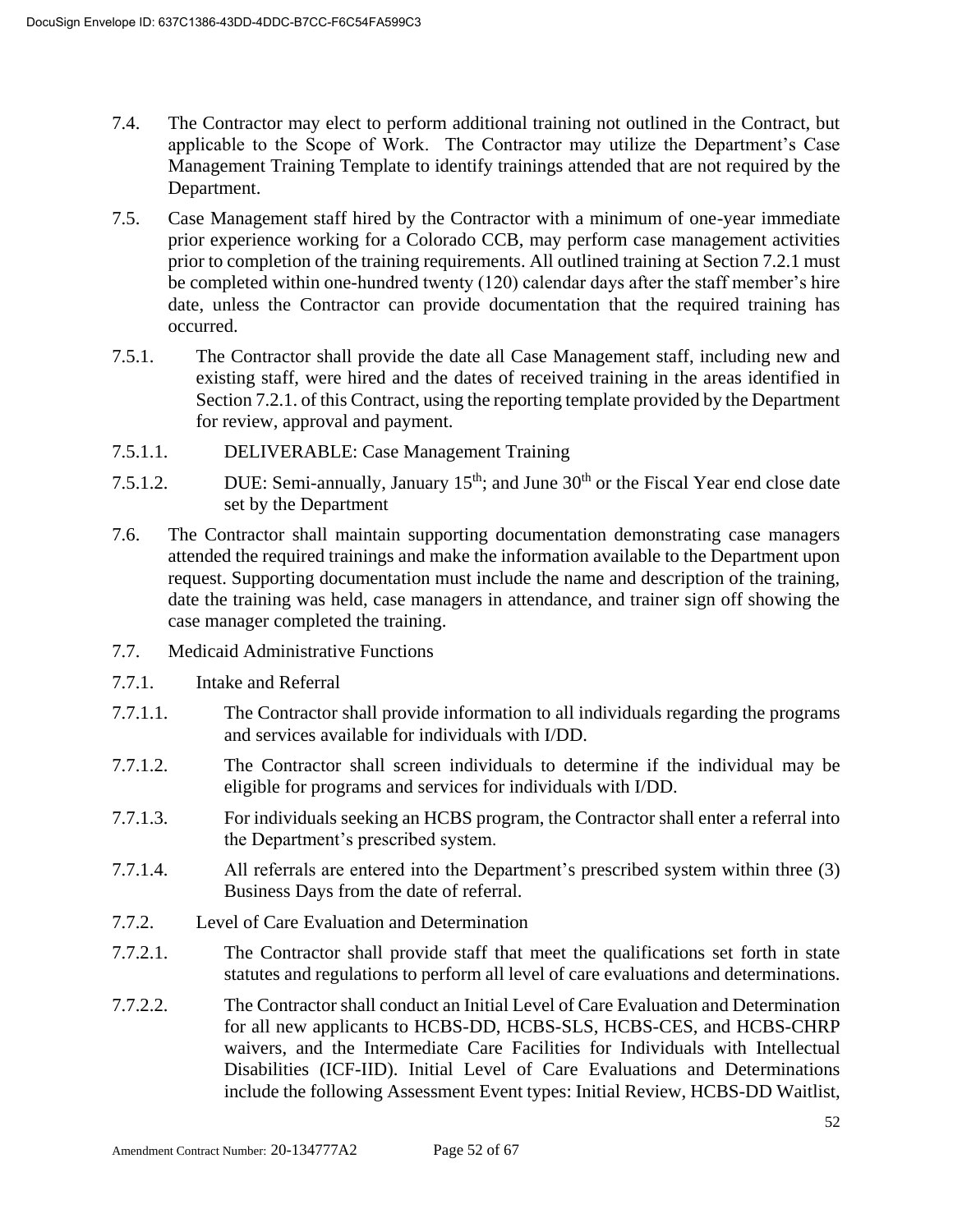Deinstitutionalization (DI), and Reverse Deinstitutionalization. Continued Stay Review Level of Care Evaluations and Determinations include the following Assessment Event types: Continued Stay Review and Unscheduled Review.

- 7.7.2.2.1. An Unscheduled Review Assessment Event Type shall be utilized when a Level of Care Evaluation and Determination is completed due to a significant change in the Member functioning and support needs including documented medical conditions, post hospitalization, or significant change in activities of daily living.
- 7.7.2.3. The Contractor shall conduct an Initial Level of Care Evaluation and Determination in accordance with the following timelines:
- 7.7.2.3.1. Ten (10) Business Days for individuals residing in the community, upon completion of the DD determination, when the individual requests HCBS waiver services, and upon verifying Medicaid eligibility or submission of a Medicaid application.
- 7.7.2.3.2. Five (5) Business Days from the date of referral for individuals residing in a nursing facility or ICF-IID.
- 7.7.2.3.3. Two (2) Business Days from the date of referral for individuals residing in a hospital.
- 7.7.2.3.4. The Contractor shall enter and verify the evaluation into the Benefits Utilization System (BUS) within ten (10) Business Days of completing the evaluation.

7.7.2.3.4.1. PERFORMANCE STANDARD: Initial Level of Care Evaluation and Determination

- 7.7.2.3.4.2. DUE: Within ten (10) Business Days after completing the evaluation. The Contractor shall verify that an individual needs an institutional level of care by receiving a Professional Medical Information Page (PMIP) signed by a medical professional and dated no earlier than six (6) months from the certification start date and no later than ninety (90) days from the evaluation date of an Initial Level of Care Evaluation and Determination; and within ninety (90) calendar days of the certification start date and before the certification end date for a Continued Stay Review (CSR) for all applicants and individuals currently receiving services through the HCBS-DD, HCBS-SLS, HCBS-CES, and HCBS-CHRP waivers, and the Intermediate Care Facilities for Individuals with Intellectual Disabilities (ICF-IID).The Contractor shall conduct all Level of Care Evaluations face-to-face with the individual, at minimum, and in the place where the individual resides.
- 7.7.2.4. The Contractor shall conduct a Continued Stay Review every twelve (12) months for Clients who are continually enrolled for the HCBS-DD, HCBS-SLS, HCBS-CES, and HCBS-CHRP waivers. The Contractor shall enter the review into the BUS within ten (10) Business Days of completing the evaluation.
- 7.7.2.4.1. PERFORMANCE STANDARD: Continued Stay Review
- 7.7.2.4.2. DUE: Within ten (10) Business Days after completing the Review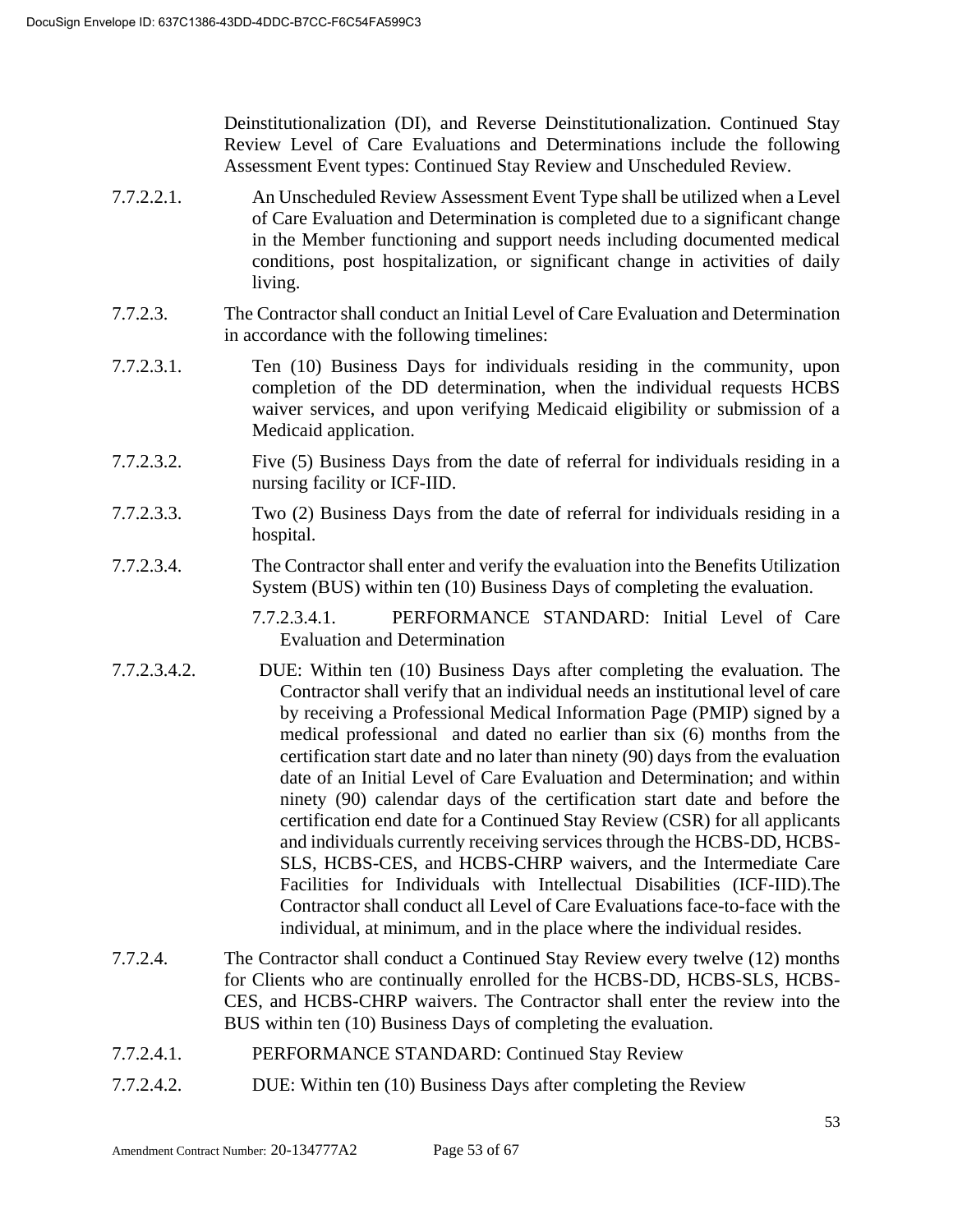- 7.7.2.5. The Contractor shall enter and verify the Continued Stay Review into the BUS within ten (10) Business Days of completing the assessment. Failure by the Contractor to complete the annual Level of Care Evaluation and Determination shall cause a break in payment authorization for waiver services for the Client.
- 7.7.2.6. The Contractor shall ensure that this break in payment authorization shall not affect the continued delivery of waiver services to the Client. Service costs incurred during a break in payment authorization are non-allowable costs.
- 7.7.2.7. The Contractor shall bear the sole financial responsibility of all costs incurred during this break in payment authorization and shall be responsible for reimbursing providers for any loss in funding as a result of the break in payment authorization.
- 7.7.2.7.1. The Contractor shall notify all providers of the discontinuation of services no later than eleven (11) calendar days prior to the certification end date that services shall not be authorized past the certification end date.
- 7.7.3. Supports Intensity Scale-A Assessment
- 7.7.3.1. The Contractor shall conduct a Supports Intensity Scale-A (SIS) assessment for all HCBS-DD and HCBS-SLS enrollments and reassessments when criteria set forth at 10 C.C.R. 2505-10 Section 8.612.1.H are met. The Contractor shall not be reimbursed for a SIS assessment prior to the individual being determined eligible for a waiver through the Level of Care Evaluation and Determination and confirmation of financial eligibility. The Contractor shall not be reimbursed for SIS reassessments without prior authorization from the Department to conduct the SIS reassessment.
- 7.7.3.2. The Contractor shall conduct all initial SIS Assessments within forty-five (45) calendar days from the date of the Initial Level of Care Evaluation and Determination. The Contractor shall conduct all SIS reassessments within fortyfive (45) calendar days from the date of approval from the Department.
- 7.7.3.3. The Contractor shall enter the SIS Assessment into SIS-A Online within thirty (30) calendar days of completing the assessment.
- 7.7.3.3.1. PERFORMANCE STANDARD: SIS-A Assessment
- 7.7.3.3.2. DUE: Within thirty (30) calendar days of completing the assessment
- 7.7.4. HCBS-CHRP Support Need Level Assessment
- 7.7.4.1. The Contractor shall conduct a Support Need Level Assessment for all HCBS-CHRP enrollments and re-assessments as set forth by the Department's prescribed guidelines.
- 7.7.4.2. The Contractor shall conduct an initial Support Need Level Assessment within forty-five (45) calendar days from the date of the Initial Level of Care Evaluation and Determination. The Contractor shall conduct all reassessments as necessary client's needs change.
- 7.7.4.3. The Contractor shall maintain all Support Need Level Assessments and supporting documentation and make it available to the Department upon request.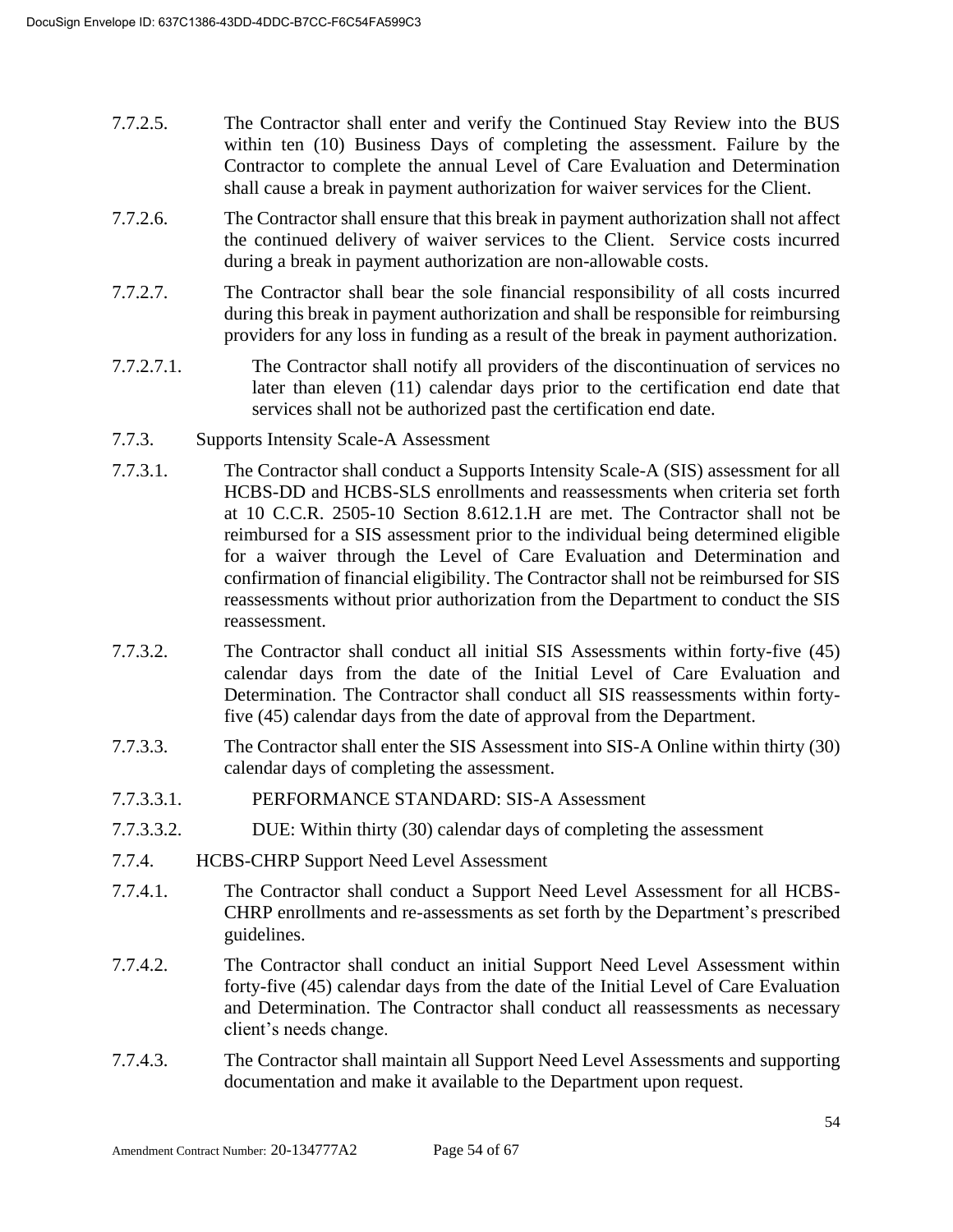- 7.7.4.3.1. PERFORMANCE STANDAND: Support Need Level Assessment
- 7.7.4.3.2. DUE: Within ten (10) Business Days of the Department's request

### 7.7.5. HCBS-CES Applications

- 7.7.5.1. The Contractor shall complete initial and CSR applications for persons applying for the HCBS-CES waiver as set forth by the Department's prescribed guidelines.
- 7.7.5.1.1. Initial HCBS-CES applications shall be submitted to the designated entity for review no more than thirty (30) days after the initial LOC is completed or no more than thirty (30) days after the Applicant/family has chosen enrollment onto the HCBS – CES waiver.
- 7.7.5.1.2. CSR HCBS-CES applications shall be submitted to the designated entity in accordance with timelines as set forth in 7.6.2., in order to prevent any break in services.
- 7.7.5.2. The Contractor shall maintain all HCBS-CES applications and supporting documentation and make it available to the Department upon request.
- 7.7.6. Management Information Systems and Reporting
- 7.7.6.1. The Contractor shall comply with reporting and billing policies and procedures established by the Department, participate in the State's management information systems and adhere to the information system requirements provided by the Department for these systems. These systems include but are not limited to: the DDD Web Application Portal/Community Contract and Management System (CCMS) and the Benefits Utilization System (BUS).
- 7.7.6.2. The Contractor shall:
- 7.7.6.2.1. Utilize the Department prescribed system for the purpose of Client information management.
- 7.7.6.2.2. Provide accurate documentation of administrative activities required under this Contract. Timely documentation shall be completed within ten (10) Business Days and entered into the Department prescribed system.

#### 7.7.7. Appeals

- 7.7.7.1. The Contractor shall represent the Department and defend any adverse action in accordance with 10 CCR 2505-10, Sections 8.057 *et. seq.* in all appeals initiated during this Contract. The Contractor shall coordinate with the Department for any adverse actions necessitating Department attendance at a hearing.
- 7.7.7.2. The Contractor shall represent its actions at Administrative Law hearings when the Client or Member appeals a denial or adverse action affecting Client's or Member's program eligibility or receipt of services.
- 7.7.7.3. The Contractor shall process appeals in accordance with schedules published by the State of Colorado Office of Administrative Courts and rules promulgated by the Department.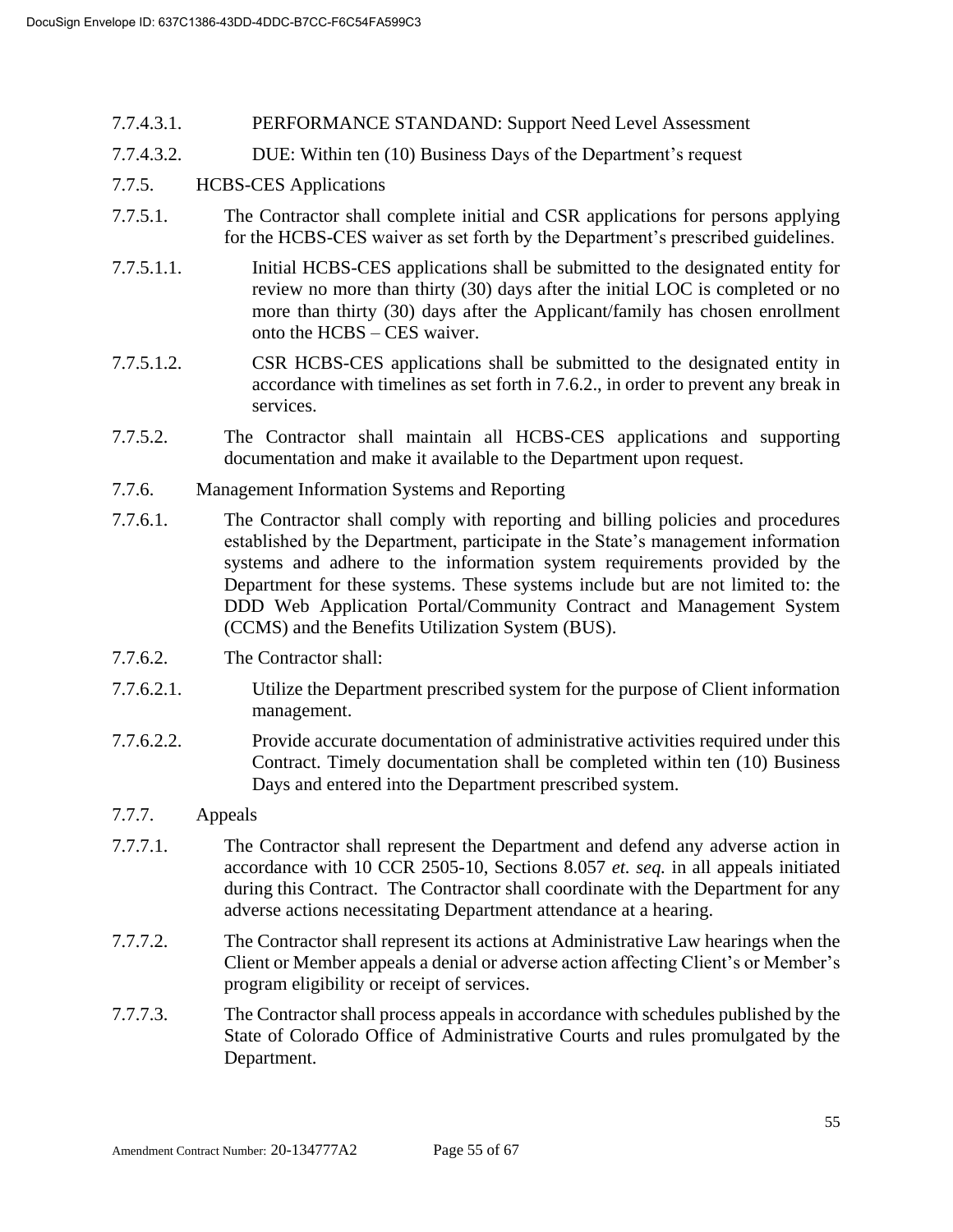- 7.7.7.4. The Contractor shall develop an Appeals Packet which contains all relevant documentation to support the Contractor's denial or adverse action.
- 7.7.7.5. The Contractor shall develop the Appeals Packet no earlier than twenty (20) Business Days prior to the date of a scheduled hearing.
- 7.7.7.6. The Contractor shall submit appeal ruling exceptions to the Office of Administrative Courts when applicable and include all relevant information.
- 7.7.7.7. The Contractor shall cooperate with the Office of the State Attorney General for any case in which it is involved.
- 7.7.7.8. The Contractor shall document all appeals where the Contractor attends any hearing in an Administrative Law Court.
- 7.7.7.9. The Contractor shall enter all Appeals and Hearing information, and follow-up, into the Department prescribed system and maintain detailed documentation.
- 7.7.7.10. The Contractor shall make the Appeals Packets available to the Department upon request by the Department.

## **8. ACCOUNTING**

- 8.1. The Contractor's accounting methods shall conform to the standards of Generally Accepted Accounting Principles (GAAP), and any updates thereto, throughout the Term of the Contract.
- 8.2. The Contractor shall establish and maintain internal control systems and standards that apply to the operation of the organization.
- 8.3. The Contractor shall establish any necessary cost accounting systems to identify the application of funds and record the amounts spent.
- 8.4. The Contractor shall document all transactions and funding sources and this documentation shall be available for examination by the Department within ten (10) Business Days of the Department's request.
- 8.4.1. DELIVERBALE: Transaction and Funds Documentation
- 8.4.2. DUE: Within ten (10) Business Days of the Department's Request

#### **9. SUBRECIPIENT STATUS AND REQUIREMENTS**

- 9.1. The Contractor has been determined to be a Subrecipient under 2 C.F.R. Chapter I, Chapter II, Part 200 et al. Uniform Administrative Requirements, Cost Principles, and Audit Requirements for Federal Awards; Final Rule (the "Final Rule"), released December 26, 2013 and subsequently updated, and thus shall be required to follow all requirements and guidance contained in the Final Rule.
- 9.2. Single Audits
- 9.2.1. Under the Final Rule, all Non-Federal Entities, as defined in the Final Rule, expending \$750,000.00 or more from all federal sources (direct or from pass-through entities) must have a single or program-specific audit conducted for that year in accordance with Subpart F of the Final Rule.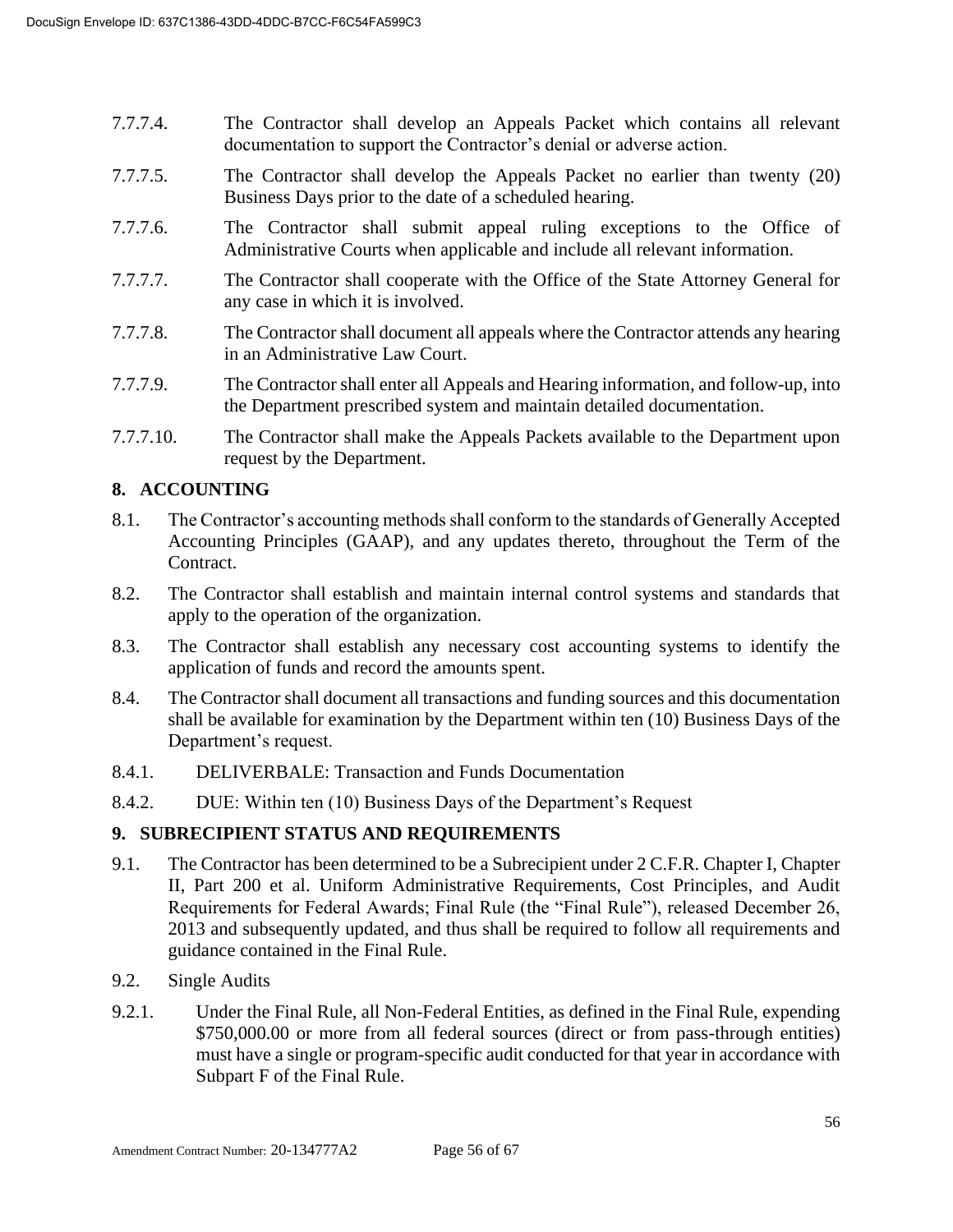- 9.2.2. The Contractor shall notify the State when expected or actual expenditures of federal assistance from all sources equal or exceed \$750,000.00.
- 9.2.3. If the expected or actual expenditures of federal assistance from all sources do not equal or exceed \$750,000.00 the Contractor shall provide an attestation to the State that they do not qualify for a Single Audit.
- 9.2.4. Pursuant to the Final Rule §200.512 (a)(1) the Single Audit must be completed and submitted to the Department within the earlier of thirty (30) calendar days after receipt of the auditor's report(s), or nine (9) months after the end of the audit period. If the due date falls on a Saturday, Sunday, or federal holiday, the reporting package is due the next Business Day.
- 9.2.4.1. DELIVERABLE: Single Audit
- 9.2.4.2. DUE: Within the earlier of thirty (30) calendar days after receipt of the auditor's report(s), or nine (9) months after the end of the audit period
- 9.2.5. If the Contractor did not receive enough federal funds to require a Single Audit, the Contractor shall submit an attestation form stating a Single Audit was not required utilizing the Department's template.
- 9.2.5.1. DELIVERABLE: Attestation Form
- 9.2.5.2. DUE: Within the earlier of thirty (30) calendar days after receipt of the auditor's report(s), or nine (9) months after the end of the audit period
- 9.2.6. The audit period shall be the Contractor's Fiscal Year.

## **10. COMPENSATION**

- 10.1. State Funded Program Compensation
- 10.1.1. The compensation under this Contract shall consist of fee for service reimbursement for all State General Fund activities. The Department shall pay the Contractor for the State SLS and OBRA-SS activities at the rates shown in the table in Section 10.1.10 and direct services for State SLS and OBRA-SS at the rates posted and distributed on the Department's [website](https://www.colorado.gov/pacific/hcpf/provider-rates-fee-schedule) on the Provider Rates and Fee Schedule. The Department shall pay the Contractor for FSSP activities at the rates shown in the table in Section 10.1.10 and direct services for FSSP at a dollar per unit. Reimbursement for activities and services performed by the Contractor shall not exceed the maximum amount identified in the Contractor's individual allocation made by written notice by the State to the Contractor. The Department, in its sole discretion, may increase or decrease the individual Contractor allocations under this Contract by notifying the Contractor's Representative.
- 10.1.2. The liability of the State, at any time, for such payment shall be limited to the unexpended amount remaining of such funds and available to the Department.
- 10.1.3. Increases or decreases in the amount of State funding during the term of this Contract may be made by written notice by the State to the Contractor or by amendment of the Contract for the following circumstances:
- 10.1.3.1. If necessary to fully utilize program appropriations.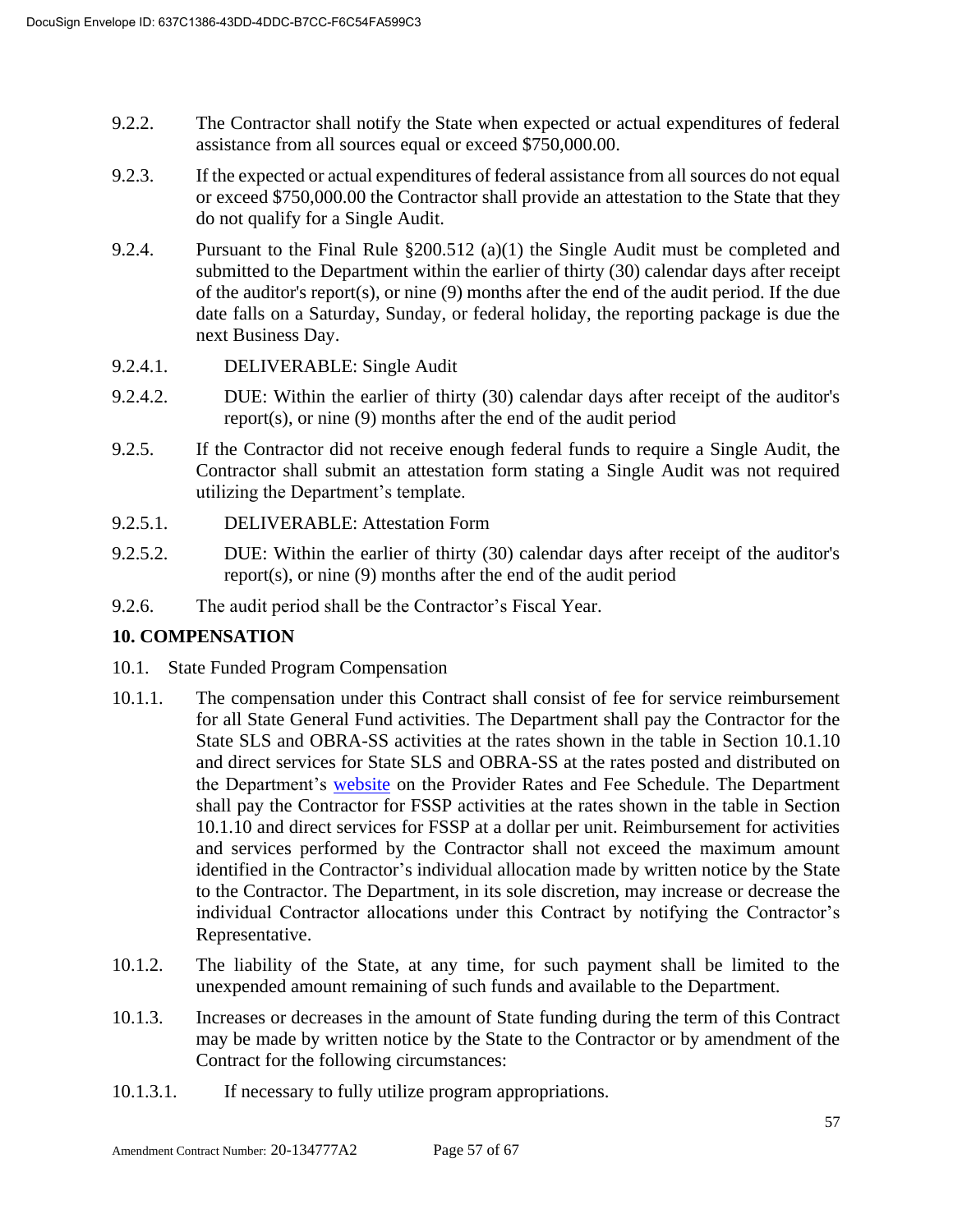- 10.1.3.2. Adjustments to reflect prior year final contract utilization and current year expenditures.
- 10.1.3.3. Supplemental appropriation changes resulting in an increase or decrease in the amounts originally appropriated and available for the purposes of this program.
- 10.1.3.4. Closure of programs and/or termination of related contracts.
- 10.1.3.5. Delay or difficulty in implementing new programs or services.
- 10.1.3.6. Other special circumstances as deemed necessary by the Department.
- 10.1.3.7. Member receiving services transfers from the Contractor to another CCB.
- 10.1.3.8. Changes in Member utilization due to changing needs, new enrollments, terminations, and/or delays in services.
- 10.1.4. Payments shall be made in accordance with rates identified in Section 10.1.10 of this Contract as determined by the Department and may be amended during the term of the contract. When the Contractor's maximum allocation of State funding has been paid to the Contractor, no additional funds shall be provided under this Contract.
- 10.1.5. Payment pursuant to this Contract is contingent upon the Contractor, or subcontractor(s), securing and properly maintaining all necessary licenses, certifications, approvals, etc., required to properly provide the services or goods covered by the contract.
- 10.1.6. Unexpended Funds
- 10.1.6.1. The Contractor shall remit any funds disbursed under this Contract for FSSP, State SLS, and OBRA-SS that are not expended by close of the State's Fiscal Year. If the Contractor does not expend all funds, the Department shall invoice for repayment of all unspent funds no later than October 31st of the following Fiscal Year.
- 10.1.6.2. The Contractor shall notify the Department of any discrepancies within ten (10) Business Days of receiving this invoice.
- 10.1.6.3. Repayment of all funds shall be remitted to the Department no later than December 31st of the following Fiscal Year.
- 10.1.7. Adjustments to Fund Disbursement Amounts
- 10.1.8. The Department reserves the right to make adjustments during the Contract period and post-period adjustment to disbursements following the end of the Contract period, or an adjustment to the Fiscal Year contract if:
- 10.1.8.1. The Contractor does not achieve the Performance Standards identified for each program.
- 10.1.8.2. The Contractor has not remitted unexpended service funds as set forth in Section 10.1.6 of this Contract.
- 10.1.9. State General Fund Program Rates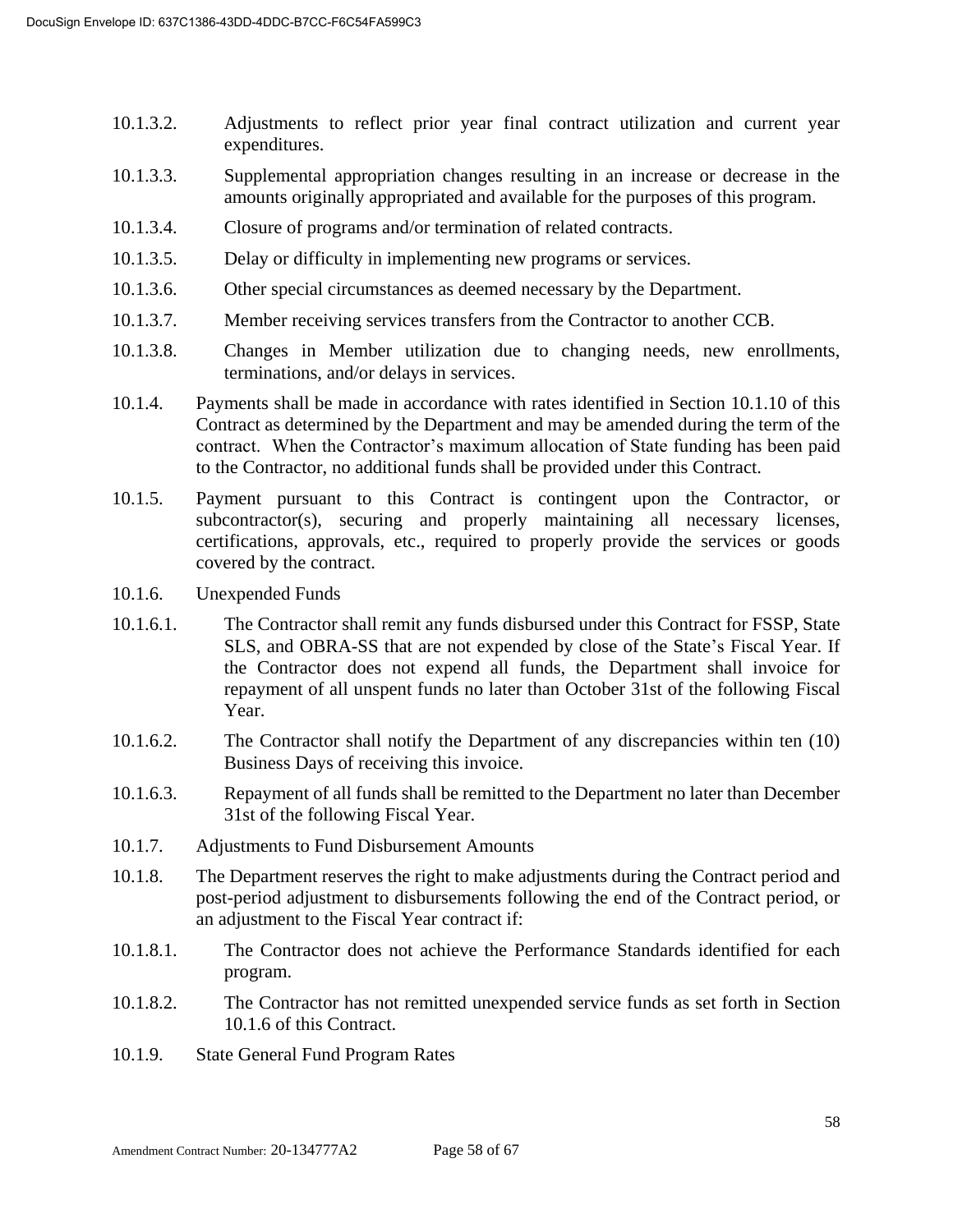- 10.1.9.1. To administer the tiered payments, the Department has utilized enrollment data to determine the agency size definitions:
- 10.1.9.1.1. Agency Size Table

| STATE GENERAL FUND PROGRAM AGENCY SIZE TABLE          |               |                 |  |  |
|-------------------------------------------------------|---------------|-----------------|--|--|
| <b>Description</b><br><b>State SLS</b><br><b>FSSP</b> |               |                 |  |  |
| <b>Small Agency</b>                                   | 1-20 Members  | 1-100 Members   |  |  |
| Medium Agency                                         | 21-60 Members | 101-300 Members |  |  |
| Large Agency                                          | $61+$ Members | $301+$ Members  |  |  |

- 10.1.9.2. The Contractor shall be assigned as a small, medium, or large agency for State SLS and FSSP in writing through each agency's individual allocation using the table in 10.1.9.1.1.
- 10.1.9.3. Based on the Colorado Rural Health Center County Designation [map,](https://coruralhealth.org/resources/maps-resource) released by the State Office of Rural Health, the Department has determined the Contractor to be an Urban Agency.
- 10.1.10. State General Fund Program Rate Table

| STATE GENERAL FUND PROGRAM RATE TABLE                           |                         |                   |  |  |
|-----------------------------------------------------------------|-------------------------|-------------------|--|--|
| <b>Description</b><br>Rate<br><b>Frequency</b>                  |                         |                   |  |  |
| Critical Incident Reporting &<br><b>Investigation: MANE</b>     | \$317.89                | Per Incident      |  |  |
| Critical Incident Reporting &<br><b>Investigation: Non-MANE</b> | \$42.53                 | Per Incident      |  |  |
| Human Rights Committee                                          | \$114.46                | Per Packet        |  |  |
| <b>Waiting List Management</b>                                  | \$89.61                 | Per Contact       |  |  |
| <b>DD</b> Determination                                         | \$421.92                | Per Determination |  |  |
| Delay Determination                                             | \$251.02                | Per Determination |  |  |
| State SLS and OBRA-SS Complaints                                | Small Agency: \$118.62  | Quarterly         |  |  |
| <b>Trend Analysis</b>                                           | Medium Agency: \$158.81 |                   |  |  |
|                                                                 | Large Agency: \$200.92  |                   |  |  |
| State SLS and OBRA-SS CIRs Trend                                | Small Agency: \$195.02  | Quarterly         |  |  |
| Analysis                                                        | Medium Agency: \$314.97 |                   |  |  |
|                                                                 | Large Agency: \$456.43  |                   |  |  |
| <b>State SLS Ongoing Case Management</b>                        | \$132.74                | Monthly           |  |  |
| <b>State SLS In Person Monitoring</b>                           | \$96.32                 | Per Contact       |  |  |
| <b>State SLS Expenditure Report</b>                             | Small Agency: \$365.45  | Monthly           |  |  |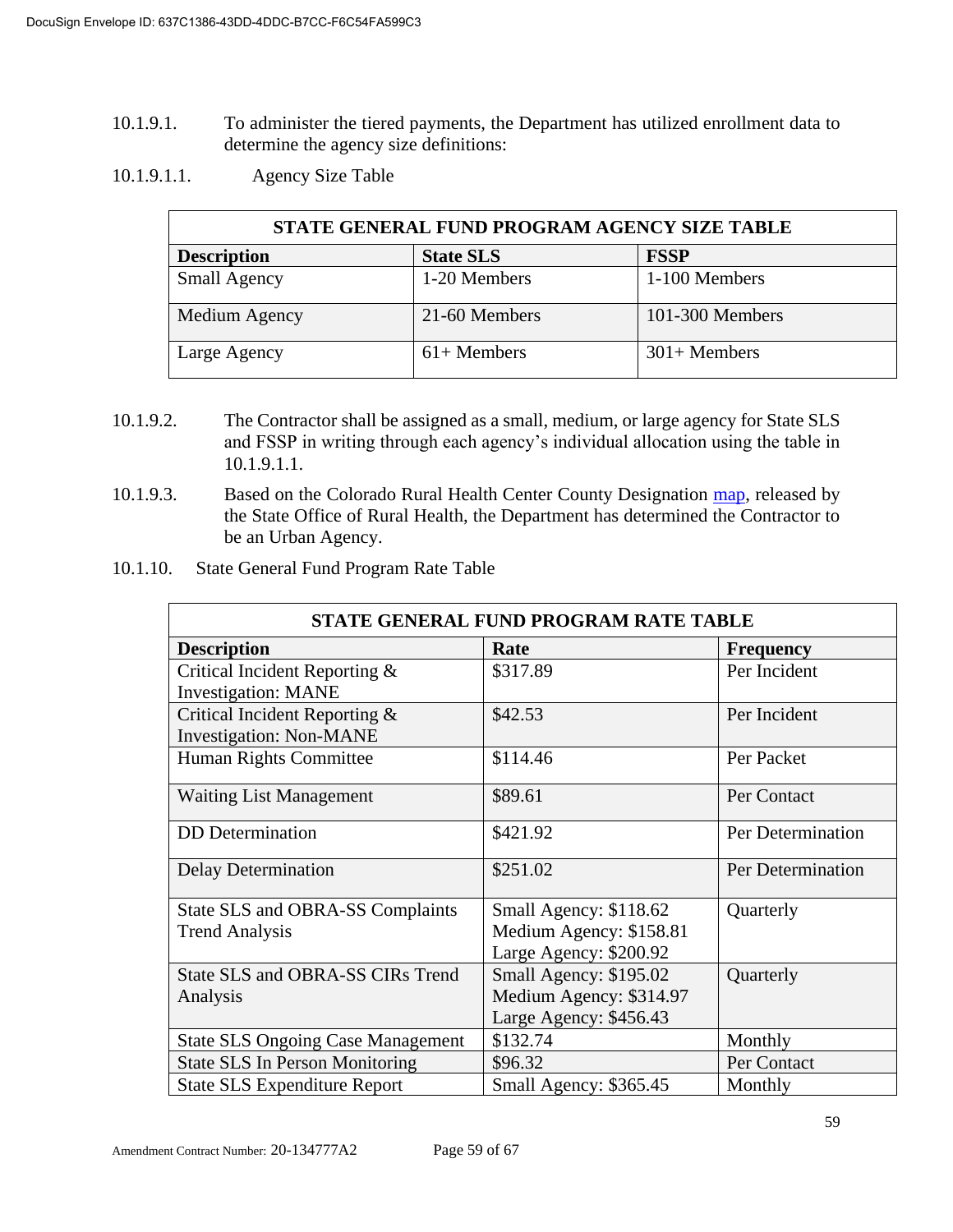|                                           | Medium Agency: \$460.90 |                   |
|-------------------------------------------|-------------------------|-------------------|
|                                           | Large Agency: \$569.70  |                   |
| <b>OBRA-SS Ongoing Case Management</b>    | \$127.27                | Monthly           |
| <b>OBRA-SS In Person Monitoring</b>       | \$96.32                 | Per Contact       |
| <b>OBRA-SS Expenditure Report</b>         | \$336.45                | Monthly           |
| <b>FSSP Ongoing Case Management</b>       | \$75.60                 | Monthly           |
| <b>FSSP Most In Need Assessment</b>       | \$30.27                 | Per Assessment    |
| <b>FSSP Expenditure Report</b>            | Small Agency: \$268.23  | Monthly           |
|                                           | Medium Agency: \$382.25 |                   |
|                                           | Large Agency: \$506.71  |                   |
| <b>Family Support Council Meetings</b>    | \$380.82                | Per Meeting       |
| <b>FSSP</b> Annual Report                 | \$566.09                | Annually          |
| <b>FSSP</b> Program Evaluation            | \$481.78                | Annually          |
| <b>State SLS and OBRA-SS Rural Travel</b> | \$34.45                 | Per In Person ISP |
| Add-On (ISP, Monitoring) For Rural $\&$   |                         | and Monitoring    |
| <b>Frontier Counties</b>                  |                         | Contact           |

- 10.1.11. The rates shown above are determined by the approved appropriation from the Colorado General Assembly. The Department, at its discretion, shall have the option to increase or decrease these rates as the Department determines is necessary based on its approved appropriation or to correct an administrative error in rate calculations. To exercise this option, the Department shall provide written notice to Contractor in a form substantially similar to the Sample Option Letter shown as an Exhibit to Appendix B, and any new rates table or exhibit shall be effective as of the effective date of that notice unless the notice provides for a different date. The Department may modify the rates shown in this section based on the Medicaid Provider rate increases authorized by the Colorado legislature or due to an administrative error. In the event that the Department does modify these rates, the Department may modify them through the use of an Option Letter.
- 10.1.12. The rates for State SLS and OBRA-SS direct services will be posted on the Department's [website](https://www.colorado.gov/pacific/hcpf/provider-rates-fee-schedule) on the Provider Rates and Fee Schedule. The Contractor shall bill all FSSP direct services at a dollar per unit.
- 10.2. Administrative Function Compensation
- 10.2.1. The compensation under the Contract shall consist of fee for service reimbursement for administrative case management services. The Department shall pay the Contractor at the rates shown in the following table in Section 10.2.3 upon the Department's approval of all deliverables and services.
- 10.2.2. To administer the tiered payments, the Department has utilized enrollment data to determine the following agency size definitions:
- 10.2.2.1. Agency Size Table

| <b>ADMINISTRATIVE FUNCTIONS AGENCY SIZE TABLE</b> |                     |  |  |  |
|---------------------------------------------------|---------------------|--|--|--|
| <b>Description</b>                                | <b>Member Count</b> |  |  |  |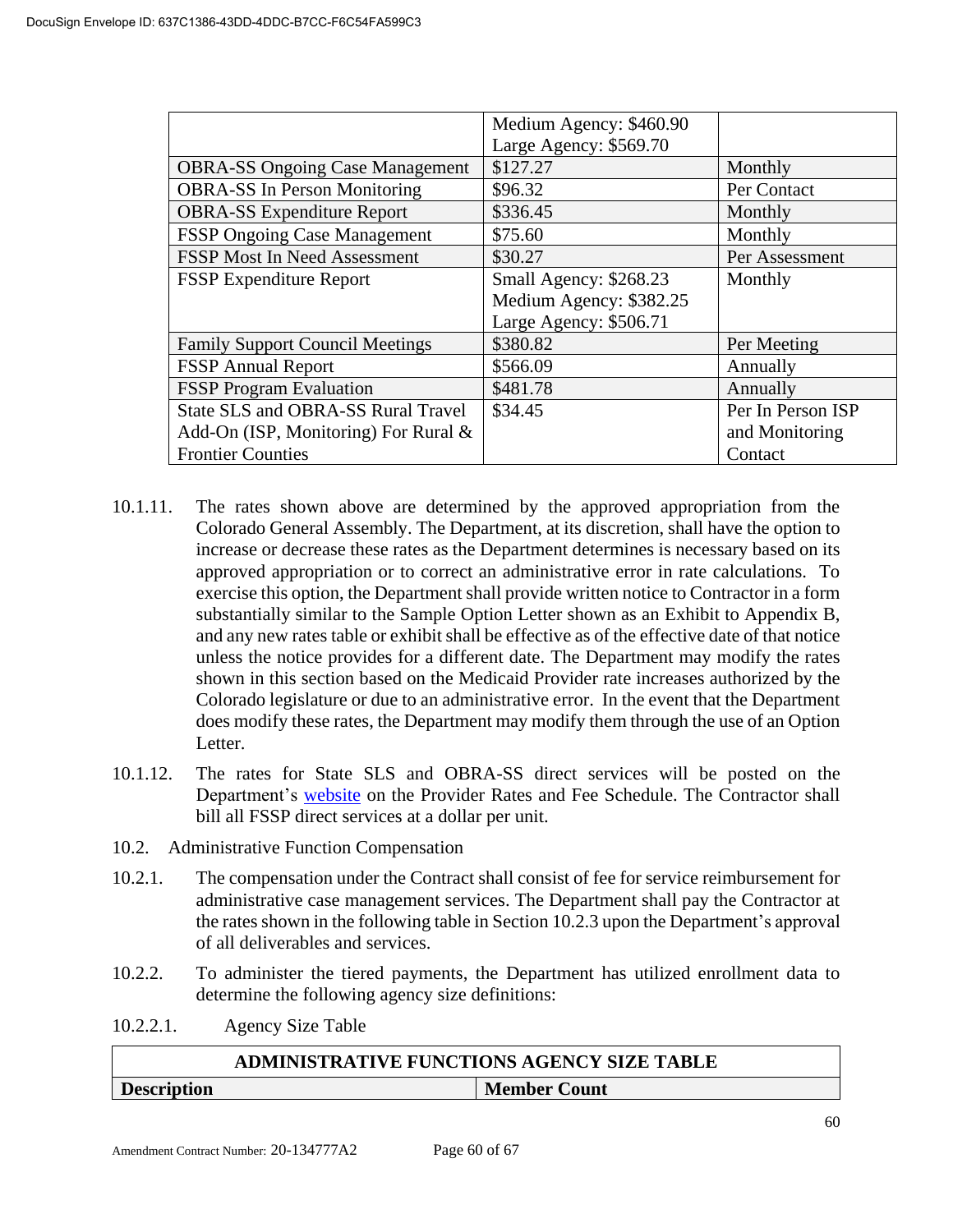| <b>Small Agency</b> | 1-700 Members    |
|---------------------|------------------|
| Medium Agency       | 701-1500 Members |
| Large Agency        | $1501 +$ Members |

- 10.2.2.2. Based on the table in 10.2.2.1, the Department has determined the Contractor to be a Large Agency.
- 10.2.2.3. Based on the Colorado Rural Health Center County Designation [map,](https://coruralhealth.org/resources/maps-resource) released by the State Office of Rural Health, the Department has determined the Contractor to be an Urban Agency.
- 10.2.3. Administrative Functions Rate Table

| <b>ADMINISTRATIVE FUNCTIONS RATE TABLE</b>     |                                                                                   |                                                            |  |
|------------------------------------------------|-----------------------------------------------------------------------------------|------------------------------------------------------------|--|
| <b>Description</b>                             | Rate                                                                              | <b>Frequency</b>                                           |  |
| <b>Operations Guide</b>                        | \$7,331.00                                                                        | Annually - Year<br>1 of the Contract                       |  |
| <b>Operations Guide Update</b>                 | \$1,309.63                                                                        | Annually $-$<br>Years 2, 3, 4,<br>and 5 of the<br>Contract |  |
| <b>Community Outreach Plan</b>                 | Small Agency: \$1,225.49<br>Medium Agency: \$2,256.18<br>Large Agency: \$3,286.86 | Annually                                                   |  |
| <b>Complaint Trend Analysis</b>                | Small Agency: \$1,474.83<br>Medium Agency: \$1,986.95<br>Large Agency: \$2,498.18 | Quarterly                                                  |  |
| Critical Incident Reporting &<br>Investigation | \$5.81                                                                            | Monthly, Per<br>Member<br>Enrolled                         |  |
| <b>Critical Incident Trend Analysis</b>        | Small Agency: \$2,424.78<br>Medium Agency: \$3,916.18<br>Large Agency: \$5,675.06 | Quarterly                                                  |  |
| <b>Case Management Training</b>                | \$594.03                                                                          | Semi-Annually                                              |  |
| Appeals – Creation of Packet                   | \$338.03                                                                          | Per Packet                                                 |  |
| Appeals – Attendance at Hearing                | \$451.51                                                                          | Per Hearing                                                |  |
| Human Rights Committee                         | \$114.46                                                                          | Per Member<br>Reviewed                                     |  |
| <b>Waiting List Management</b>                 | \$89.61                                                                           | Per Contact                                                |  |
| <b>DD</b> Determination                        | \$421.92                                                                          | Per<br>Determination                                       |  |
| <b>Delay Determination</b>                     | \$251.02                                                                          | Per<br>Determination                                       |  |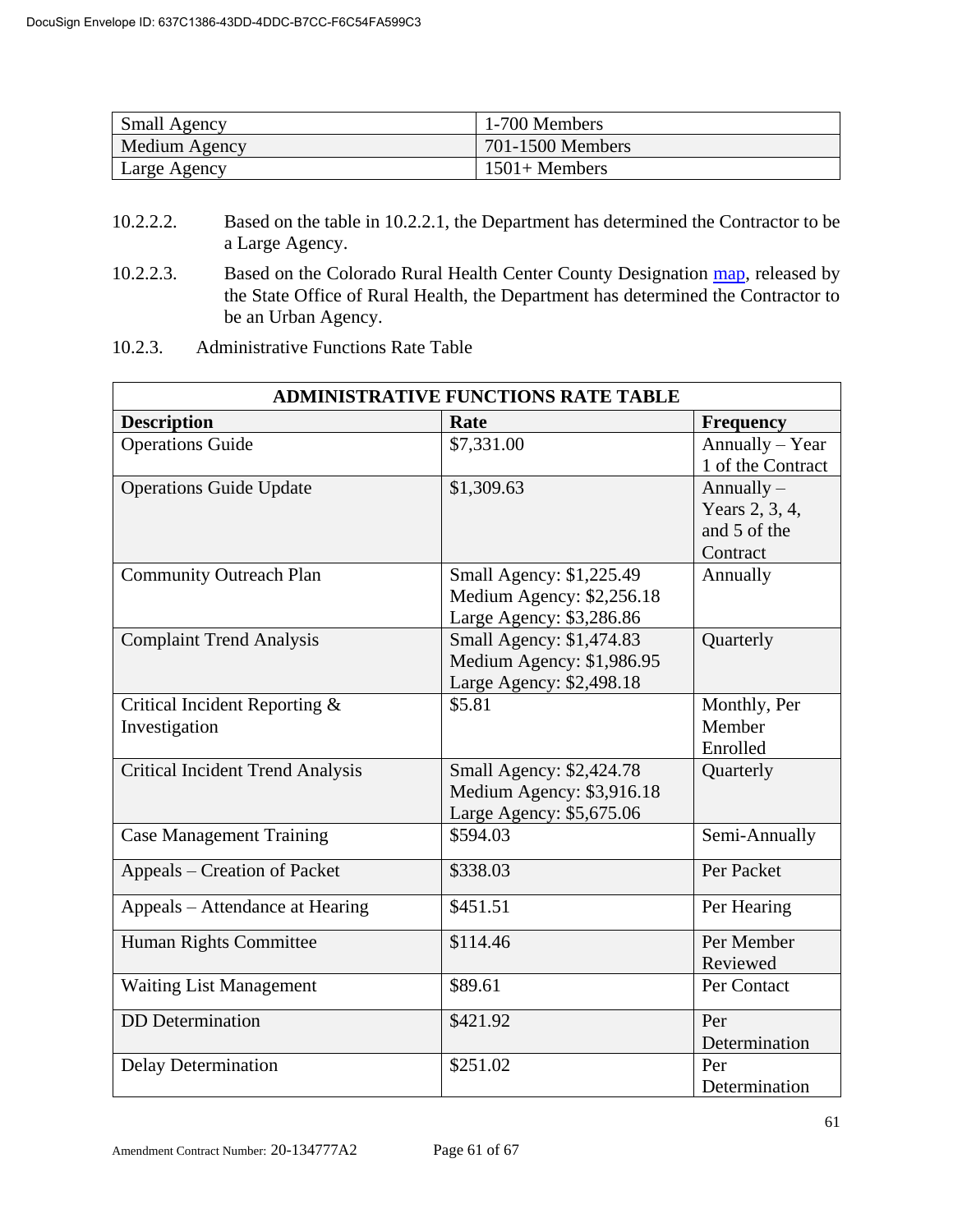| Initial Level of Care Evaluation And   | \$217.51 | Per Evaluation  |
|----------------------------------------|----------|-----------------|
| Determination                          |          |                 |
| Continued Stay Review – Level of Care  | \$196.83 | Per Evaluation  |
| <b>Evaluation And Determination</b>    |          |                 |
| Rural Travel Add-On (Initial, CSR) For | \$34.45  | Per Initial or  |
| <b>Rural &amp; Frontier Counties</b>   |          | <b>CSR</b>      |
| <b>HCBS-CES</b> Applications – Initial | \$174.00 | Per Application |
| HCBS-CES Applications – CSR            | \$131.28 | Per Application |
| <b>SIS-A Assessments</b>               | \$328.37 | Per Assessment  |
| <b>HCBS-CHRP Support Need Level</b>    | \$151.98 | Per Asssessment |
| Assessment                             |          |                 |

- 10.2.4. The rates shown above are determined by the approved appropriation from the Colorado General Assembly. The Department, at its discretion, shall have the option to increase or decrease these rates as the Department determines is necessary based on its approved appropriation or to correct an administrative error in rate calculations. To exercise this option, the Department shall provide written notice to Contractor in a form substantially similar to the Sample Option Letter shown as an exhibit to Appendix B, and any new rates table or exhibit shall be effective as of the effective date of that notice unless the notice provides for a different date. The Department may modify the rates shown in this section based on the Medicaid Provider rate increases authorized by the Colorado legislature or due to an administrative error. In the event that the Department does modify these rates, the Department may modify them through the use of an Option Letter.
- 10.3. Billing and Payment Procedures
- 10.3.1. Unless otherwise provided, and where appropriate, the Department shall establish billing procedures and pay the Contractor for Administrative Functions and State General Fund Programs, at a rate determined by the Department, performed and accepted pursuant to the terms of this Contract.
- 10.3.2. The Contractor shall be reimbursed for Administrative Functions at the frequency and criteria identified in Section 11 of this Contract, Invoicing and Payment Procedures.
- 10.3.3. The Contractor shall be reimbursed for State General Fund Programs at the frequency and criteria identified in Section 11 of this Contract, Invoicing and Payment Procedures up to the total allocation amount established by the Department and defined within Section 10 of this Contract, Compensation.

#### **11. INVOICING AND PAYMENT PROCEDURES**

- 11.1. Operations Guide
- 11.1.1. The Contractor shall develop an Operations Guide that meets all requirements outlined in this Contract for year one (1). The Contractor shall receive payment for the Operations Guide once the deliverable has been reviewed and approved by the Department.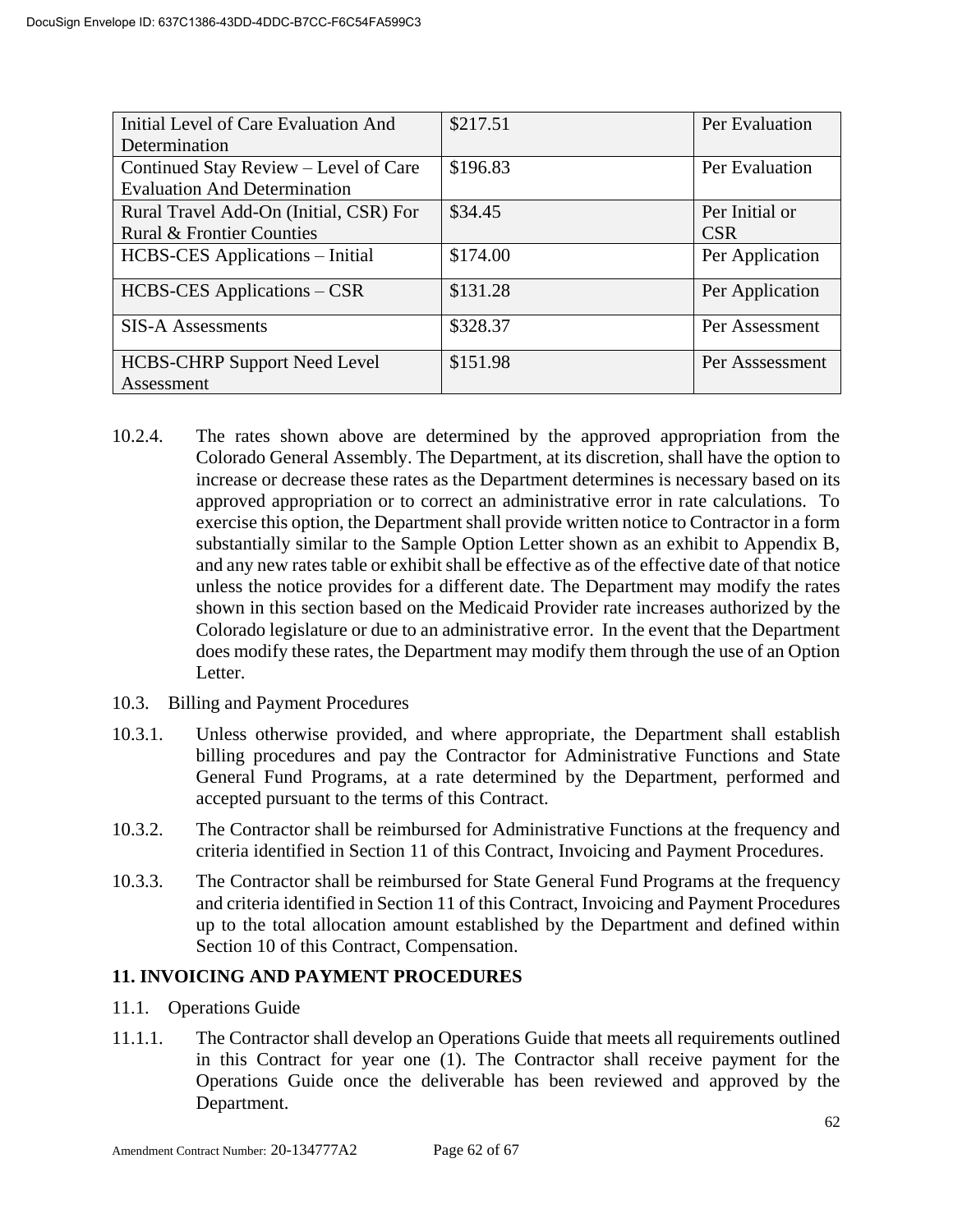- 11.2. Operations Guide Updates
- 11.2.1. The Contractor shall review the Operations Guide for years two (2), three (3), four (4), and five (5) of this Contract, and determine if any modifications are required. Updates shall include but not be limited to any changes in the Work, in the Department's processes and procedures, or in the Contractor's processes and procedures. The Contractor shall submit the Annual Operations Guide Update as well as a summary of all changes to the Department or an explanation demonstrating that the Operations Guide was reviewed, and the Contractor determined that no edits were necessary. The Department shall review the Operations Guide Update and the summary to determine whether significant modifications were completed. The Contractor shall receive payment for the updated Operations Guide only after the Department has determined that significant changes were made, and the Department has approved the deliverable. If minor changes or no changes were completed the Contractor shall not receive payment for this deliverable. The Department does not consider changes such as updating dates, contact information or locations to be significant changes.
- 11.3. Community Outreach Plan
- 11.3.1. The Contractor shall submit a Community Outreach Plan on an annual basis to the Department. The Contractor shall receive payment for the Community Outreach Plan after it has been reviewed and accepted by the Department.
- 11.4. Developmental Disability and Delay Determinations
- 11.4.1. The Contractor shall input all disability determinations into the Department prescribed system within the required timeframes. The Department will pay disability determinations, based on data pulled from the Department prescribed system on the eighteenth (18) day of the month for determinations from the previous month.
- 11.5. HCBS Critical Incident Reports (CIRs) and Investigations
- 11.5.1. The Contractor shall ensure all CIRs have been entered in the Department prescribed system within the required timeframe. The Department will pay per member enrolled each month based on actively enrolled member pulled from the Department prescribed system on the eighteenth (18) day of the month for enrollments from the previous month.
- 11.6. SGF Critical Incident Reporting and Investigation: MANE and Non-MANE
- 11.6.1. The Contractor shall ensure all CIRs have been entered in the Department prescribed system within the required timeframe. The Department will pay for all CIRs MANE and CIRs Non-MANE based on data pulled from the Department's prescribed system on the eighteenth (18) day of the month for CIRS from the previous month.
- 11.7. Level of Care Evaluation and Determination
- 11.7.1. The Contractor shall input all Level of Care Evaluations and Determinations into the Department prescribed system within the required timeframe. The Department will pay for all required Initial Assessments with the following event type: Initial Review, HCBS-DD Waitlist, Deinstitutionalization (DI), and Reverse Deinstitutionalization. The Contractor shall be reimbursed for only one HCBS-DD waiting list evaluation and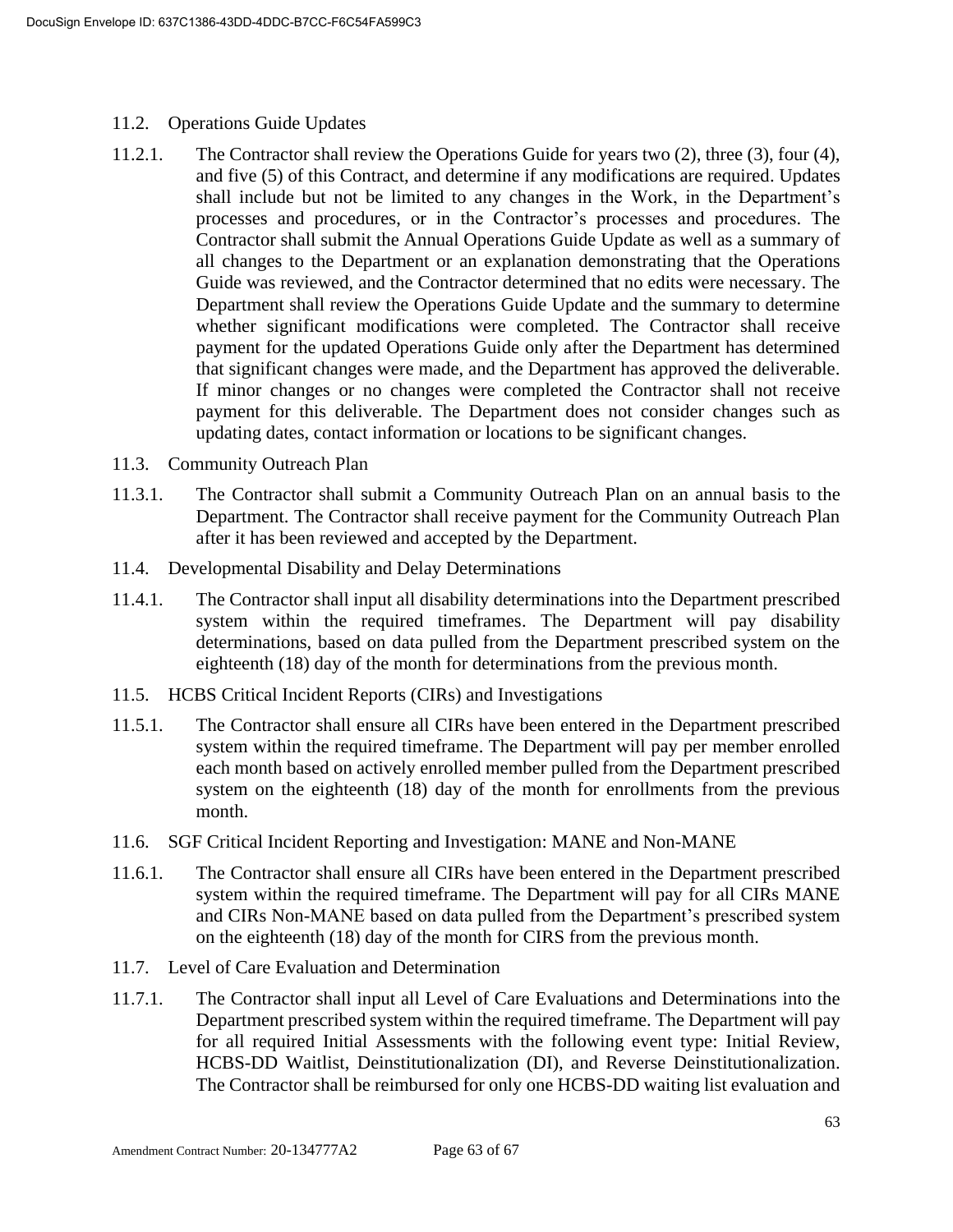determination. The Department will pay for all required Continued Stay Reviews with the following event type: Continued Stay Review and Unscheduled Review. The Contractor shall only be reimbursed for Unscheduled Reviews required by a member's significant change in condition. The Department will pay the Contractor using data pulled from the Department prescribed system on the eighteenth (18) day of the month for assessments from the previous month. The Department shall not pay for Waitlist Reviews completed for those HCBS waivers that do not have a Waiting List. If the Contractor has been designated as a rural/frontier CCB by the Department, an additional rural add-on payment will be added to each evaluation.

- 11.8. HCBS-CES Applications
- 11.8.1. The Contractor shall submit all HCBS-CES applications to the Department's vendor for review and approval. The Department will pay for initial application per person applying for HCBS-CES per year, as well as CSR HCBS-CES application each year thereafter. The Department will not pay for initial or CSR applications that were denied due to being incomplete. Incomplete applications include any application that did not contain: a signature page, a completed Level of Care, DD or Delay Determination date, dates of service, or partial application (missing pages) which are required from the Contractor necessary to process the application. An incomplete application denial is different than a denial for the client not meeting nighttime and/or daytime criteria. The Department will pay for HCBS-CES applications from reports received by the Department's vendor on the eighteenth (18) of the month for assessments from the previous month.
- 11.9. Waiting List Management
- 11.9.1. The Contractor shall input all waiting list management contacts with individuals and families into the Department prescribed system within the required timeframe. The Department will pay for required Waiting List contacts from data pulled from the Department prescribed system on the eighteenth (18) of the month for assessments from the previous month. The Department shall not pay for more than one (1) contact per individual on the HCBS-DD ASAA and SN waiting list and State SLS or FSSP ASAA waiting list per year.
- 11.10. CIRs Trend Analysis
- 11.10.1. The Contractor shall receive payment for the quarterly CIRs Trend Analysis deliverable once the Department has reviewed and accepted the Deliverable. If the original submission is rejected by the Department, the Contractor shall not receive payment until a revised deliverable has been received and accepted by the Department. If the Deliverable shows that zero (0) Critical Incidents were received and no trends were identified that quarter, the Contractor shall not receive payment for the deliverable.
- 11.11. Complaint Log and Trend Analysis
- 11.11.1. The Contractor shall receive payment for the quarterly Complaint Log and Trend Analysis deliverable once the Department has reviewed and accepted the Deliverable. If the original submission is rejected by the Department, the Contractor shall not receive payment until a revised deliverable has been received and accepted by the Department. If the Deliverable shows that zero (0) complaints were received and no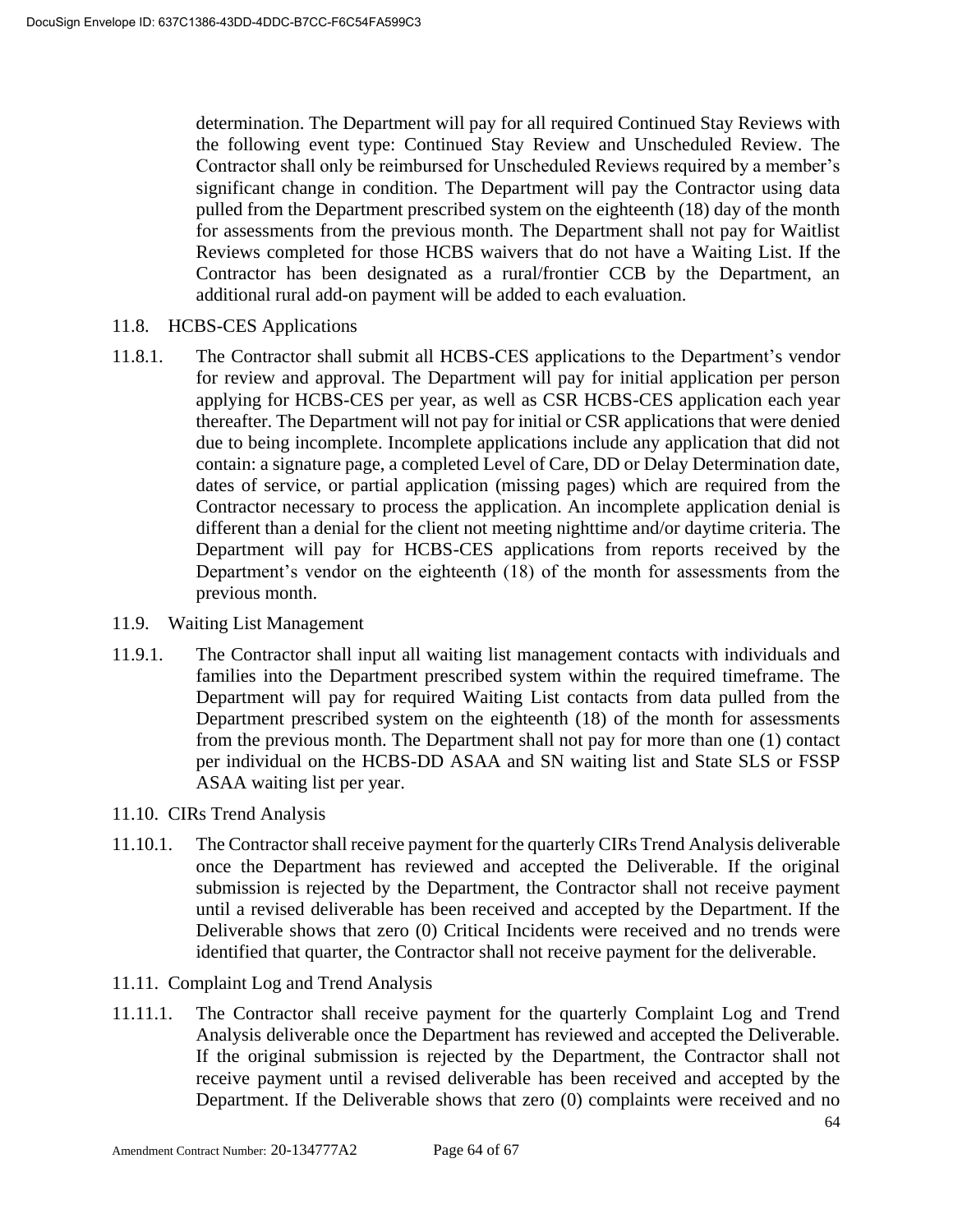trends were identified that quarter, the Contractor shall not receive payment for the deliverable.

- 11.12. Case Management Training
- 11.12.1. The Contractor shall receive payment for the Case Management Training deliverable once the Department has reviewed and accepted the Deliverable. If the original submission is rejected by the Department, the Contractor shall not receive payment until a revised deliverable has been received and accepted by the Department. If a case manager did not receive one or more of the required trainings prior to being assigned independent duties, the Contractor shall not receive payment for the Deliverable until all trainings have been provided. The Contractor shall have thirty (30) calendar days to provide any outstanding trainings and resubmit the deliverable.
- 11.13. Appeal Packets and Hearings
- 11.13.1. The Contractor shall input all appeal and hearing information into the Department prescribed system within the required timeframe. The Department will pay for all appeal hearings attended and appeal packets created from data pulled from the Department prescribed system on the eighteenth (18) day of the month for appeals from the previous month. The Contractor shall maintain all supporting documentation and packets related to all Appeals.
- 11.14. SIS-A Assessments
- 11.14.1. The Contractor shall input all SIS assessments into SIS Online by the last day of the month. The Contractor shall invoice the Department for all completed assessments by the fifteenth (15) day of the month for all assessments from the previous month. The Department will pay for all assessments once the invoice is reviewed and accepted. All invoices shall be submitted on the format prescribed by the Department.
- 11.15. HCBS-CHRP Support Need Level Assessment
- 11.15.1. The Contractor shall maintain all supporting documentation related to the Support Need Level Assessment and make it available to the Department upon request. The Contractor shall invoice the Department for all completed assessments by the fifteenth (15) day of the month for all assessments completed in the previous month. The Department will pay for assessments once the invoice and supporting documentation is reviewed and accepted. All invoices shall be submitted on the format prescribed by the Department.
- 11.16. Human Rights Committee Member Review
- 11.16.1. The Contractor shall invoice the Department for all members reviewed during a Human Rights Committee meeting by the fifteenth (15) day of the month for all meetings held in the previous month. The Department will pay for each member reviewed once the invoice has been reviewed and accepted. All invoices shall be submitted on the format prescribed by the Department. The Contractor shall maintain all supporting documentation related to a Human Rights Committee meeting and make it available to the Department upon request.
- 11.17. FSSP Needs Assessment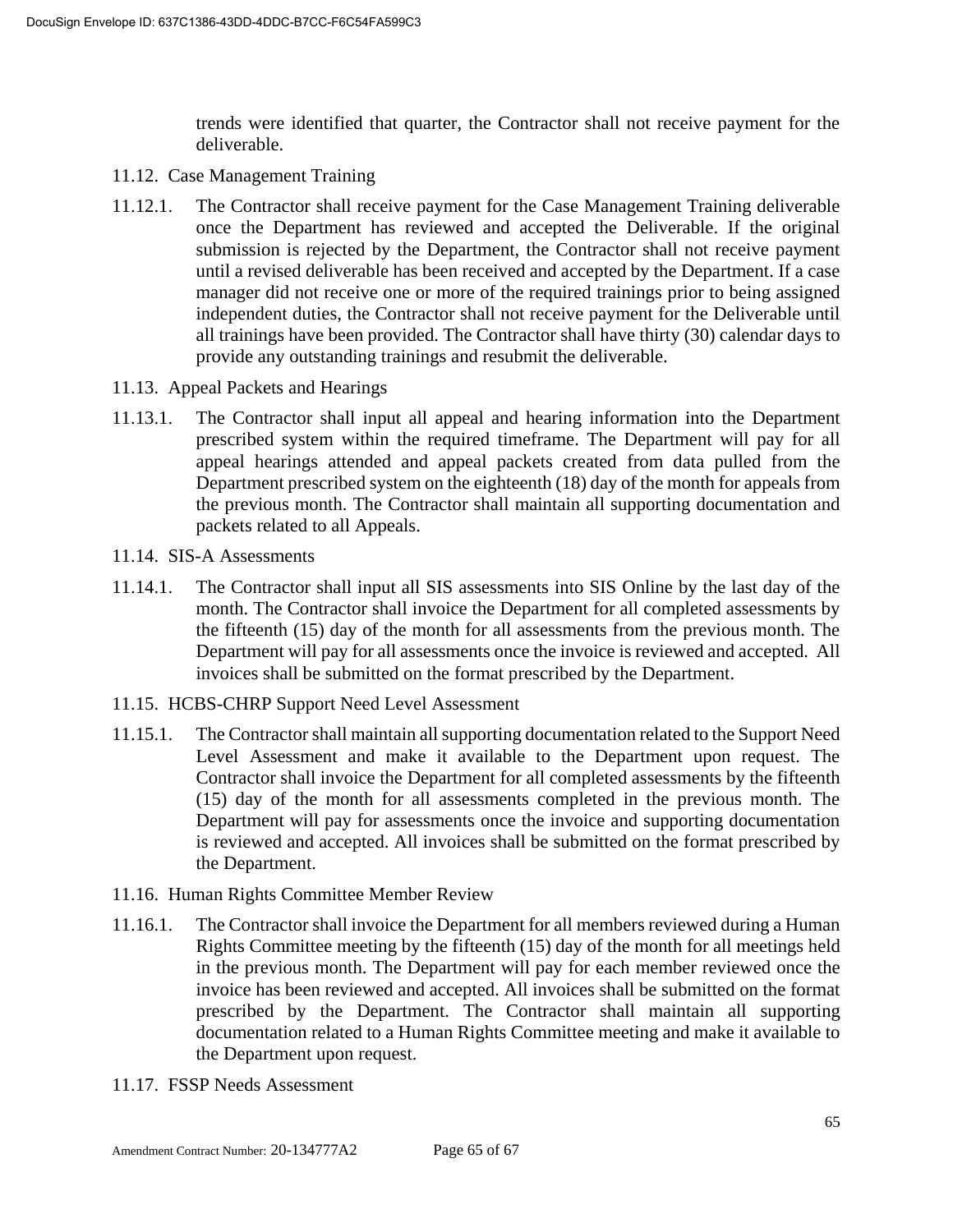- 11.17.1. The Contractor shall receive payment for one (1) most in need assessment for members enrolled or on the ASAA waiting list per fiscal year. The Contractor shall invoice the Department for all completed assessments by the fifteenth (15) day of the month for all assessments completed in the previous month. The Department will pay for assessments once the invoice has been reviewed and accepted. All invoices shall be submitted on the format prescribed by the Department. The Contractor shall maintain all most in need assessment documents and make them available to the Department upon request.
- 11.18. Family Support Council Meetings
- 11.18.1. The Contractor shall submit meeting minutes to the Department for FSC meetings attended by the fifteenth (15) day of the month for meetings attended in the previous month, and by June 30<sup>th</sup> or the Fiscal Year end close date determined by the Department for all meetings attended in June. The Department will pay for up to four (4) FSC meetings attended within the Fiscal Year once the invoice and supporting documentation has been reviewed and accepted. The Contractor shall maintain all supporting documentation related to an FSC meeting and make it available to the Department upon request.
- 11.19. State General Fund Ongoing Case Management and In Person Monitoring Contacts
- 11.19.1. The Contractor shall invoice the Department for all allowable ongoing case management and in person monitoring contacts for State SLS, OBRA-SS, and FSSP members by the fifteenth (15) day of the month for all activities conducted in the previous month. The Department will pay for up to one (1) in person monitoring contact per member per Fiscal Year for State SLS and OBRA-SS. The Contractor shall invoice the ongoing case management PMPM for State SLS as defined in Section 6.11.8, OBRA-SS as defined in Section 6.13.5, and FSSP as defined in Section 6.15.4 for each month the Contractor conducts an allowable case management activity. For Contractors designated as rural or frontier, the Department will pay an additional rural add-on rate for up to one (1) in person individual service plan meeting and one (1) in person monitoring visit per member for State SLS and OBRA-SS. All case management and monitoring activities shall be submitted on the format prescribed by the Department. The Contractor shall only invoice for in person monitoring and ongoing case management activities if the activity is completed and documented. The Contractor shall maintain internal documentation of all case management and in person monitoring activities and make these records available to the Department upon request.
- 11.20. Annual FSSP Report
- 11.20.1. The Contractor shall submit an FSSP Report on an annual basis to the Department. The Contractor shall receive payment for the Annual FSSP Report after it has been reviewed and accepted by the Department.
- 11.21. FSSP Evaluation Report
- 11.21.1. The Contractor shall submit an FSSP Evaluation Report on an annual basis to the Department. The Contractor shall receive payment for the FSSP Evaluation Report after it has been reviewed and accepted by the Department.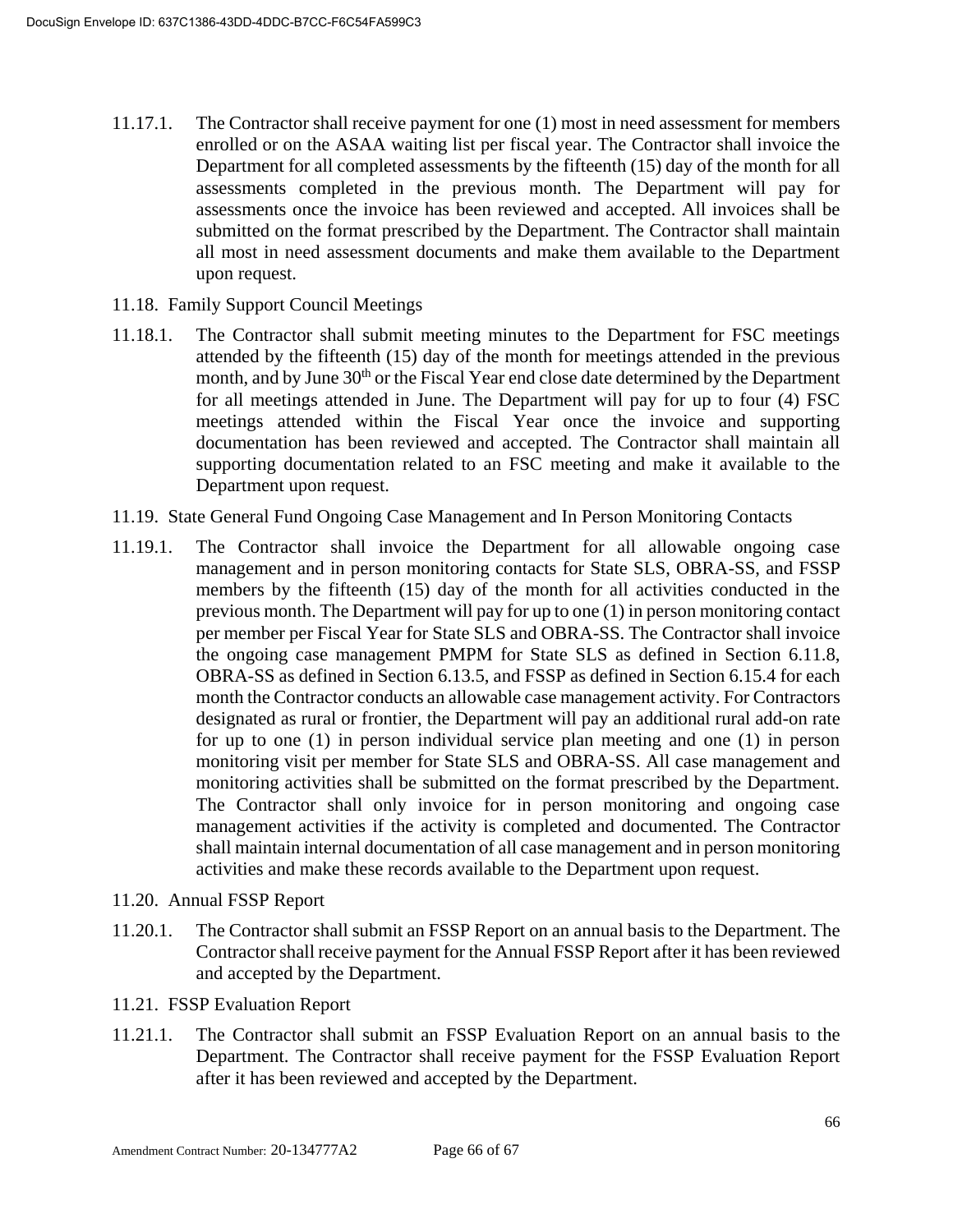- 11.22. The due dates identified in this section shall be adhered to, and information entered into the Department's prescribed systems and/or submitted to the Department by a date identified in this Contract. For the month of June, the Department will notify the Contractor of the modified due date to account for year-end closing.
- 11.23. Payment and Billing Errors
- 11.23.1. The Contractor shall review all payments made by the Department to ensure accuracy within ten (10) Business Days of receiving a payment summary.
- 11.23.2. The Contractor shall notify the Department of any errors in billing or payment within ten (10) Business Days of receiving a payment summary on the Department's prescribed template to ensure over and under payments are adjusted.
- 11.23.2.1. DELIVERABLE: Payment Correction Form
- 11.23.2.2. DUE: Within ten (10) Business Days of receiving a payment summary from the Department.
- 11.23.3. The Department shall notify the Contractor of any overpayment or underpayment identified through an internal review process.
- 11.23.3.1. If an overpayment is confirmed by the Department, the overpayment amount will be withheld from the next monthly reimbursement to the Contractor and, if necessary, from each monthly payment thereafter to the Contractor, until all overpayment of funds is recovered.
- 11.24. If an underpayment is confirmed, the amount will be included on the next monthly reimbursement to the Contractor.
- 11.25. Closeout Payments
- 11.25.1. Notwithstanding anything to the contrary in this Contract, all payments for the final month of this Contract shall be paid to Contractor no sooner than ten (10) days after the Department has determined that Contractor has completed all of the requirements of the Closeout Period.

#### EXHIBIT END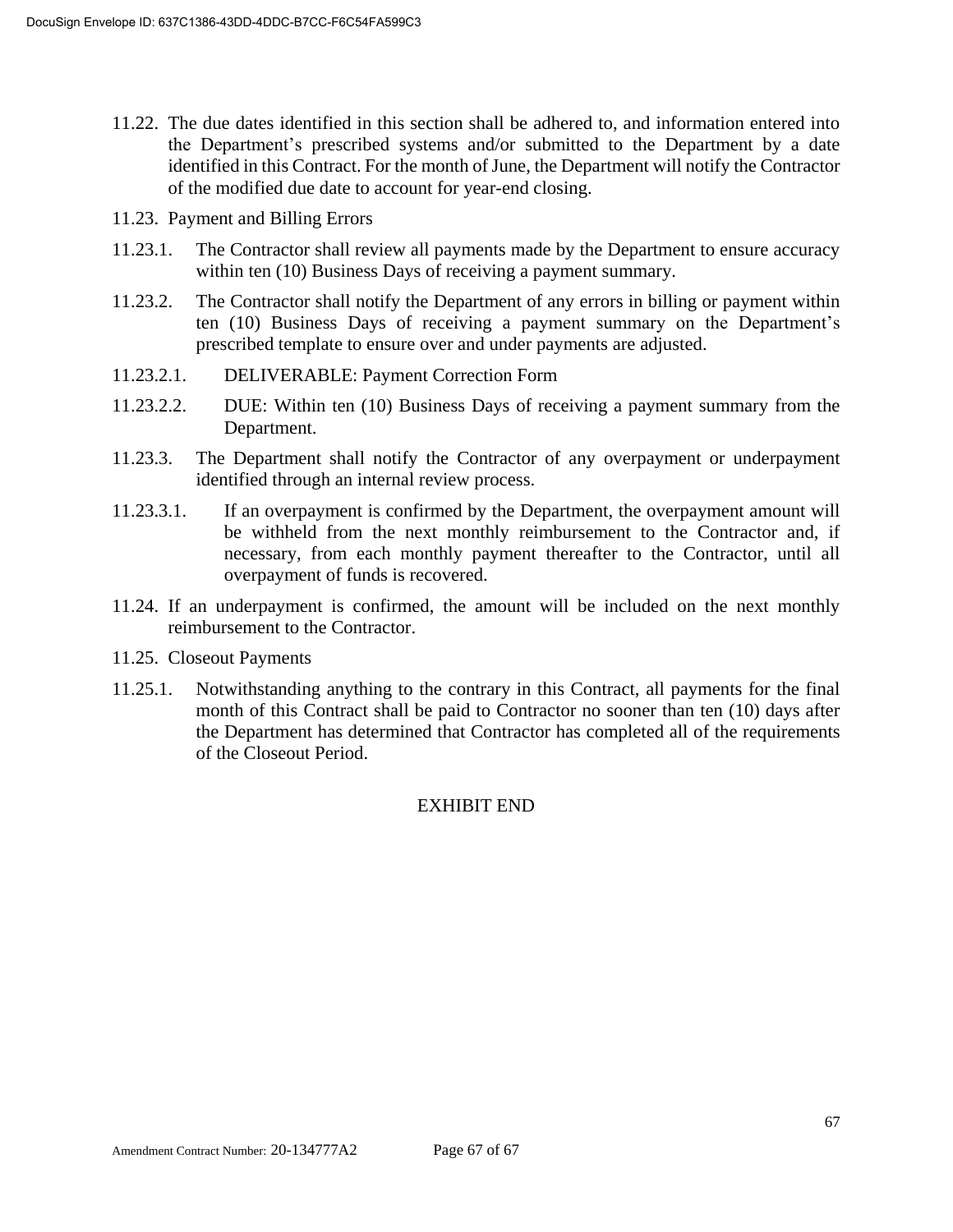#### **EXHIBIT D, SUPPLEMENTAL PROVISIONS FOR FEDERAL AWARDS**

For the purposes of this Exhibit only, Contractor is also identified as "Subrecipient." This Contract has been funded, in whole or part, with an award of Federal Funds. In the event of a conflict between the provisions of these Supplemental Provisions for Federal Awards, the Special Provisions, the Contract or any attachments or exhibits incorporated into and made a part of the Contract, the Supplemental Provisions for Federal Awards shall control. In the event of a conflict between the Supplemental Provisions for Federal Award and the FFATA Supplemental Provisions (if any), the FFATA Supplemental Provisions shall control.

- 1) Federal Award Identification
	- i. Subrecipient: Developmental Pathways, Incorporated.;
	- ii. Subrecipient Data Universal Numbering System (DUNS) Number: 69716934;
	- iii. The Federal Award Identification Number (FAIN): 1805CO5ADM;
	- iv. The Federal Award date is: July 1, 2020;
	- v. The subaward period of performance start date is July 1, 2020 and the end date is June 30, 2021;
	- vi. Federal Funds:

| Contract or<br><b>Fiscal Year</b> | <b>Amount of Federal Funds</b><br>obligated by this Contract | <b>Total amount of Federal</b><br>Funds obligated to the | Total amount of the<br>Federal Award |
|-----------------------------------|--------------------------------------------------------------|----------------------------------------------------------|--------------------------------------|
|                                   |                                                              | Subrecipient                                             |                                      |
| FY2020-21                         | To Be Determined,                                            | To Be Determined,                                        | To Be Determined,                    |
|                                   | Dependent on Caseload                                        | Dependent on Caseload                                    | Dependent on                         |
|                                   |                                                              |                                                          | Caseload                             |

- vii. Federal Award project description: To secure case management, associated utilization review services, and other administrative activities for applicants and individuals of the Home and Community Based Services Developmental Disabilities (HCBS-DD), Home and Community Based Services Developmentally Disabled Supported Living Services (HCBS-SLS), Home and Community Based Children's Habilitation Residential Program (HCBS-CHRP), and Home and Community Based Services Children's Extensive Support (HCBS-CES) Medicaid Waivers. The Contractor was selected by the State in accordance with Colorado Revised Statute (C.R.S.) Title 25.5, Article 10.
- viii. The name of the Federal awarding agency is the United States Centers for Medicare & Medicaid Services (CMS); the name of the pass-through entity is the Colorado Department of Health Care Policy & Financing (HCPF); and the contact information for the awarding official is Amanda Allen, Financial Compliance Unit Supervisor, Office of Community Living, 1570 Grant Street, Denver, CO 80203, [Amanda.Allen@state.co.us,](mailto:Amanda.Allen@state.co.us) 303-866-5668.
	- ix. The Catalog of Federal Domestic Assistance (CFDA) number is 93.778, the name is Medical Assistance Program, and the dollar amount is To Be Determined, Dependent on Caseload.
	- x. This award is not for research & development.